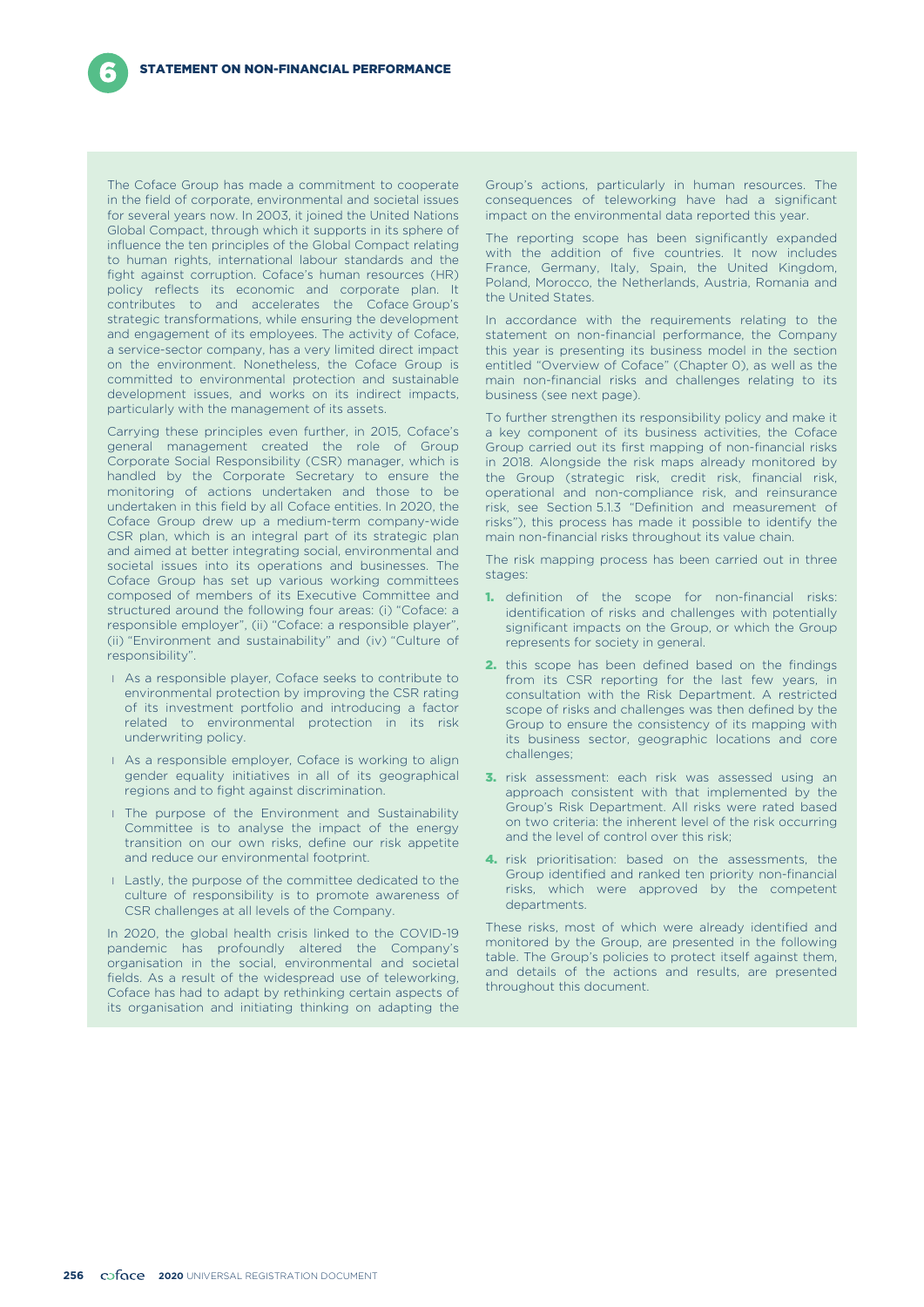6

| <b>SIGNIFICANT</b><br><b>NON-FINANCIAL RISKS</b>                                                | <b>DESCRIPTION OF</b><br>THE RISK AND IMPACT                                                                                                                                                                                                                                                                                                                                                                                                                      | POLICIES AND ACTIONS TO REDUCE THE RISK                                                                                                                                                                                                                                                                                                                                                                                                  | <b>UNIVERSAL</b><br><b>REGISTRATION</b><br><b>DOCUMENT</b><br><b>REFERENCE</b> |
|-------------------------------------------------------------------------------------------------|-------------------------------------------------------------------------------------------------------------------------------------------------------------------------------------------------------------------------------------------------------------------------------------------------------------------------------------------------------------------------------------------------------------------------------------------------------------------|------------------------------------------------------------------------------------------------------------------------------------------------------------------------------------------------------------------------------------------------------------------------------------------------------------------------------------------------------------------------------------------------------------------------------------------|--------------------------------------------------------------------------------|
| <b>Attracting and retaining</b><br>talent                                                       | • Management of talent and employee<br>well-being<br>• Impact on service quality and loss of<br>value for the business                                                                                                                                                                                                                                                                                                                                            | Coface has put in place action plans to attract<br>and retain talent, as well as training plans for all<br>its employees.<br>Coface has developed international occupational<br>mobility initiatives and encourages functional<br>mobility. The Company has also implemented<br>monitoring for the development of its<br>high-potential employees.                                                                                       | Sections 6.1.3 and<br>6.1.5                                                    |
| <b>Employee engagement</b>                                                                      | • Employee engagement<br>• Skill recruitment requirements<br>• Training to adapt employees' skills in<br>line with the Group's changes<br>• Impact on service quality and loss of<br>value for the business                                                                                                                                                                                                                                                       | In 2017, 2018 and 2020, Coface measured its<br>employees' satisfaction and engagement with a<br>survey. This enables it to draw up action plans<br>and work in line with a continuous improvement<br>approach.                                                                                                                                                                                                                           | Section 6.1.5                                                                  |
| Diversity and equal<br>opportunities                                                            | • Diversity and equal opportunities<br>• Impact on service quality and loss of<br>value for the business                                                                                                                                                                                                                                                                                                                                                          | Coface is leading several programmes to ensure<br>gender equality, the promotion of employment<br>for people with disabilities, and the development<br>of a non-discriminatory universe for LGBT+<br>people.                                                                                                                                                                                                                             | Section 6.1.4                                                                  |
| <b>Risks related to the</b><br>coronavirus epidemic                                             | • An exceptional event<br>• Impact: negative impact on Coface's<br>business activity                                                                                                                                                                                                                                                                                                                                                                              | Coface has insurance coverage and business<br>continuity plans.<br>Coface has estimated the impact of this risk on<br>credit risk, the risk on premiums collected, and<br>the risk associated with the investment portfolio.                                                                                                                                                                                                             | Section 5.2.5                                                                  |
| <b>Risks relating</b><br>to corruption                                                          | • Acts of corruption<br>• Impacts: disputes, penalties or<br>withdrawal of the right to operate<br>under licence                                                                                                                                                                                                                                                                                                                                                  | Coface has put in place an Anti-Corruption Code<br>of conduct, supported by a training and<br>awareness programme for all employees,<br>procedures for assessing business partners, and<br>accounting controls.                                                                                                                                                                                                                          | Section 6.3.6                                                                  |
| <b>Risks relating</b><br>to tax evasion                                                         | • Transfer of assets to a country where<br>the tax burden is lower in order to<br>avoid a tax expense<br>• Impacts: penalties against the<br>Company                                                                                                                                                                                                                                                                                                              | The KYC (Know Your Customer) procedure and<br>monitoring approach are strengthened when the<br>local entity is located in a tax haven. Coface<br>complies with the tax laws applicable in the<br>jurisdictions where the Group operates.                                                                                                                                                                                                 | Section 6.3.6                                                                  |
| <b>Risks relating</b><br>to data protection<br>and cybersecurity                                | • Loss of confidentiality, integrity or<br>availability of the insurer's information<br>systems and data, whether internal or<br>outsourced.<br>• Impacts: financial consequences on the<br>Group's results, customer complaints,<br>non-compliance or civil liability for our<br>senior managers due to a major failure<br>in IT systems (e.g. illegitimate access or<br>cyberattack resulting in the disclosure<br>of information or business<br>interruption). | At the Group Risk Division, the Chief Information<br>Security Officer (CISO) defines the Group<br>cybersecurity risk management policy. He or she<br>manages the Group Information Systems<br>Security and Business Continuity Committee and<br>participates in Group Risk Committee meetings<br>chaired by the Chief Executive Officer. The<br>Group Head of IT Security adapts these policies<br>into operational security procedures. | Sections 5.2.5<br>and 6.3.6                                                    |
| <b>Risks relating to failure</b><br>to adapt the activity to<br>environmental challenges        | • Implementation of an internal<br>environmental policy (water, energy,<br>paper)<br>• Impacts on the Company's image and<br>reputation                                                                                                                                                                                                                                                                                                                           | Coface is committed to reducing its water,<br>energy, paper and fuel consumption.                                                                                                                                                                                                                                                                                                                                                        | Section 6.2                                                                    |
| <b>Risks relating</b><br>to the failure to adapt<br>to changes in asset<br>management practices | • Socially responsible investment policy<br>• Impacts on the Company's image and<br>reputation                                                                                                                                                                                                                                                                                                                                                                    | Coface has set up reporting systems to measure<br>and reduce the carbon footprint of its investment<br>portfolio.                                                                                                                                                                                                                                                                                                                        | Section 6.3.5                                                                  |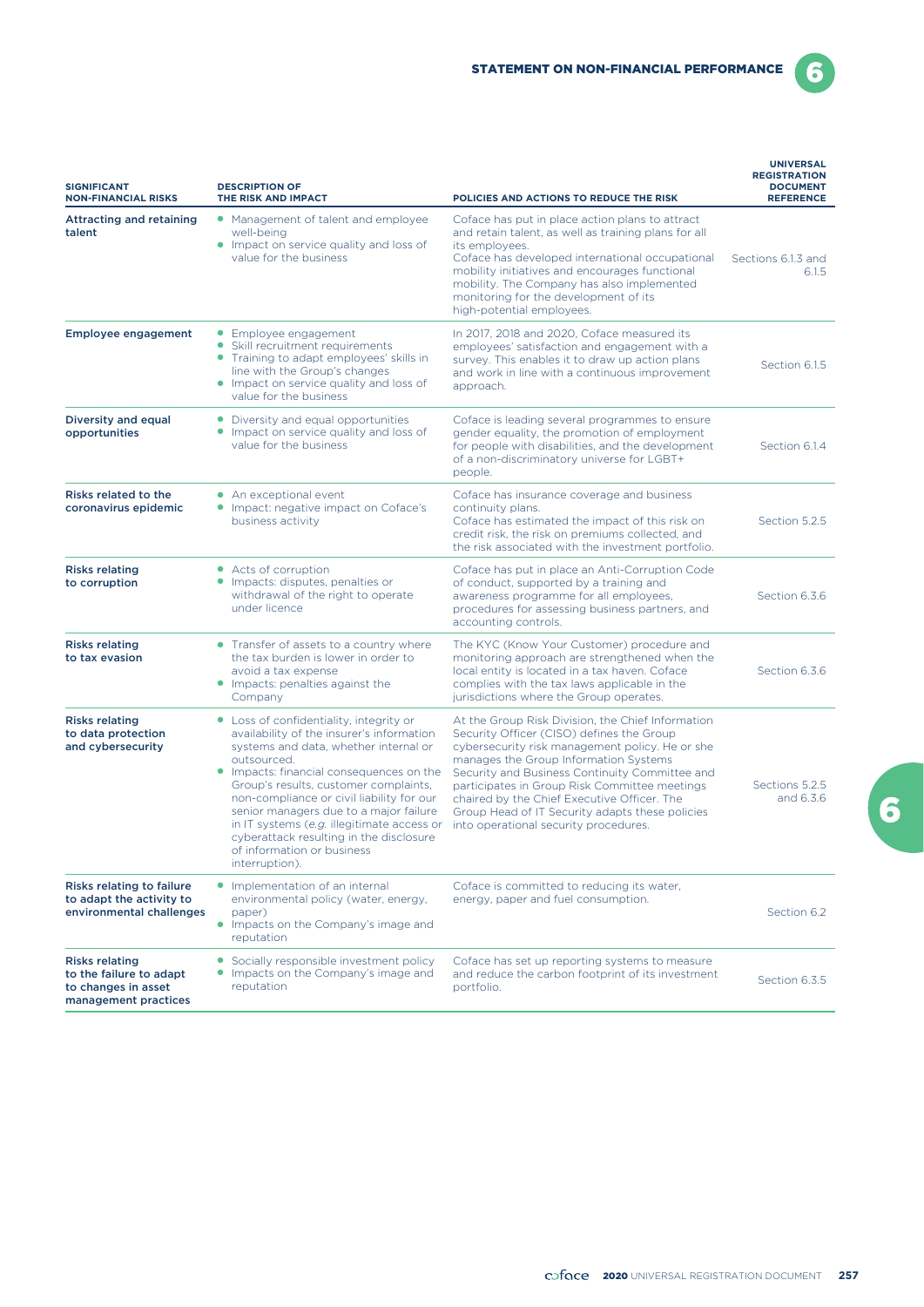# **6.1 CORPORATE INFORMATION**

# **6.1.1 Human Resources and performance development policy**

Each year, the Group Human Resources Department reviews and shares all of its governance principles with its contacts in Coface regions and countries; these principles are presented together with the overall HR strategy. The goal is to adopt a common vision of the organisation of the function, its challenges and the application of its policies, particularly regarding Talent Reviews and succession plans, the compensation policy and HR support for the businesses.

## Introduction

implementing teleworking widely as soon as the local health context so required. Consequently, between 70% and 95% of the Company has been working from home since mid-March. The new work organisation structures have had to be redesigned, and support for their implementation has become a priority. This support was widely appreciated by employees, as demonstrated by our engagement surveys. Digital training on new managerial skills has been developed. Managers have also been trained on tools and management methods to ensure team cohesion and take into account the mental health of employees during these periods of anxiety and uncertainty. Some initially planned objectives have been postponed, such as the implementation of an overall HR Management System (HRSI). Other objectives have been strengthened in the light of

the health crisis, and notably support for cultural change. The cultural transformation project within the framework of Fit to Win has proved essential during this crisis period and shown its usefulness. In particular, the discipline of risk management has proved essential. The ability to adapt quickly and the agility introduced in our corporate culture have been particularly necessary to cope with the impacts of the crisis. The quality of the managerial culture and the sense of responsibility that we have developed in recent years have also proved critical in supporting the teams and maintaining cohesion and engagement through uncertainties. In 2020, we focused our efforts on diversity and inclusion, the cornerstones The objectives of the Human Resources function were<br>significantly reoriented in 2020 as a result of the health crisis.<br>Its extensive global culture that a society such as ours, with<br>This led us to prioritise the safety and

> In a further important development this year, the Group's social indicators were redesigned to become more relevant given the new reporting scope. Coface sought to favour indicators that are monitored centrally and more consistent with the Group's strategy. As such, the emphasis was placed on the gender equality index and the employee engagement score, as well as the number of employees on international transfer assignments in 2020 and the number of new international transfer assignments during the year. Quantitative training indicators (number of people trained and number of training hours) have therefore been discontinued, though countries continue to monitor them at local level.

# **6.1.2 Managing the impact of the health crisis**

## Employee safety a priority at the start of the health crisis

Given Coface's international presence, the health crisis began for Coface employees in China and then for all employees in Asia. Very quickly, employees in the region started working from home, reducing and then halting all travel outside the region, and then within the region. The crisis then spread, with an acceleration in mid-March 2020, when almost all employees were put on teleworking.

As the risks increased, crisis units met daily in each of the regions concerned, enabling a highly proactive response to developments in the health situation. Call-tree procedures were reactivated, IT was equipment tested, and the very sudden ramp-up of teleworking took place smoothly. This enabled the Company to continue its business activities, including in particular a global risk action plan, carried out in an extremely short time considering its scale.

The crisis units also coordinated communication and travel recommendations, closely monitoring the health situation. Lastly, they managed the safety protocols specific to each workplace, as well as cleaning, access and attendance recommendations.

This extremely local management by the risk and human resources teams was applauded extensively by our employees in the *My Voice* engagement survey administered in June. Seventy-seven per cent of our employees considered the Company's management of the health situation to be satisfactory in terms of safety and health.

## A new work organisation system

### Logistics aspects

The widespread implementation of teleworking was supported by the "business technology" teams, which simultaneously led several projects regarding the provision of laptops for all staff, the security of communications, and the management of IT and telephone infrastructures and resources. Since then, these teams have gradually improved our digital working tools.

Almost all workstations proved compatible with teleworking. Through the efficient organisation of IT, the adaptation of processes to teleworking, and the use of new technologies (especially electronic signatures), the Company was able to continue its business with no significant obstacles and with normal productivity standards. In June, 85% of our employees considered that teleworking tools were effective (My Voice survey, June 2020).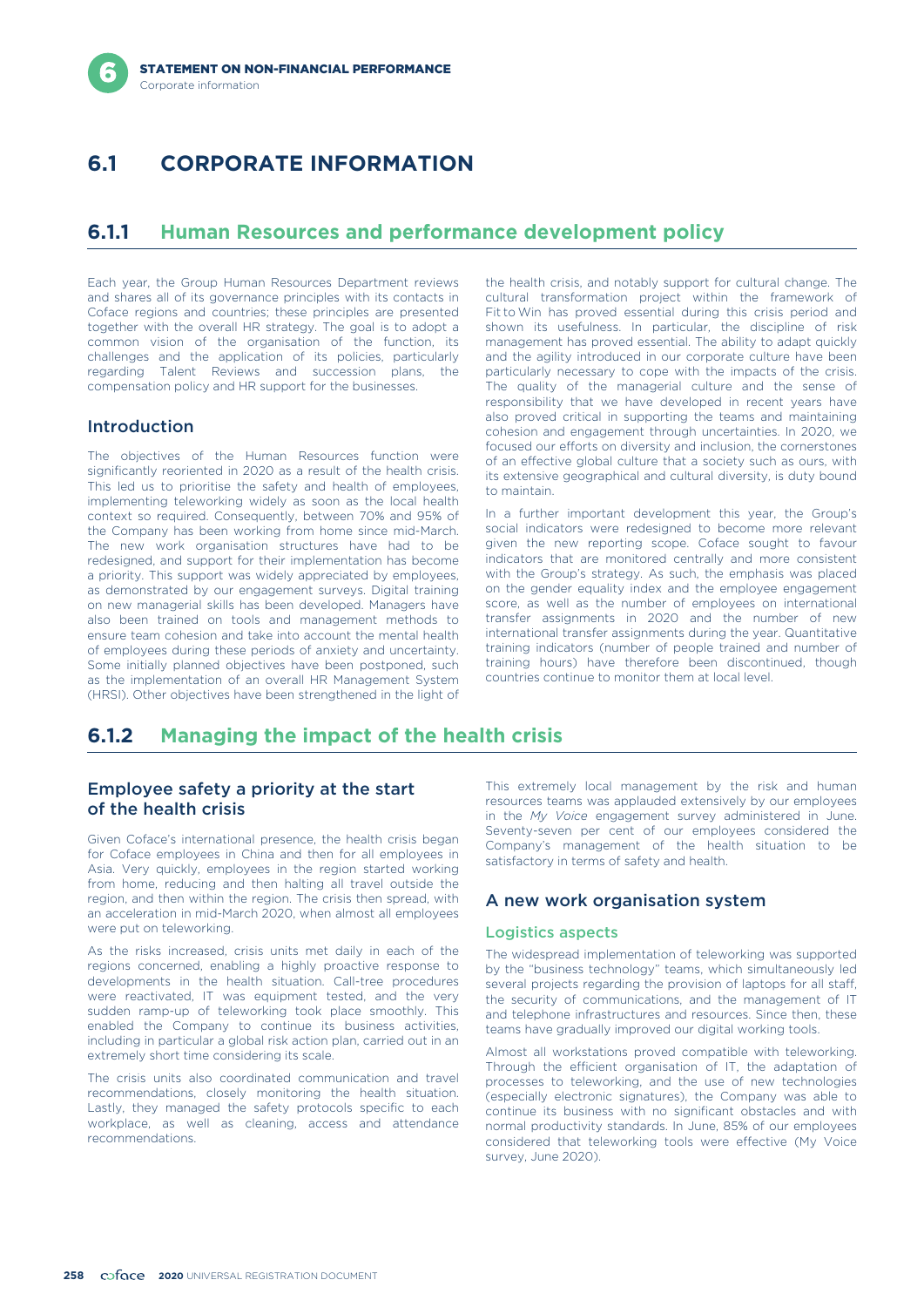# HOW COFACE EMPLOYEES PERCEIVED THE ORGANISATION'S RESPONSE TO THE CRISIS 79% Concern & connection 83% Senior Leadership Response 77% Employee Wellness/ Health/Safety 85% Virtual Work Effectiveness

This organisation of remote teams was accompanied by a large-scale internal communication system largely exceeding service needs. We significantly strengthened communication channels to maintain closely-knit teams and committed employees, driven by a strong sense of belonging to working groups, while preventing the risk of isolation. Each region thus initiated a special survey of all employees on specific aspects relating to moral and mental health. These surveys supplemented the annual My Voice survey cited above. They served to identify avenues for improvement in the communication plan. In a more in-depth manner, subsequent to these surveys the regions have developed processes for connecting with employees, such as:

**an increase in digital meetings bringing together all** employees, to strengthen top-down internal information and to increase meetings by function, to strengthen bonds and share best practices remotely;

- l a system of interviews conducted by Human Resources in the Western Europe region, in which employees in the teams were contacted individually to discuss their morale, any potential isolation some of them might feel, or any excessive workloads that could potentially induce stress. Approximately 300 employees were contacted during the first lockdown. The interviews were repeated during the second lockdown, particularly targeting individuals whose managers informed us as potentially subject to a risk of isolation;
- I the MAR region rolled out an app called "How are you?" to help identify stress or isolation situations;
- **I** most managers have been trained in remote management, with a particular focus on identifying and managing isolation and stress situations. Nearly 150 managers in France attended a day-long training session, including role playing, to learn how to react in these situations;
- I the CLIC virtual training platform was also used to share best practices on remote management through recorded webinars from different parts of the world.

Social dialogue was strengthened with the negotiation of agreements on how to support teleworking. These meetings gave rise to in-depth discussions with the social partners and genuine cooperation, particularly in France and Germany, both during the health crisis, concerning the adoption of the new work organisation, and, in the longer term, the future organisation once the crisis is over. In France, an agreement on teleworking was signed in 2020 and two signatures took place at the beginning of 2021. In Germany, 35 agreements were signed with the various works councils.

Some sites, such as the Bois-Colombes head office, took advantage of vacated offices to carry out renovations of common spaces (setting up a bicycle parking area, reorganising the canteen, refreshing the reception hall, creating a gym, etc.)

# **6.1.3 Supporting and reinforcing business**

## Introduction

Looking beyond the health situation, 2020 was a pivotal year with the launch of the Build to Lead plan. The plan involved the launch of numerous strategic initiatives. To that end, the human resources teams managed social and organisational aspects and the development of specific skills, either through training or by calling on new experts and managers from outside the Company.

## A few figures representing the reality of our business

The following data come from the Group's HR reporting tool, available online. The database is updated in real time and receives a steady flow of data from local HR managers in the countries. The information is consolidated on the last business day of the month, enabling the production of monthly scorecards. This reporting includes the individual contract, activity, business and length-of-service data for each legal entity of the Group, as well as information on the hierarchical links between the various positions.

The tool also serves as a strategic planning tool for staff, as it makes it possible to manage recruitment actions and internal transfers within the context of a reference budget. The breakdown of Coface's workforce is presented below:

## Strong international dimension

At December 31, 2020, the Group employed 4,448 people based in 57 countries, compared with 4,273 at December 31, 2019. The following table presents the geographical breakdown of the Group's workforce since December 31, 2018:

| <b>WORKFORCE</b>         | 2020  | 2019  | 2018  |
|--------------------------|-------|-------|-------|
| Northern Europe          | 712   | 678   | 701   |
| <b>Western Europe</b>    | 1.060 | 1.008 | 987   |
| Central Europe           | 801   | 772   | 687   |
| Mediterranean and Africa | 828   | 798   | 768   |
| North America            | 200   | 193   | 192   |
| Latin America            | 420   | 410   | 390   |
| Asia-Pacific             | 427   | 414   | 406   |
| <b>TOTAL</b>             | 4.448 | 4.273 | 4.131 |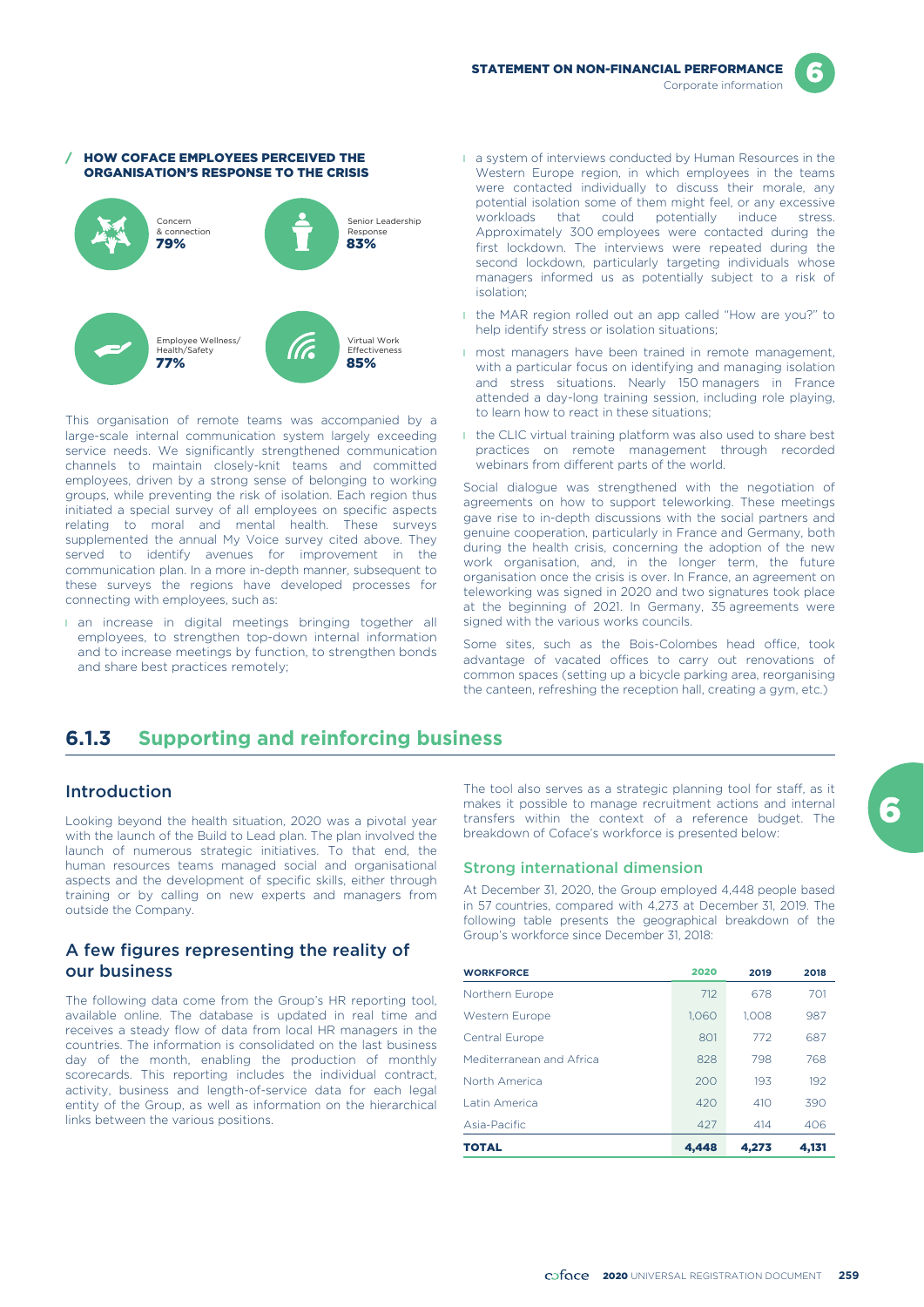### / BREAKDOWN OF WORKFORCE BY REGION



*Source: Amundi*

The Coface workforce increased by 4.1% in 2020, the result of a slight increase in the workforce in each region.

In Northern Europe, Coface acquired GIEK Kredittforsikring AS (27 employees), the leader in credit insurance in Norway with a substantial share of the market. The Company was renamed Coface GK Forsikring AS. The acquisition contributes to Coface's strategy of profitable growth.

The Mediterranean & Africa region benefited from the development of the shared service centre in Morocco, while the Central Europe region benefited from the development of the shared service centre in Romania.

Meanwhile, North America internalised some of its insurance agents.

Lastly, the development of the sale of information has led to a number of recruitments at head office and regionally.

### Activities across diverse sectors

The table below breaks down the Group's workforce by type of activity since December 31, 2018:

| <b>WORKFORCE</b>                         | 2020  | 2019  | 2018  | <b>CHANGE 2020</b><br>VS. 2019 |
|------------------------------------------|-------|-------|-------|--------------------------------|
| Sales & Marketing                        | 1,546 | 1.436 | 1.390 | 7.7%                           |
| Support                                  | 1,562 | 1,510 | 1.413 | 3.4%                           |
| Information, litigation, debt collection | 1,007 | 988   | 1,003 | 1.9%                           |
| Risk underwriting                        | 333   | 339   | 325   | $-1.8%$                        |
| <b>TOTAL</b>                             | 4,448 | 4,273 | 4,131 | 4.1%                           |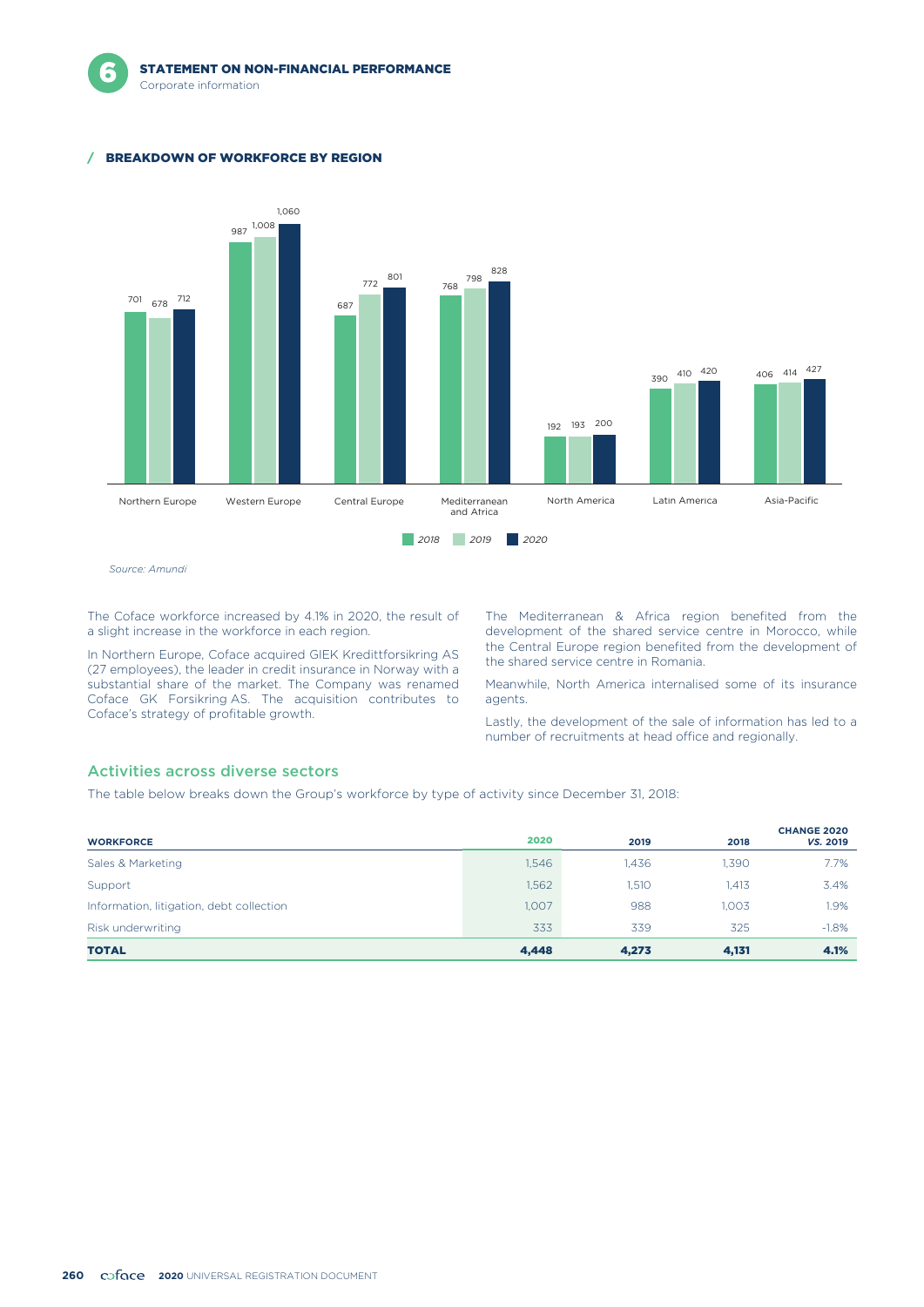



#### BREAKDOWN OF WORKFORCE BY ACTIVITY

In 2020, 1,546 employees were assigned to sales and marketing, 1,562 to support functions, 1,007 to information, litigation and debt collection, and 333 to risk underwriting.

The change in the headcount of the support functions reflects the strengthening of the Finance functions, in order to work on accounting projects such as IFRS 17, as well as the strengthening of IT functions, with the recruitment of data scientists and IT experts.

The increase in Sales & Marketing staff results from growth in the sales of information, which has led to the recruitment of numerous sales staff, as well as the finalisation of integration among sales staff in the United States.

#### Different types of employment contracts and changes in the workforce

In France, Germany, Italy, Spain, the UK, Poland, Austria, Morocco, the Netherlands, Romania and the United States, the workforce at December 31, 2020 totalled 2,808 employees and can be broken down as follows for permanent contracts:

|                      | 2020   | 2019   | 2018   |
|----------------------|--------|--------|--------|
| France               | 98.4%  | 97.8%  | 97.8%  |
| Germany              | 99.5%  | 99.3%  | 99.5%  |
| Italy                | 100.0% | 99.0%  | 99.5%  |
| Spain                | 100.0% | 100.0% | 100.0% |
| United Kingdom       | 99.0%  | 98.0%  | 99.0%  |
| Poland               | 81.2%  | 86.1%  |        |
| Austria              | 100.0% |        |        |
| Morocco              | 98.1%  |        |        |
| <b>Netherlands</b>   | 88.4%  |        |        |
| Romania              | 98.2%  |        |        |
| <b>United States</b> | 100.0% |        |        |

As we can see, Coface employs people mostly on permanent contracts.

In 2020 in France, Germany, Italy, Spain, the UK, Poland, Austria, Morocco, the Netherlands, Romania and the United States, the Company counted 341 new employees, of whom 272 on permanent contracts, and 274 departures. The reader should be aware of some slight methodological changes in this respect, with fixed-term contracts having been recorded in employee inflows and outflows since 2018. It should also be noted that departures and arrivals also include the departure from one country and arrival in another country, in the case of international mobility.

### Different age ranges

At December 31, 2020, the age ranges of employees in France, Germany, Italy, Spain, the UK, Poland, Austria, Morocco, the Netherlands, Romania and the United States were as follows:

| <b>AGE RANGES</b> | <b>FRANCE</b> | <b>GERMANY</b> | <b>ITALY</b> | <b>SPAIN</b> | <b>UNITED</b><br><b>KINGDOM</b> | <b>POLAND</b> | <b>AUSTRIA</b> | <b>MOROCCO</b> | <b>NETHER-</b><br><b>LANDS</b> | <b>ROMANIA</b> | <b>UNITED</b><br><b>STATES</b> |
|-------------------|---------------|----------------|--------------|--------------|---------------------------------|---------------|----------------|----------------|--------------------------------|----------------|--------------------------------|
| < 30              | 10.0%         | 3.4%           | 2.5%         | 11.4%        | 8.7%                            | 21.8%         | 7.2%           | 47.2%          | 7.4%                           | 18.3%          | 9.0%                           |
| 30 to 40          | 28.8%         | 15.8%          | 15.7%        | 21.4%        | 30.1%                           | 42.9%         | 27.0%          | 39.6%          | 37.9%                          | 61.6%          | 14.1%                          |
| 40 to 50          | 29.9%         | 34.1%          | 51.8%        | 47.6%        | 27.2%                           | 26.1%         | 36.0%          | 10.4%          | 29.5%                          | 19.6%          | 30.5%                          |
| > 50              | 31.3%         | 46.6%          | 29.9%        | 19.5%        | 34.0%                           | 9.2%          | 29.7%          | 2.8%           | 25.3%                          | 0.4%           | 46.3%                          |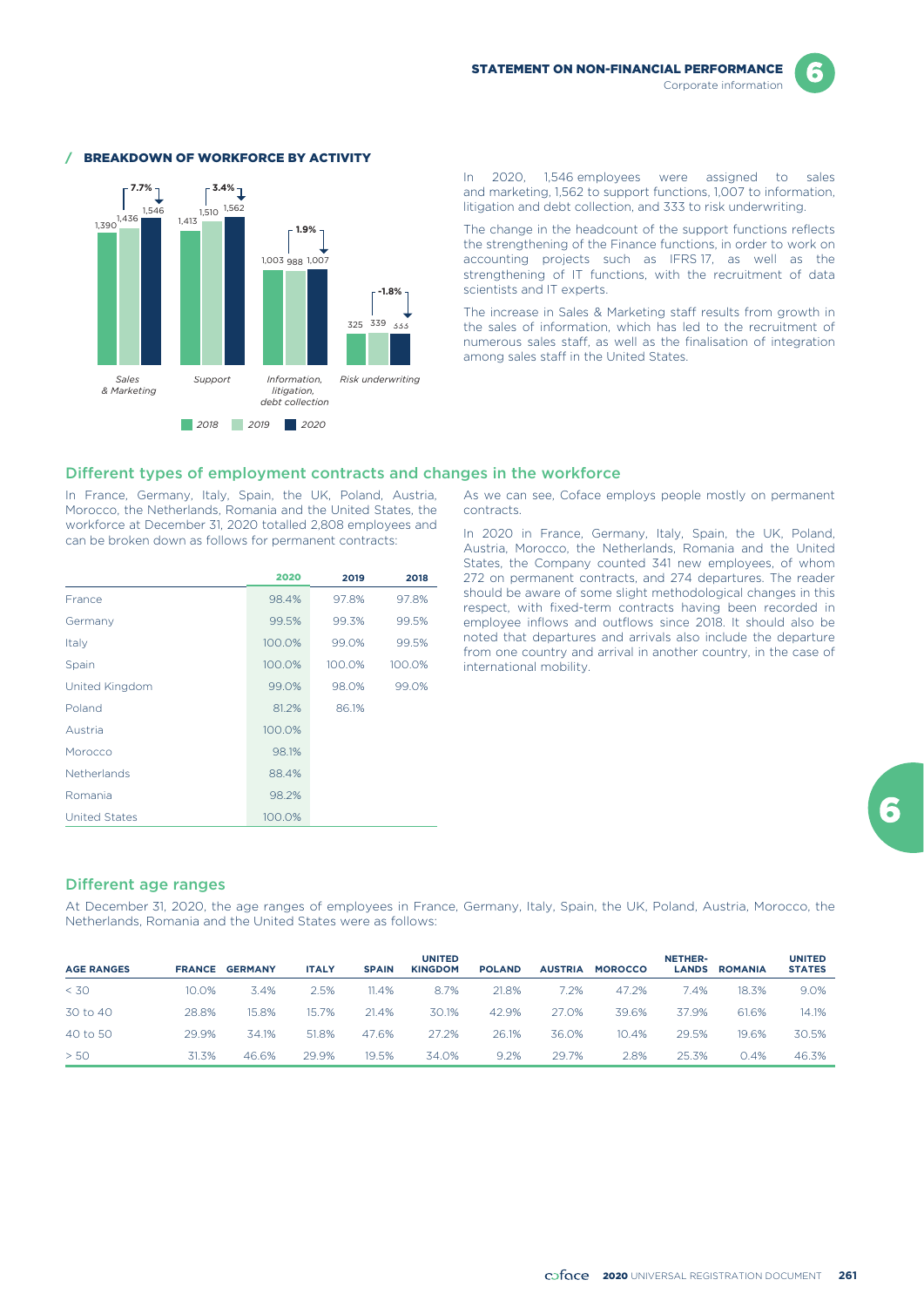### AGE RANGES BY COUNTRY (IN %)



Historically, France and Germany have had an age pyramid with a large proportion of the workforce over the age of 50 and a limited staff turnover rate, reflecting both team loyalty and the Company's willingness to recognise and retain the expertise of its employees. However, Coface France decided in 2017 to support employees nearing retirement age by offering them a pre-retirement scheme enabling them to bring forward their departure by a maximum of two years prior to their full retirement date. As part of this, Coface undertook significant support and transition work to ensure that skills are transferred as smoothly as possible, in an extension of the provisions under the generation contract adopted in 2013. These departures resulted in a partial renewal of the teams.

It should also be noted that an agreement to support business transformation was signed in 2019 with the European Works Council as part of a project to change client services and shared services.

To facilitate collaboration, Coface France also organised an "Intergenerational Collaboration" conference at the Bois-Colombes premises in September 2018. This gave rise to extensive positive feedback from Coface employees.

Nearly 87% of employees in Morocco, 80% of those in Romania and around 65% of those in Poland are under 40 years old, reversing the trends present so far in other countries within the reporting scope.

## Sustained investment in training and the development of collaborative practices to serve business interests

#### Involvement and development of Sales teams

Coface continued to roll out its Commercial Academy, a global programme developed with an internationally renowned partner, Krauthammer, and inspired by the best market practices. The aim of the programme is to develop the key skills of the sales teams, and also to strengthen their engagement.

It targets all sales staff worldwide, all products, segments and distribution channels included.

To boost buy-in and foster dialogue between participants, it is provided in the local language. To date, 324 employees in 22 countries and 5 regions (in Europe and North America) have benefited from the programme.

Employee appreciation for the programme is as strong as ever, both for classroom sessions (where these were possible) and for digital sessions. Coface has successfully adapted its approach to COVID-19 restrictions and continued to implement the programme.

In North America, a specific course on how to succeed in remote sales has been introduced. Coface has thus assisted local teams in an exercise for which they were not always prepared, and which sometimes involves skills different from those used in physical sales. Forty employees attended this training course, or almost all of the sales teams. Feedback is excellent and the approach is expected to be rolled out in other regions in 2021.

In France, a pilot training course for the business lines, products, tools and working processes at Coface was developed in-house in collaboration with numerous players at the Sales function, the HR teams and a former Commercial Head. The goal was to bring together knowledge dispersed among individuals to constitute expertise that can be imparted to sales staff having recently joined the Company and all new recruits. The roll-out of these "Coface Fundamentals for Sales people" began in September with eight participants and will have its full impact in 2021. This pilot is intended to be used in other regions by the countries interested.

Other remarkable initiatives concerning the sales teams and aimed at serving the business include the work on overhauling the sales organisation in Germany, carried out according to a process involving employees. Some 120 employees – the vast majority of the team – were able to work together as part of five successive workshops between January and March, the aim being to propose a new organisational project. The latter is currently being discussed with the social partners and implementation is planned for early-2021.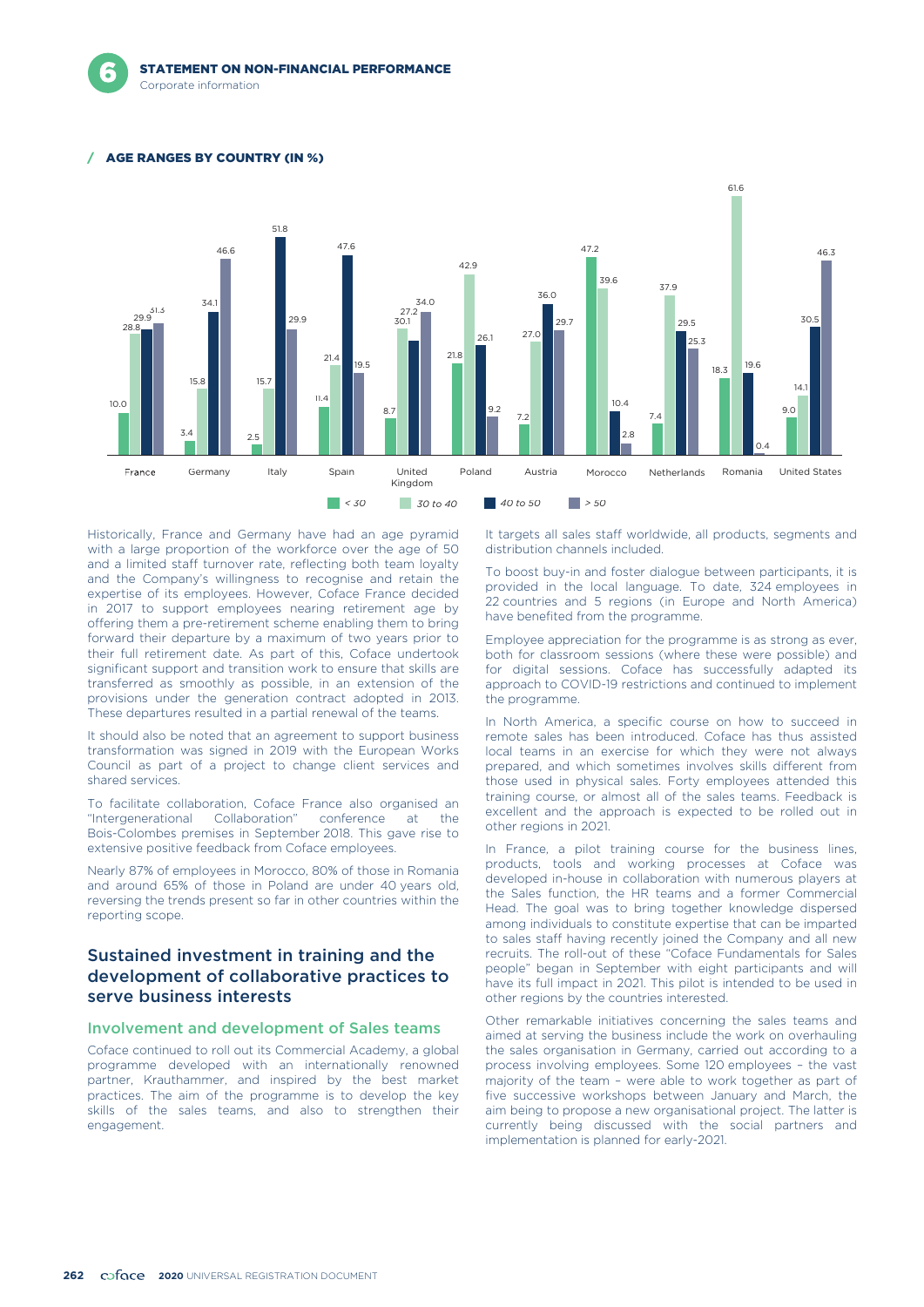The Underwriting Academy project

The Group Subscription Department has launched a major initiative, supported by the Group HR Department, to bring together and structure business knowledge in the form of training paths and modules. The aim is to develop the expertise of Underwriting employees around the world and to train new recruits in this area. Courses will also be available for all other employees, including new recruits, to familiarise themselves with Coface's core business and understand its fundamentals and inner workings.

For Underwriting employees, the programme will comprise digital content, classroom seminars and short exchanges of work experience between colleagues in different teams, the aim being to better understand the activity, needs and interactions that they may subsequently have as part of their duties. Lastly, a certification process is also planned for risk underwriters with a view to increasing their level of delegation.

For the time being, and in the context of the COVID-19 pandemic, the priority is on developing digital modules. Using modern tools for producing animated educational content to develop fun and easy-to-use materials, the teams are in the design phase of training modules. Around 90 modules should be available from February 2021, rising to 130 by the end of the second half of the year.

### CLIC, a proven digital training platform

The Underwriting Academy will be available on CLIC (Coface Learning, Interactive Center), the online training platform launched successfully in November 2019. Since then, CLIC, highly appreciated by employees, and which has enabled Coface to take a new step forward in training, has met all of its promises:

- l it has recorded 950,000 views since launch;
- **I** more than 230 modules have been posted online by HR or business line experts;
- **I** it makes training broadly accessible and encourages "circular training", in which each individual can propose content accessible to their colleagues. Some 500 contributions have been recorded, with more than 50,000 views;
- I the CLIC mobile app has been available since October 2020, for a mobile and agile version of training;
- **I** the platform features simple and practical functionalities for managers, who are able to monitor the completion of training by their team, as well as HR, which can generate reports and schedule reminders very easily.

Through its ergonomics, CLIC in 2020 was enhanced with eight new mandatory training courses with a more user-friendly form (code of conduct, fraud prevention, etc.), up from two in 2019, with an average achievement rate of 95% at the Group (*vs.* 90% in 2019).

CLIC also proved to be an invaluable resource when teleworking was implemented widely in early 2020. It was used to share a large number of tips and best practices on remote working, published by the HR community at the Group, regional or local level. A webinar was held with the regional heads and support functions to dialogue on remote management techniques, the difficulties they might encounter and their empirical approach to adapt to the situation. By maintaining bonds and quickly sharing knowledge, it has clearly driven adaptation, reassured employees and helped each staff member to continue their activity under the best possible conditions.

### Other remote training initiatives and (tele)working in a time of crisis

In Germany, six webinars from 1.5 to 2 hours were offered to all employees, entitled "Facing the Crisis Together". The webinars focused on topics such as time management, resilience and well-being, particularly as regards teleworking and the uncertainties generated by the crisis, which has disrupted points of reference.

In North America, more than 20 local leaders also took part in a webinar on how to deliver high-impact communication in video conferencing and how to harness a range of technologies for effective teleworking. A similar event was organised in Italy with the Carpe Diem Master Classes, aimed at familiarising all employees with the various IT tools.

### Strong contribution to the improvement of the cost ratio

The Group Human Resources Department and its entire international network are the leading partners of the Finance Department in terms of managing payroll and personnel costs. The Compensation and Benefits team coordinates all the annual compensation processes centrally:

- **I** determination of the increase budgets of each country taking into account the mandatory legal or contractual provisions, the economic environment of the country concerned (inflation, unemployment rate, market growth forecasts, etc.), and the financial performance and issues of the entity concerned (holding, growth outlook, etc.);
- l control of compliance with budgets and individual distribution rules with respect to market practices, internal equity, particularly between women and men, and the individual contribution assessed during the annual performance review interview. The Group does not authorise individual compensation increases outside of the annual review exercise, except for promotions or exceptional adjustments and subject to the joint approval of the Finance Department for the budget component and the Human Resources Department in terms of individual positioning;
- **I participation in compensation surveys** with an expert compensation consulting firm in the financial services sector. The purpose of these surveys is to strengthen knowledge of market practices and ensure an informed oversight of Group compensation. The surveys are administered every two years in Coface's main countries and at entities facing significant market tension. Thirteen target countries were covered in 2020;
- l definition of the variable compensation policy for senior management, calculation and analysis of individual bonuses submitted to approval by Coface's CEO. In 2020, the bonus policy was quickly adapted to address the economic uncertainties stemming from the health crisis, ensure consistency between variable compensation and Group results, and respect fairness within the functions. The Group also ensured that a collective part, linked to the financial results of the parent company, was applicable to all employees eligible for a bonus;
- **corporate benefits** are determined by each Group entity in an effort to closely address local concerns. The Group ensures uniform practices and ensures a level of social protection that is competitive in the market and respectful of its employees worldwide. A Group car policy was defined in 2020 with the aim of harmonizing practices and reducing the carbon impact of the vehicle fleet.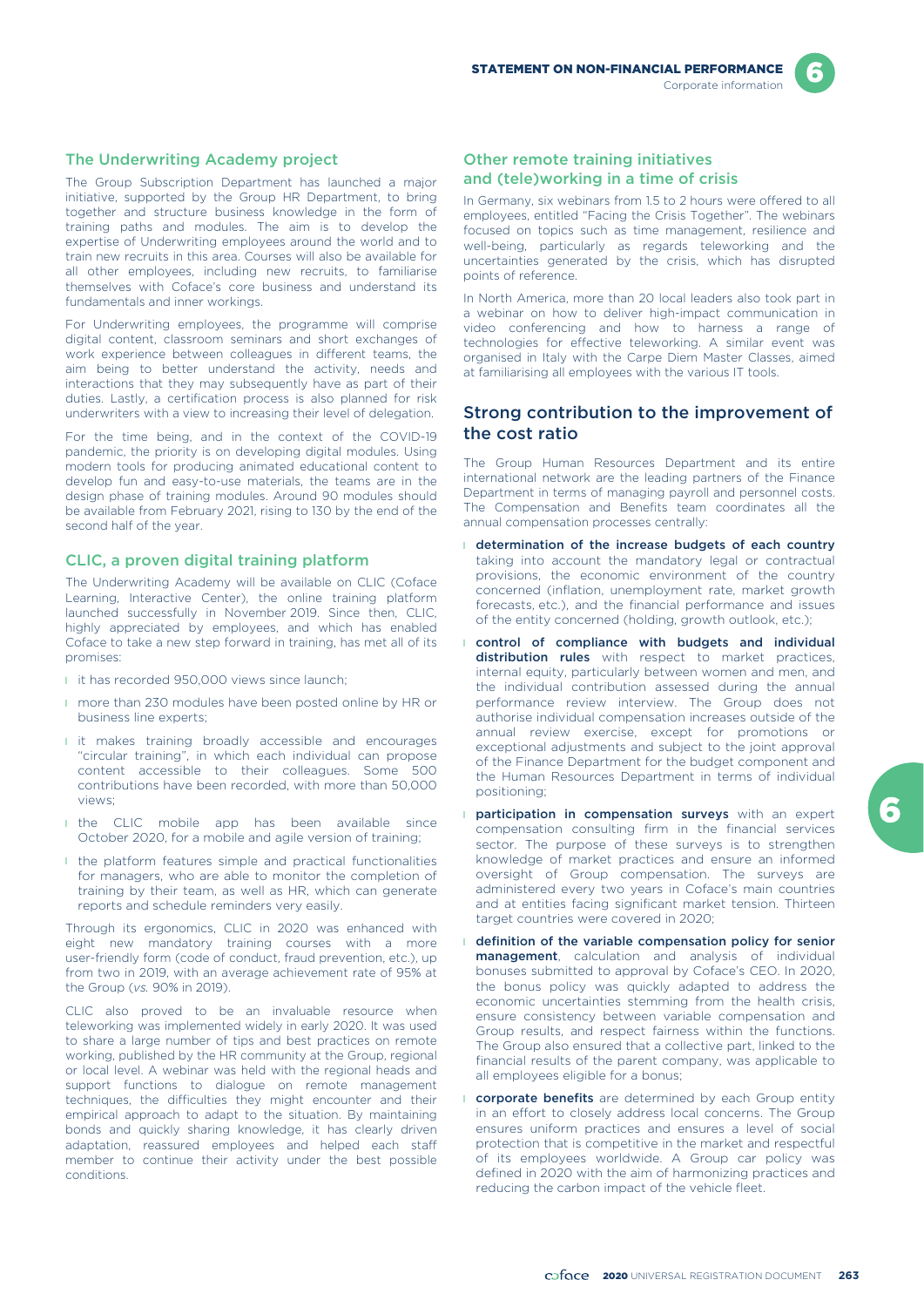

Coface's remuneration policy is established in accordance with the provisions of Solvency 2. Generally speaking, compensation practices should contribute to effective risk management at the Company, and in particular:

- **I** ensure strict compliance with the laws and regulations applicable to insurance companies;
- **I** prevent conflicts of interest and not encourage risk-taking beyond the limits of the Company's risk tolerance;
- **I** be consistent with the Company's strategy, interests and long-term results;
- **I** guarantee the Company's capacity to keep an appropriate level of own funds.

# A mix of internal and external skills to strengthen teams

Coface continued to actively recruit externally in order to fill positions in the top 200 (202 Senior Managers exactly). 87 have been recruited since January 2016, of whom 26 since July 2019, or 13% of the top 200. Over the same period, 30 have been promoted internally, or 15% of the total. For the first time in four years, more positions in the top 200 were filled through internal transfers than through external recruitment.

New skills have also been sourced for the Transformation Office and Datalab teams, and to enable Coface to develop in new markets such as information sales. Employees with completely new skills have strengthened Coface's teams, including API skills in the innovation team, information skills through three regional leaders in information sales, and specific skills in products, pricing and partnerships adapted to the information world.

Coface has also harnessed its highest-potential individuals to strengthen its teams. For example, nearly 30% of 2020 high-potential employees, all position levels combined, have been offered new functions since July 2019.

With 75 nationalities and 304 employees working outside their home country, Coface continues to stand apart through its multicultural approach and exposes a large proportion of its teams to work with diverse cultures, through its global and integrated business model. International mobility is essential to employee development and the sharing of a common corporate culture. Despite the context, this mobility remained particularly strong last year:

- **1** 76 employees were on an international assignment in 2020, compared with 72 in 2019;
- **1** 20 new assignments were initiated in 2020. Naturally, all these new transfers fully comply with immigration rules and restrictions related to the health context while

protecting the well-being of the employees concerned. Adding the eight employees whose offers were accepted in 2020, but whose departures had to be postponed to 2021 due to the pandemic, the total is almost identical to 2019, at 28 *vs.* 29;

- **I** cross-regional transfers increased, to 65% new expatriates compared with 52% last year;
- **I** short-term assignments (3- to 12-month assignments) rose sharply, in line with the Group's objectives, increasing from four to six employees. Three others have been postponed to 2021, and two cancelled;
- l employees aged under 35 accounted for more than half of new departures for the first time (55%), compared with 28% in 2019;
- l finally, the proportion of non-French employees increased slightly, rising to 75%.

## Modernising the employer brand

The Group's plan to renew and harmonise its employer brand worldwide has been postponed to 2021. The approach initially adopted was no longer suited to the pandemic context and had to be reviewed. In-depth work initiated in 2019 with the Group Executive Committee, the HR and Communications communities and employee representatives was finalised in 2020 to define the key aspects that characterise Coface as an employer, around the world, and make it attractive to applicants. These aspects will be illustrated in 2021 through a digital communication campaign in the social media turning the spotlight on Coface's employees. The campaign will boast a modern and vibrant visual identity. All Coface employer communications will then feature the same graphic cues and enable the Company to gain greater visibility and impact.

In the meantime, local entities have already started to initiate a more assertive message with candidates:

- **I** Coface in France has developed recurring visuals to announce its job offers on social networks and capitalised on employees to increase posts within their communities in order to boost its chances of attracting good applicants;
- **I** for example, the CER region recently trained 80 employees on the use of LinkedIn to make them real ambassadors of the Company on this social network and enhance the visibility of communication campaigns, such as #WeDon'tStop, which promoted Coface's ability to adapt swiftly and seamlessly to teleworking. Many countries have also contributed to promoting Coface through this initiative.

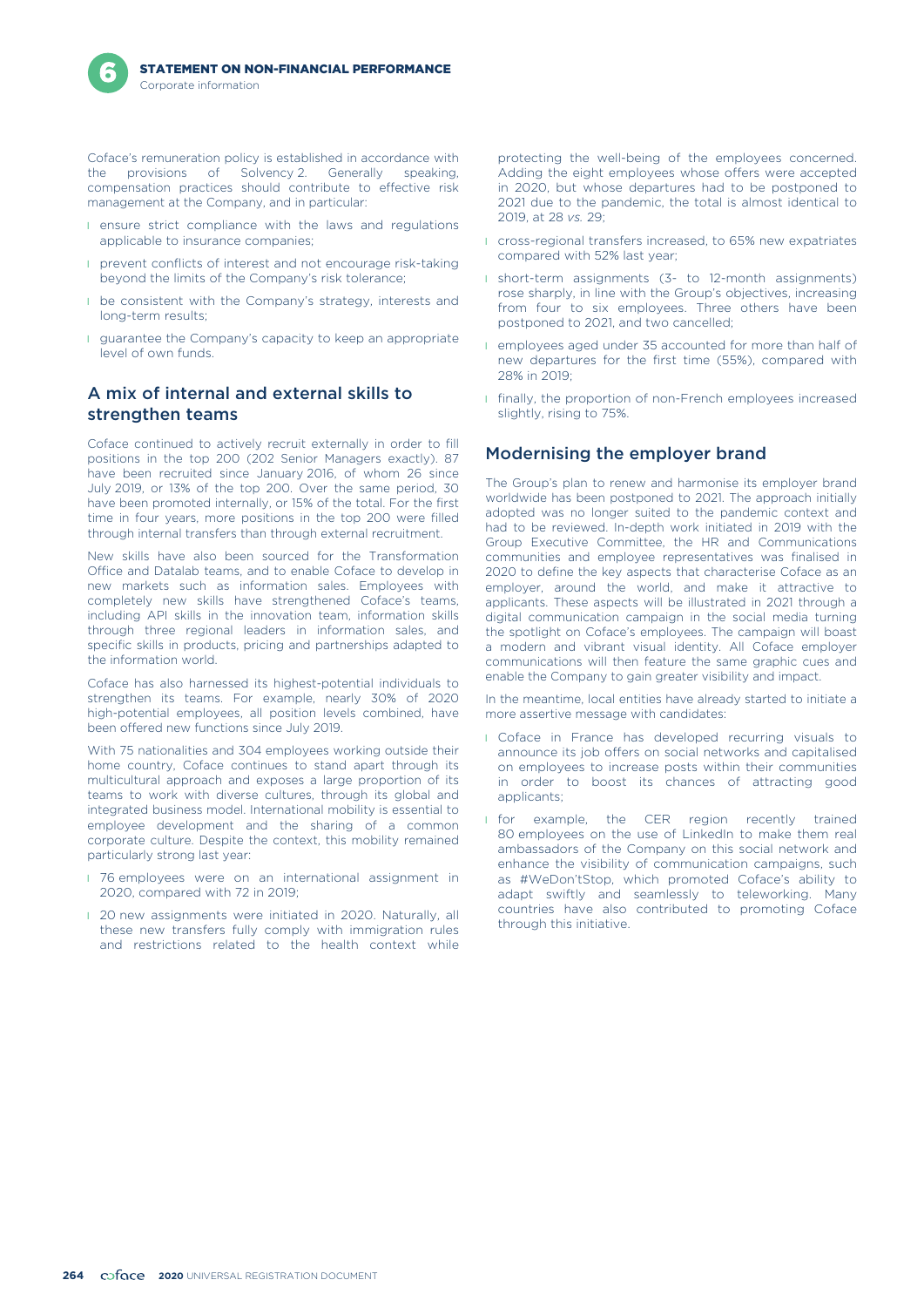# **6.1.4 Differentiating as a responsible employer to boost employee diversity**

## Introduction

Throughout the *Fit to Win* period, we conducted a global gender equality initiative. The plan has led to numerous achievements, including a significant improvement in pay equality, mentoring for women with potential, the development of women's networks, and the monitoring of progress on the increased proportion of women managers. Coface is moving ahead with this initiative and strengthening it for the coming years but has decided to expand its efforts on diversity and inclusion above and beyond gender equality, in order to be seen as an employer that is more responsible for its human environment and the communities in which it operates.

#### Relatively balanced gender breakdown

The male/female balance (just over 54% women throughout the Group in 2020, and 39% female managers), as with the cultural diversity within the Company and each Coface region, is an asset for the Group, which has for several years taken steps towards promoting internal mobility and access to roles of responsibility for its employees.

The table below shows the change in female representation, number of managers and women in management roles in countries within the reporting scope since 2018:

|                        |                        | 2020  | 2019  | 2018  |
|------------------------|------------------------|-------|-------|-------|
| France                 | % women                | 49.2% | 50.4% | 50.5% |
|                        | % of managers          | 24.2% | 23.0% | 23.1% |
|                        | % women among managers | 37.4% | 37.6% | 37.4% |
| Germany                | % women                | 54.1% | 53.7% | 53.6% |
|                        | % of managers          | 15.4% | 15.4% | 15.1% |
|                        | % women among managers | 18.8% | 20.0% | 18.4% |
| Italy                  | % women                | 49.7% | 50.8% | 50.8% |
|                        | % of managers          | 24.9% | 30.9% | 28.6% |
|                        | % women among managers | 36.7% | 42.4% | 44.4% |
| Spain                  | % women                | 65.2% | 64.3% | 64.7% |
|                        | % of managers          | 19.0% | 21.6% | 26.3% |
|                        | % women among managers | 37.5% | 30.2% | 42.0% |
| United Kingdom % women |                        | 40.8% | 40.4% | 41.0% |
|                        | % of managers          | 25.2% | 23.2% | 21.0% |
|                        | % women among managers | 26.9% | 26.1% | 23.8% |
| Poland                 | % women                | 64.8% | 63.3% |       |
|                        | % of managers          | 14.6% | 16.5% |       |
|                        | % women among managers | 52.6% | 51.3% |       |
| Austria                | % women                | 63.1% |       |       |
|                        | % of managers          | 20.7% |       |       |
|                        | % women among managers | 56.5% |       |       |
| Morocco                | % women                | 63.2% |       |       |
|                        | % of managers          | 16.0% |       |       |
|                        | % women among managers | 35.3% |       |       |
| Netherlands            | % women                | 49.5% |       |       |
|                        | % of managers          | 23.2% |       |       |
|                        | % women among managers | 36.4% |       |       |
| Romania                | % women                | 54.0% |       |       |
|                        | % of managers          | 21.4% |       |       |
|                        | % women among managers | 45.8% |       |       |
| <b>United States</b>   | % women                | 46.3% |       |       |
|                        | % of managers          | 28.2% |       |       |
|                        | % women among managers | 44.0% |       |       |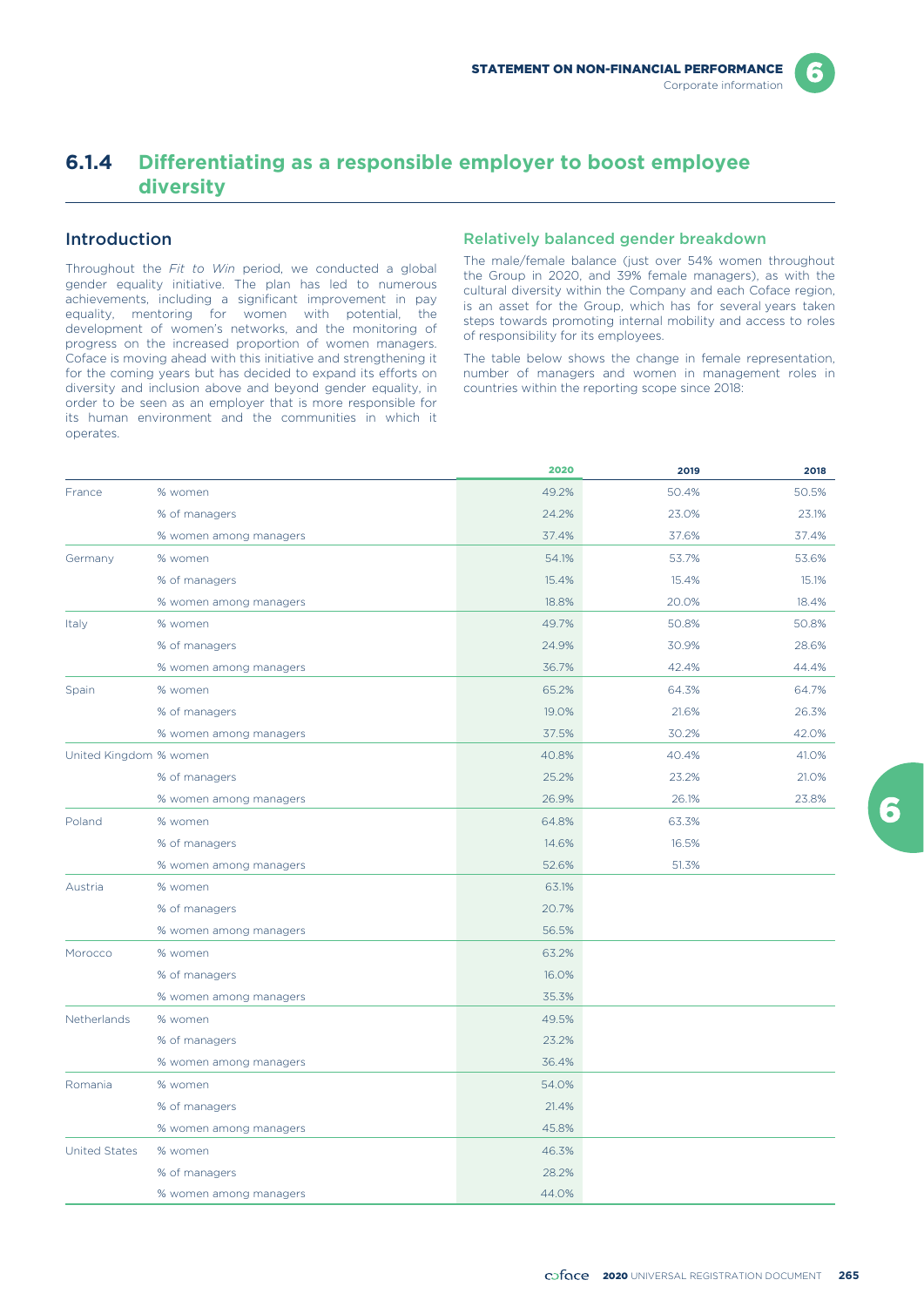The proportion of women in management positions is increasing in Spain, Poland and the United Kingdom.

In 2019, the French government established a gender equality index aimed at eliminating pay inequalities between women and men. In the first year, Coface obtained an excellent score (91 points in the first year and 85 in the second year, above the legal limit set at 75 points), the result of in-depth work carried out for 3 years by the Human Resources teams in France.

Drawing on this experience, the Group is now seeking to extend this initiative and adapt the index with a view to applying it to all entities around the world.

This Group index is calculated on 100 points based on five criteria:

- pay gaps between women and men (40 points);
- **I** proportion of women and men receiving a wage increase (20 points);
- **I** proportion of women and men who have been promoted (15 points);
- **I** percentage of women in the Group's top 10 remuneration  $(10 \text{ points})$
- **I** proportion of women in senior manager positions (15 points).

The first four criteria are based directly on the methodology of the French index. The calculation is rounded out by an additional criterion on equality in the promotion of women in senior management.

Note that for the first criterion, 19 countries (countries >50 employees) are taken into account in the analysis and account for 80% of the Group's workforce, while the other criteria take into account the Group as a whole.

For the first year, the Coface Group posted a satisfactory score of 81 points. If there is not yet a global benchmark, it is because the Group is a pioneer in the expansion of this gender equality index worldwide.

This unique indicator makes it possible to assess the Group's performance in gender equality at international level. Ultimately, the goal is to close the pay gap between men and women, facilitate and support women's careers and promote diversity within our teams. This project is therefore part of one of the Group's many initiatives on diversity and inclusion. It reflects the Group's responsible commitment to combating all forms of discrimination.

In 2019, Coface launched a Mentoring programme for women (Mentoring to Win) through a pilot deployed in France with ten participants. The aim was to encourage these women to invest in their careers, develop leadership skills necessary for promotion and gain visibility from the Group's top management. The pilot concluded in the second quarter of 2020 with a debriefing of each of the mentee-mentor pairs. It largely fulfilled the participants' aspirations, while the mentors were also delighted with their experience. All of them appreciated the highly structured approach and the initial training to help each individual appropriate the programme, as well as the systematic follow-up by the HR teams and the regular meetings of all those involved in the programme. One of the participants was even proposed a new position abroad by her mentor following the program. The mentoring initiative continued in 2020 with minor adaptations, detailed below.

In the regions, initiatives to promote gender equality continued, including at CER, where the #IPledge campaign was relayed widely in social media such as LinkedIn and Yammer to highlight women leaders and draw attention to the importance of the proportion of women in management teams.

Again at CER, the Women to Win webinars launched in 2019 continued in 2020 with the successive participation of two leaders from other companies, one from Poland and one from the Netherlands.

A global event bringing together a sample of women from various Coface countries was also scheduled to take place in 2019 but had to be cancelled owing to the health crisis.

### Anti-discrimination measures: disability

Coface has initiated a policy on the inclusion of persons with disabilities in France. This policy is widely communicated and encouraged internally in all regions, the aim being to generate comparable initiatives in other parts of the Company. The policy in France has three objectives:

- **1.** Raise disability awareness among Coface managers and employees,
- 2. Implement actions to communicate on disabilities as one of the major areas of our CSR policy,
- 3. Increase the number of employees with disabilities over the long term.

The policy took concrete form in 2020 with the organisation the "Disability Awareness Week" from 16 20 November 2020 (European Week for the Employment of Persons with Disabilities). The week was marked by original events to develop awareness, such as a "Handiquizz" launched with all employees, a screening of the film *Patients* (by French singer Grand Corps Malade) followed by a digital debate on disabilities, and a conference and testimonial from a person with disabilities. The initiative will be developed in France in 2021 with awareness-raising for managers, internal events, partnerships with organisations promoting the recruitment of persons with disabilities, and a review of human resources practices and policies to foster their inclusion.

### Combating discrimination: LGBT+ charter

In November 2020, Coface signed the commitment charter of L'Autre Cercle, an organisation that promotes the inclusion of LGBT+ people in the workplace. Coface joins the 149 other signatories of the charter. Coface is committed to promoting diversity at the Company, particularly by taking action to include all individuals and fight against all forms of discrimination. By co-signing the charter, Coface undertakes to:

- create an inclusive environment for LGBT+ employees;
- **I** promote equal rights and treatment for all employees, regardless of their sexual orientation or identity;
- **I** support employees who have been victims of discrimination in the workplace;
- l measure progress and share best practices to improve the overall occupational environment.

Coface has set up a working group to extend this initiative to other Group countries outside France. An action plan has been established, the key focuses in 2021 being to:

- l develop awareness among managers and employees of the inclusion of LGBT+ people at the Company;
- **I** review HR policies to make HR processes and employees' rights more egalitarian and more inclusive with regard to all sexual orientations.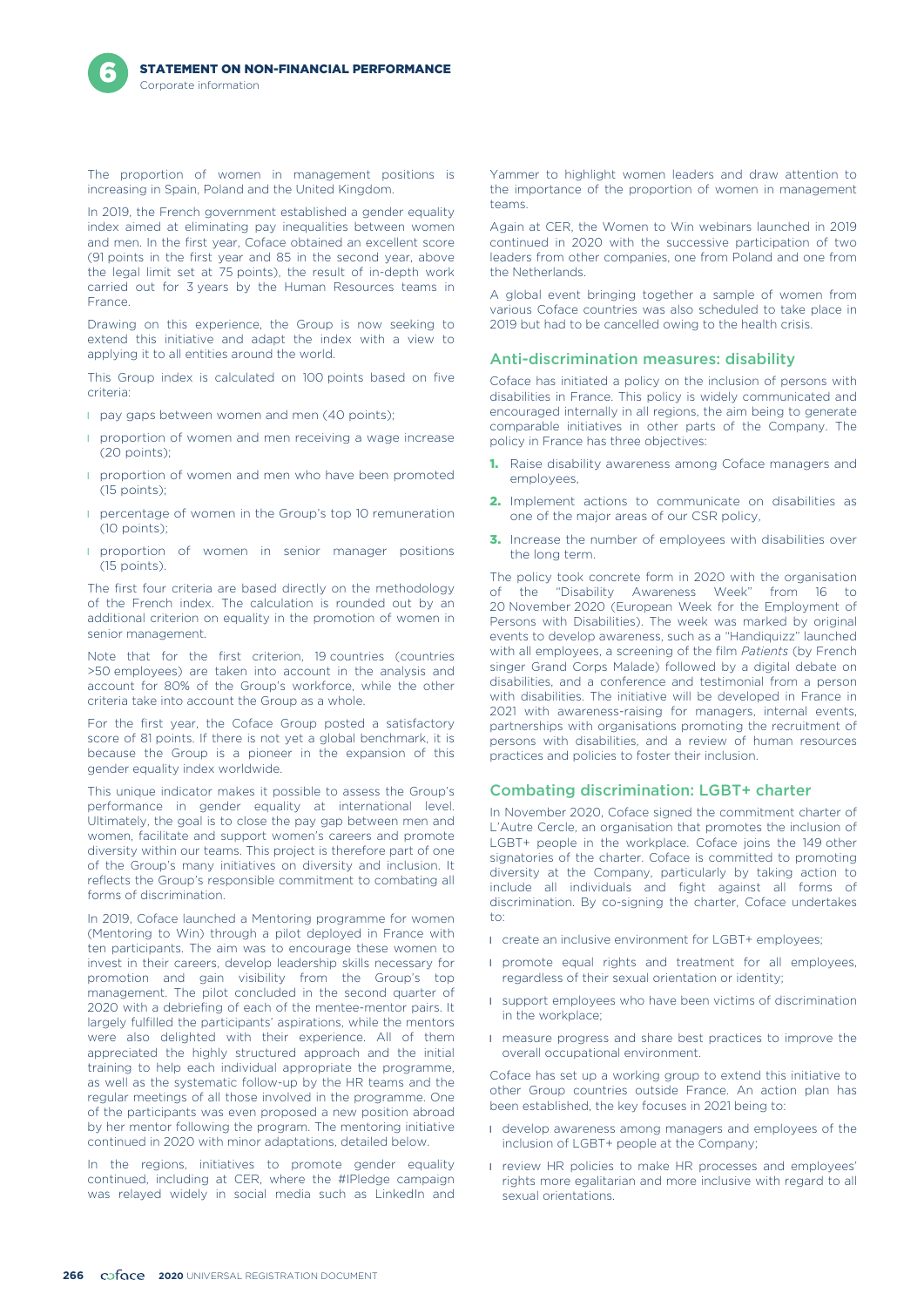

#### Student sponsorship

As part of its commitment to fostering equal opportunities, Coface has chosen to provide financial support to students from financially disadvantaged backgrounds. Aware of not being able to meet this challenge alone, Coface sought out partners with experience in this area. To that end, the Group met with the founders of the Potter endowment fund, created in 2019 by Anne and Frédéric Potter. The fund provides financial support to students from modest backgrounds, encouraging them to choose studies in preparatory scientific classes, and then at engineering schools, through grants awarded throughout their course.

Coface and the Potter endowment fund have decided to work together to support this cause through a sponsorship agreement. Under the agreement, Coface provides the time and skills of two of its motivated employees seeking to work on assignments with a social impact. The two employees have, since December 2020, devoted one day a week each, to the initiative. Their goal is to help the fund develop its reputation, promote its mission, manage applications and contribute to the organisation of selection panels. Coface will also participate in the selection jury for grant applicants.

# **6.1.5 Differentiating as an employer to boost cultural transformation**

## My Voice: a tool to improve the employee experience

Since 2017, Coface has worked extensively to improve the engagement of its employees, launching global surveys and rolling out action plans at each level of the organization through various working groups. This way of operating with working groups, set up widely across the Group's various countries, has not only made it possible to find concrete solutions for improvements, built with employees, but has also introduced a new way of working thanks to a more bottom-up<br>and collaborative approach, for instance holding and collaborative approach, for instance inter-department meetings, organising regular meetings and actively engaging employees in these improvements, and making them accountable for My Voice actions.

The results of each survey enabled each function, country, region or even the Group to identify areas for improvement and propose solutions over the long term. For example, the results are used to develop and adapt the Group Human Resources strategy each year.

In June 2020, Coface sought more than ever to measure the satisfaction and engagement of its employees during the COVID-19 pandemic by launching its third My Voice engagement survey. It was an important time to listen to employees and ask questions specific to crisis management. With its rich experience and benchmark of 14 million respondents, the external service provider Kincentric (formerly AON Hewitt) guided Coface in the choice of questions and safeguarded the anonymity and confidentiality of the responses.

In addition to the seven questions related to the management of the COVID-19 crisis, seven further questions were added to the questionnaire, mainly concerning line managers and their ability to act as "career coaches", as well as customer orientation, development opportunities and performance management.

In 2020, My Voice was conducted in 13 languages (four more than in 2018) and obtained a record participation rate of 94%, demonstrating more than ever the strong attachment of employees to Coface and a desire for constructive improvement.

Coface's engagement score increased substantially this year, rising 24 points from 38% to 62%. In an important development, the scores on the various aspects of the employee experience also improved significantly, across all Company regions.

The results are now at the median level of our service provider's benchmark. This is an impressive step forward, but it confirms the need for Coface to pursue its efforts to forge an

even stronger approach on improving the employee experience.

The results of My Voice 2020 were presented by region, country and function in September 2020. The regions, countries and functions then worked on their action plans on all the topics highlighted by the survey as requiring improvement, starting in October.

Coface plans to organise a steering committee in early 2021 to review the action plans of the regions and functions and define a global action plan for the Company.

This questionnaire approach is now used much more widely in some countries and functions to gather the opinions of employees upstream and downstream of decisions. For example, Poland has launched numerous questionnaires to understand how to better communicate with employees and what their specific needs are in terms of benefits, training and upskilling, as well as other aspects such as their preferences on the organisation of the holiday season. China now conducts surveys almost every week with simple and direct questions to measure in real time the climate and understanding of organisational decisions.

To address this growing need for questionnaires in the regions, along with the development of teleworking and Coface's determination to further improve the employee experience, the Company is seeking how to better assess and monitor the impact of its action plans, while facilitating ongoing dialogue with employees. To that end, Coface in 2021 plans to purchase a platform for launching "pulse" surveys that are shorter, more regular and focused on one or two topics only. The goal is for each region or country to target groups of employees to better understand their specific concerns (such as those of newcomers or people in a specific function in a specific country), launch specific actions and monitor their success and impact over time, and adapt or strengthen actions according to the results.

### A new Group onboarding programme

As a global company whose success is based on close collaboration between all its players, Coface pays particular attention to all of its new hires through a new Group onboarding programme. Around the world, the objectives of the new IntoCoface programme are to enable newcomers to quickly become operational and efficient and to develop the sense of belonging to an international community, with a view to strengthening collective efficiency and engagement. The programme also aims to provide managers with the resources for facilitating and structuring the integration of their new employees. Naturally, IntoCoface was designed to meet the expectations of newcomers, at a time when they need to feel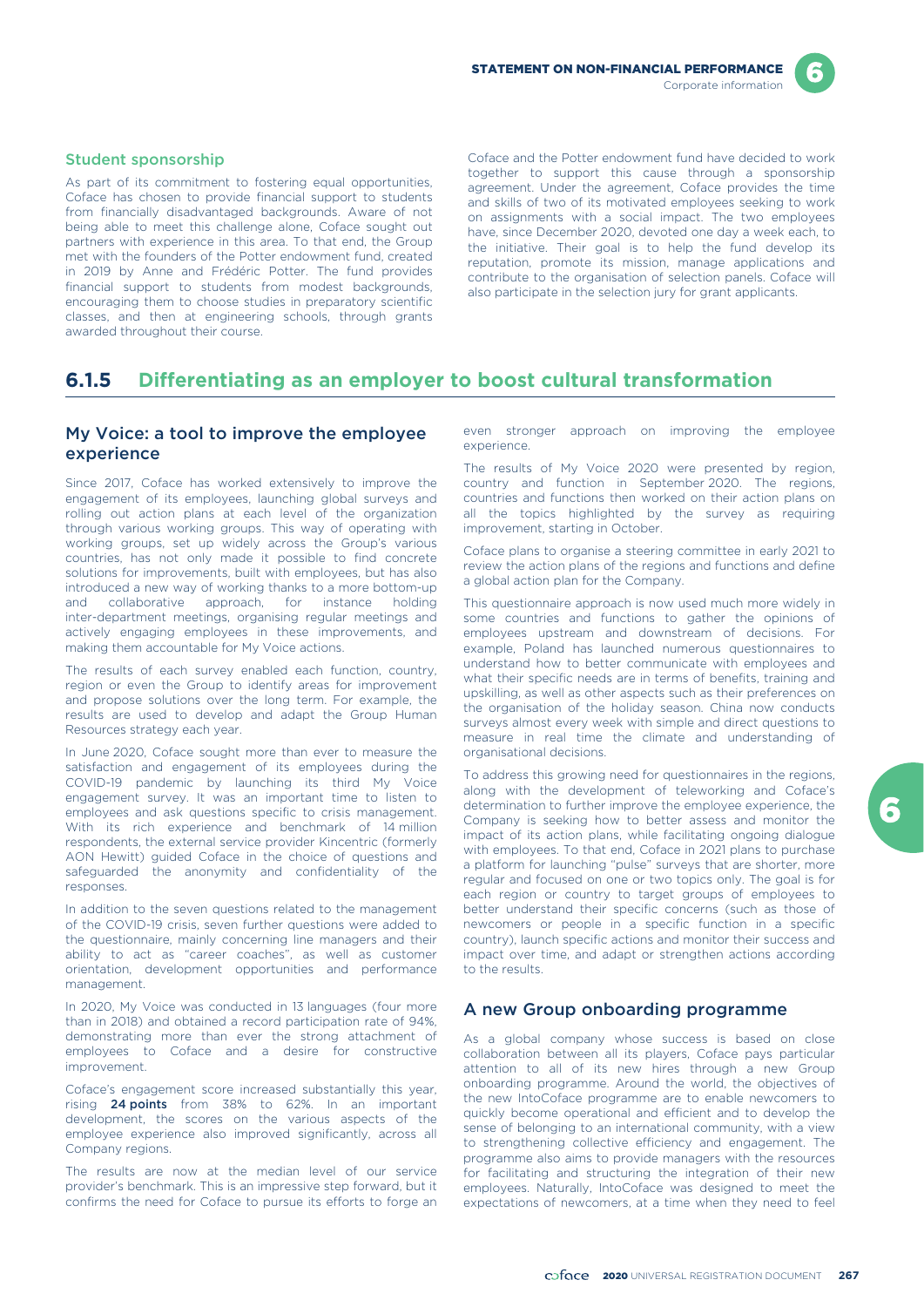that their decision to join Coface was the right one. The programme helps to guide them, understand their role in the organisation and feel good at the Company, in their team and in their position.

IntoCoface thus establishes a common framework with mandatory milestones and shared content. As soon as they arrive on their first day, each new employee is greeted with a welcome message from Xavier Durand. They then attend an introduction meeting at which the manager presents the Group, the local entity, the organisation of the team, and the position using a ready-to-use kit. Individual meetings are also held in the first few weeks to help newcomers to get to know their team and key contacts and absorb the Company culture through contact with their colleagues. In this spirit, an "onboarding buddy" is available in large countries, helping new recruits to network outside of their immediate environment. A few weeks later, newcomers participate in a "job shadowing" experience to spend a few hours in other departments and better understand Coface's organisation. Mandatory training and job-related training are also scheduled in the first month. The key components of the newcomer's onboarding programme are available *via* their home page on the CLIC digital training platform, specially designed to support their first steps at the Company.

To help them settle in seamlessly, new employees benefit from regular follow-up from their manager and a debriefing meeting with their manager's manager and their Human Resources manager.

The IntoCoface programme is the result of close collaboration between the Group and Regional HR teams, and with the steering committee made up of senior management representatives from various countries. It supplements existing best practices at local level, such as a presentation of the various departments for newcomers in France and an app that pushes daily content to newcomers in Spain.

The programme is rolled out through a wide-ranging training, communication and change-management plan for managers at the time of the actual integration of a new employee. After gradually ramping up in 2020, the objective is to fully implement the programme across the entire Group starting in early 2021.

To optimise the programme, Coface plans to collect initial feedback from managers, local HR and newcomers at the beginning of 2021. More specifically, the Company plans to create more digital content and refine certain components to best meet the requirements of extended teleworking.

## Continued development of managerial skills

Enabling all of its managers to improve their team-leading abilities remains one of Coface's priorities. A key focus in 2020 was remote management.

In France, a new "Being a Manager at Coface" programme was launched. Fifty-three managers have already completed the first mandatory module that sets out, or recalls, the fundamentals of management. The common foundation of the programme is supplemented by a module, set for roll-out in 2021, on the internal rules and procedures that all managers are expected to know. A series of optional modules will also be proposed, covering, for example, communication techniques, recruitment interviews and the management of complex situations. One of these modules, on change management, was launched in 2020 and completed by 26 managers. The others will be available in 2021. A supplementary training course on effective remote management was also swiftly implemented in response to the COVID-19 crisis. Nearly 150 managers (almost

all of the managerial population) were able to complete the course.

In Mexico, the Leadership Lab was launched in October. It consists of five successive sessions of 1.5 hours in which managers consider and discuss topics related to leadership and collective efficiency. In addition, a webinar was organized on leadership in times of crisis, focusing on emotional intelligence, stress management and resilience.

In Asia-Pacific, access to LinkedIn learning courses on management and leadership and coaching and communication skills was provided to a pilot population of 58 employees in the region for six months. The programme is interspersed with eight digital sessions in which small groups of individuals share the knowledge they have acquired and their experiences relating to these topics. The regional management team is part of this pilot.

The MAR region is also harnessing the LinkedIn catalogue to provide 140 of its employees with training content, for example on the development of managerial skills. The initiative appears to have proved interesting for employees, with each one thus far having devoted an average five hours to self-training.

At the Group level, training courses on the annual performance review provided to all entities include a new section on the preparation of assessments and year-end reviews in a context of crisis and widespread teleworking. The training includes advice on posture and empathy, as well as interpersonal communication by videoconferencing for digital reviews.

Lastly, numerous contributions on remote leadership have been posted since April on the CLIC digital training platform. The Group and regional HR teams have co-developed a reference document to share a set of best practices on remote work and management. Many other documents were also shared by a large number of local HR teams or other contributors, including external sources.

## A range of initiatives for talent development

At Group level, several new initiatives were launched in 2020:

- **a** Risk Underwriting talent programme, enabling employees working in the countries to join the Group's team of experts for a six-month programme in which they take on a support role for the regions similar to that of experts. This programme accelerates the development of business skills as well as coordination, matrix work and communication in an intercultural environment. Participants benefit from a mentor for a period of six months to one year to work on their personal development, contribute to a cross-team project, and develop their bespoke individual development plan with the support of the Group Talent Director. Fifteen candidates representing all the Group's regions applied. The first person to be selected, from the Netherlands, joined the Group's teams in September. His successor in the programme, currently based in Hong Kong, is expected to arrive in France in early March 2021;
- I the use of mentoring as a talent development tool will be rolled out widely. In 2020, all the regions aimed to launch it with at least one class of mentees in a structured manner and inspired by key success factors identified during the pilot in France. Participants have been identified across all regions and the training has already started in some of them. Effective mentoring work has already begun in Asia-Pacific and will be initiated everywhere else in early 2021. In total, more than 50 mentees worldwide will benefit from this programme in the 2020-2021 season. The programme is now open to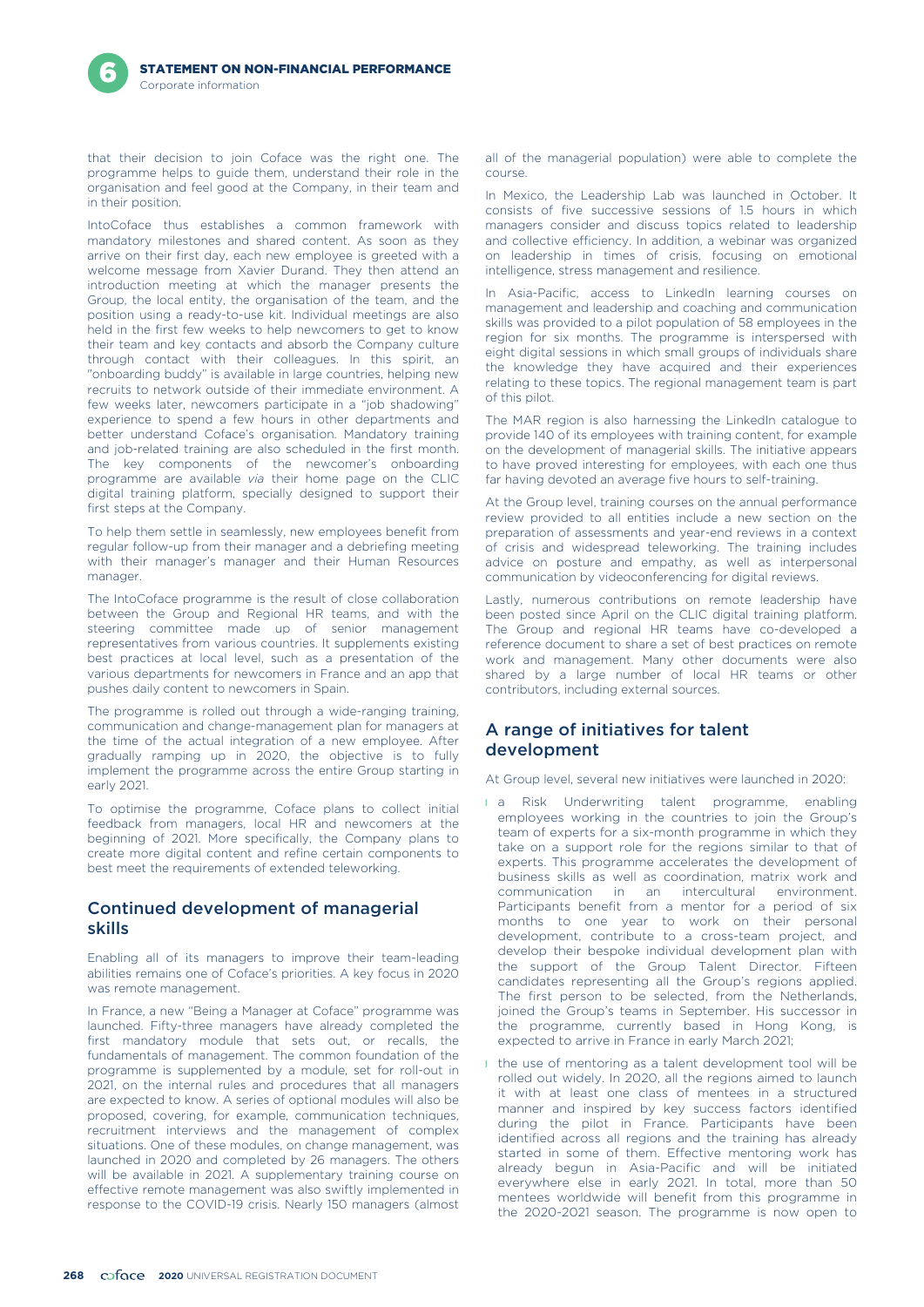both men and women, but Coface has ensured that the latter account for at least 50% of participants, with the unwavering objective of facilitating women's access to senior positions;

**I** lastly, all the countries set an objective to build an individual development plan for each high-potential woman consisting of at least one action identified as a career accelerator not included in the usual scope of the position and conventional training. Nearly 80 employees are concerned by this initiative. Tools have been shared with HR teams to help them choose relevant activities. These development plans are reviewed in mid-December by Carine Pichon, CFO and Sponsor of the gender equality programme, and Pierre Bévierre, Group Head of Human Resources.

Annual talent reviews and monthly Group talent sharing committees continue to be held. This year, for the first time, functional talent reviews were created for Finance and the Global Solutions sales organisation. They will be supplemented by a similar exercise for the new Business Information function to enhance understanding, at global level, of the quality of the teams and their ability to meet the challenges of tomorrow. Career discussions, conducted notably by the Group Talent Department, have been rolled out systematically to reach the most employees likely to develop outside their home country and/or in key positions.

The Group also continues to build on its International Internship Program (VIE) to feed its international talent pool and promote its employer brand among young people. We are committed to a dynamic of loyalty and aim to maximise the recruitment of volunteer interns at the end of the assignment. In 2020, we welcomed 36 volunteers in 14 countries, with 12 missions beginning in the year and 50% of our volunteers being recruited at the Group at the end of their assignment. In 2021, we plan to welcome 17 new international interns.

Locally, several talent development programs are also being developed or have already been launched:

- I in France, the Management has approved a comprehensive programme focused on career discussions with members of management and HR teams, a certified external leadership programme, and off-the-shelf activities such as coaching. The programme will be implemented in 2021;
- **I** in the MAR Region, a new programme has been launched for all high-potential individuals with two pillars:
	- l digital round tables with regional director Cécile Paillard in groups of 15, to discuss topics freely selected by participants,
	- **I** specific My Voice workshops have been set up at the regional level in addition to those held in the countries to propose innovative initiatives to strengthen employee engagement and Coface's employer brand. The three best ideas selected by the participants themselves will be presented to the Regional Management Committee;
	- I In addition, the Italian programme "It's Talent Time" continues to be rolled out, based on discussions with a leader on his or her career, the aim being to take inspiration from these talented individuals, as well as training sessions. This year's theme is "the leader of the future".

# Compensation policy

In accordance with the regulatory requirements applying to the insurance sector since 2016 (Solvency II), Coface's compensation policy is reviewed each year to align it with the Group's strategic objectives and ensure effective risk management at the Company.

This policy is set out in detail in Section 2.3.1 "Compensation Policy", and aims to:

- **I attract, motivate and retain the best talent.** Each year, the Group awards free performance shares to an identified regulated population in the context of the Solvency II Directive (Executive Committee, key functions and employees with significant influence on the Company's risk profile), for whom a portion of variable compensation must be deferred, and to certain key employees as part of the reward and retention policy. The vesting period for this scheme is set at three years;
- **I** encourage individual and collective performance. The bonus policy is reviewed and approved each year by the Management Committee with regard to the Group's priorities. It incorporates collective financial and non-financial objectives. In 2020, customer satisfaction and employee engagement figured among the objectives of all the Group's senior managers;
- **I** position the Group competitively on the market while respecting its financial balance. Since 2017, the Group has regularly participated in compensation surveys with a compensation consulting firm specialised in the financial services sector. The objective is to increase knowledge of market practices and ensure informed oversight of Group compensation. This exercise concerned 36 countries between 2017 and 2018, covering nearly 90% of the Group's functions and 13 target countries in 2020;
- l comply with the regulations in force and guarantee internal fairness and professional equality, particularly between men and women. As part of its annual review, the Compensation Department ensures that the distribution of budgets for pay rises notably respects gender equality. In France, the Human Resources Department carried out substantive work over a three-year period aimed at correcting these inequalities. These efforts were reflected in Coface's excellent result in the occupational equality index implemented in connection with equal pay legislation. With a score of 85 out of 100 for 2019, Coface is now above the legal obligation set at 75 points. Drawing on this experience, Coface has decided to go further by adapting the France index to the entire Group. For 2020, the Group achieved a very good result of 81 points and set itself a target for continuous improvement in this area;
- be consistent with the Group's objectives and support its development strategy in the long term. The Group's policy aims to prevent any conflict of interest in its remuneration practices and integrate social and environmental issues into its thinking. In 2020, the Group defined its global car policy with the main objectives of harmonising practices and reducing the carbon impact of the vehicle fleet.

The Coface compensation policy is managed by the Group HR Department and transmitted by the HR function to all of Coface's regions and countries.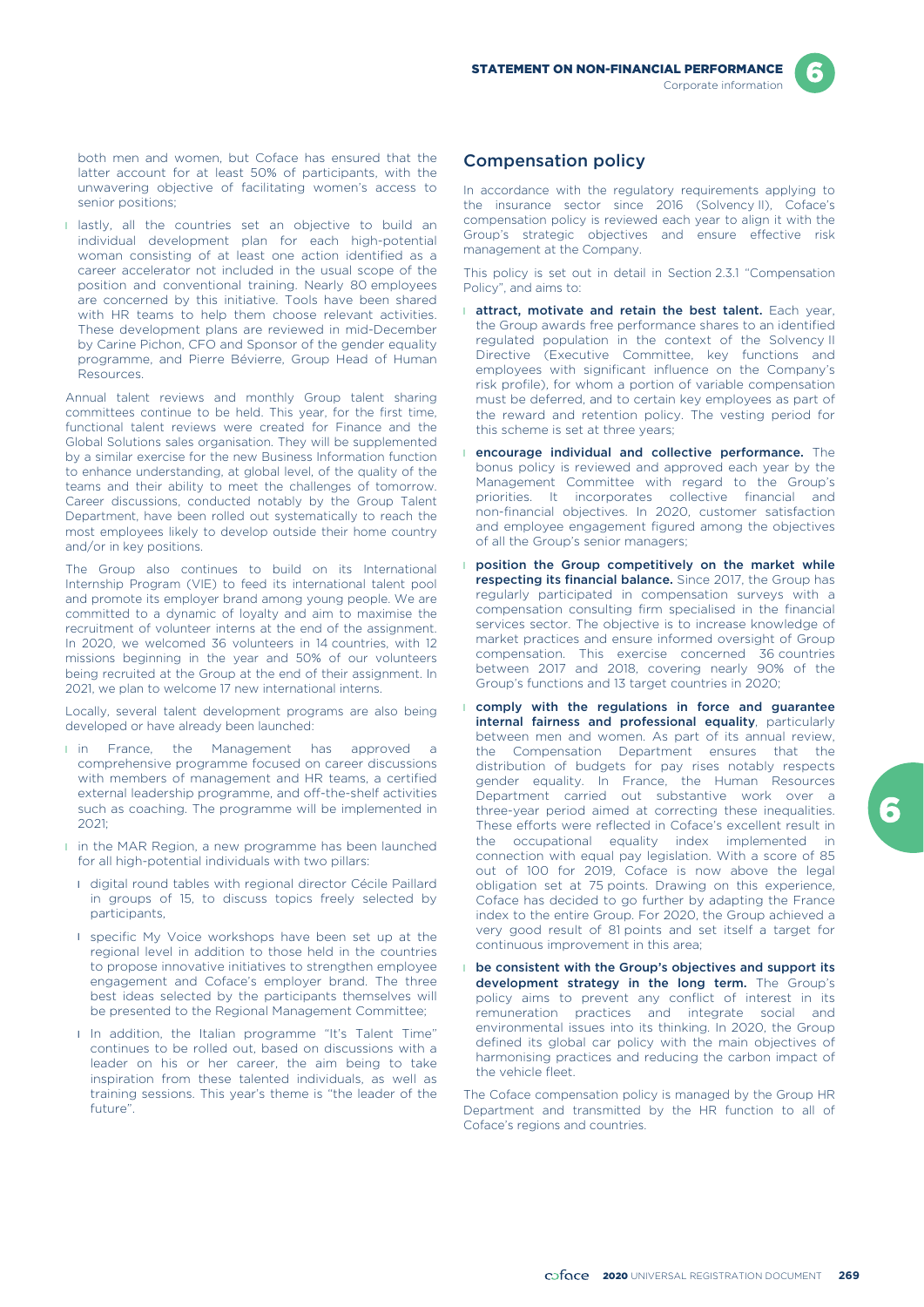# **6.2 ENVIRONMENTAL INFORMATION**

As a service company, Coface's CSR policy consists primarily development of these action plans is intended to mitigate in making conscious real estate choices that help to lower its potential (i) risks linked to the activity not adapting to environmental footprint by reducing its greenhouse gas environmental challenges and (ii) consequences in terms of emissions, as well as its energy and paper consumption. The climate change for the services produced by the emissions, as well as its energy and paper consumption. The

# **6.2.1 General environmental policy**

The Company is fully committed to protecting the environment. Its approach to reducing its environmental footprint has significantly influenced its real estate choices, particularly in the choice of its head office, and the efforts rolled out to reduce its greenhouse gas emissions, consumption of energy and paper, along with other initiatives established in France and abroad which encourage waste sorting and recycling, particularly for parts of obsolete IT equipment.

In 2020, as in previous years, there was no environmental litigation and no indemnity was paid in application of a legal decision rendered in that subject area. The Group has therefore not established any guarantee or provisions to cover that risk.

In France, environmental aspects were a determining factor for Coface in choosing the building that has housed its head office

in Bois-Colombes since 2013. This building, which can host approximately 1,200 employees, is certified NF MQE (high environmental quality for construction) and BREEAM (BRE Environmental Assessment Method). It thus incorporates current best practices in terms of the immediate environmental impact, construction materials and processes, and production of waste. This building has furthermore been certified "low energy" (*bâtiment basse consommation* – BBC); its standard energy consumption is thus limited. The building preserves natural resources, thanks to limited water needs for green areas due to rooftop water recovery, solar panels situated on the roof and low-consumption exterior lighting.

In Germany, the main office located in Mainz is certified "Ökoprofit" for its sparing use of energy resources.

# **6.2.2 Sustainable use of resources**

The Group only consumes water in the operation of its service-sector premises: air conditioning, cooling of electronic equipment, cafeteria, maintenance, sanitary facilities and watering of green areas.

ln 2020, water consumption totalled 30,178 m<sup>3</sup>. Consumption alistribution network and maintenance. decreased significantly this year owing to the widespread use

**6.2.3 Climate change**

The Group has taken various initiatives to reduce its environmental footprint, in particular with regard to greenhouse gas emissions, through the policies presented below and its new socially responsible investment (SRI) policy (see Section 6.3.5).

Actions are also led across the Group on the initiative of employees. In France, for example, 2020 saw the creation of "Green to Lead", a network of employees seeking to raise their colleagues' awareness of environmental issues. Through newsletters, Green to Lead informs and suggests concrete actions to employees in their daily working lives. For example, for the European Week of Waste Reduction in November 2020, the Green to Lead group offered some employees the opportunity to participate in a "Climate Overview" workshop in order to better understand aspects and relationships in climate change. Green to Lead also works

totalled 38,847 m3 in 2019, *versus* 31,368 m3 in 2018, for the entire reporting scope, due to efficient control of the water distribution network and maintenance.

of teleworking due to the COVID-19 pandemic, despite the broadening of the reporting scope. Water consumption

with the Facilities Management Department to prepare for the return to the office of employees and propose more eco-responsible solutions (in particular the reduction of printing and waste).

## Energy consumption

The Group's energy consumption concerns lighting, air conditioning and heating of the premises.

The Group implements actions to reduce energy consumption, which translate into the environmental choices made in terms of real estate (see the features of the building housing the head office and the main office in Germany), which have allowed energy consumption to be significantly decreased.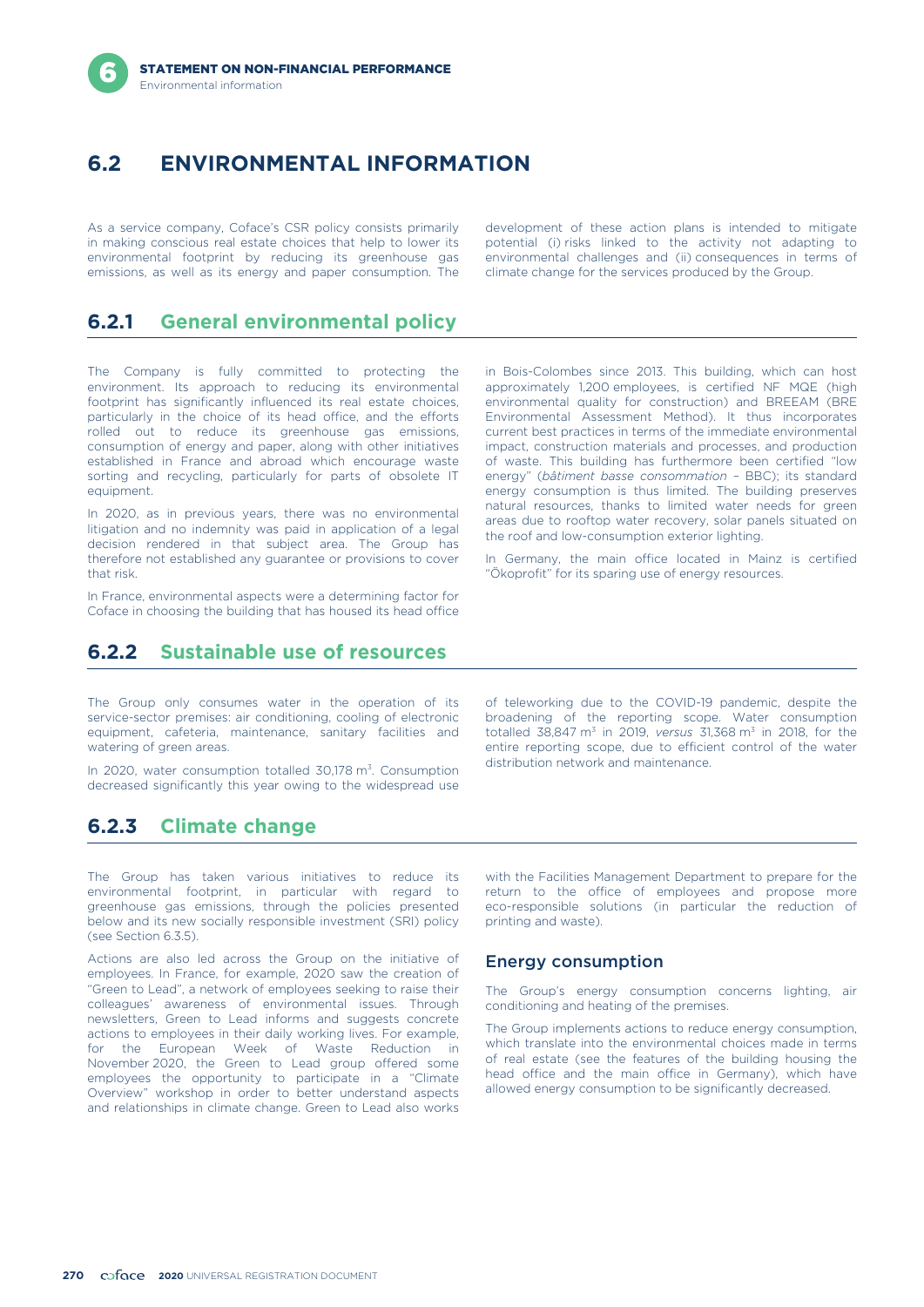6

### / REPORTED ENERGY CONSUMPTION SINCE 2018 FOR THE REPORTING SCOPE

|              | <b>REPORTING SCOPE 2020 FRANCE.</b><br><b>GERMANY, ITALY, SPAIN, UNITED</b><br><b>KINGDOM, POLAND, MOROCCO,</b><br>NETHERLANDS, AUSTRIA, ROMANIA<br><b>AND THE UNITED STATES</b> |                          | <b>2019 REPORTING SCOPE FRANCE,</b> | <b>GERMANY, ITALY, SPAIN AND</b><br>THE UNITED KINGDOM | <b>2018 REPORTING SCOPE FRANCE,</b><br><b>GERMANY, ITALY, SPAIN AND</b><br>THE UNITED KINGDOM |                        |
|--------------|----------------------------------------------------------------------------------------------------------------------------------------------------------------------------------|--------------------------|-------------------------------------|--------------------------------------------------------|-----------------------------------------------------------------------------------------------|------------------------|
|              | <b>CONSUMPTION</b>                                                                                                                                                               | EQUIV. CO <sub>2</sub>   | <b>CONSUMPTION</b>                  | EQUIV. CO.                                             | <b>CONSUMPTION</b>                                                                            | EQUIV. CO <sub>2</sub> |
| Electricity  | 4.690 MWh                                                                                                                                                                        | $694$ tCO <sub>2</sub> e | 5.007 MWh                           | 573 tCO $2e$                                           | 6.562 MWh                                                                                     | 719 $tCO2e$            |
| Gas          | 1.038 MWh                                                                                                                                                                        | $233$ tCO <sub>2</sub> e | 963 MWh                             | $214$ tCO <sub>2</sub> e                               | 1.503 MWh                                                                                     | 355 tCO <sub>2</sub> e |
| Surface area | 65.123 $m2$                                                                                                                                                                      |                          | $34.776$ m <sup>2</sup>             |                                                        | $73.159$ m <sup>2</sup>                                                                       |                        |

|                      | 2020               |            | 2019               |            | 2018               |            |  |
|----------------------|--------------------|------------|--------------------|------------|--------------------|------------|--|
| (Consumption MWh)    | <b>ELECTRICITY</b> | <b>GAS</b> | <b>ELECTRICITY</b> | <b>GAS</b> | <b>ELECTRICITY</b> | <b>GAS</b> |  |
| France               | 1,507              | 165        | 1,836              | 205        | 2,826              | 439        |  |
| Germany              | 1,673              | N/A        | 1,960              | N/A        | 1,920              | N/A        |  |
| Italy                | 286                | 594        | 427                | 588        | 1,024              | 844        |  |
| Spain                | 317                | N/A        | 469                | N/A        | 505                | N/A        |  |
| United Kingdom       | 179                | 171        | 210                | 170        | 287                | 155        |  |
| Poland               | 123                | N/A        | 104                | N/A        |                    |            |  |
| Morocco              | 68                 | N/A        |                    |            |                    |            |  |
| Netherlands          | 192                | N/A        |                    |            |                    |            |  |
| Austria              | 93                 | N/A        |                    |            |                    |            |  |
| Romania              | 91                 | 93         |                    |            |                    |            |  |
| <b>United States</b> | 159                | 17         |                    |            |                    |            |  |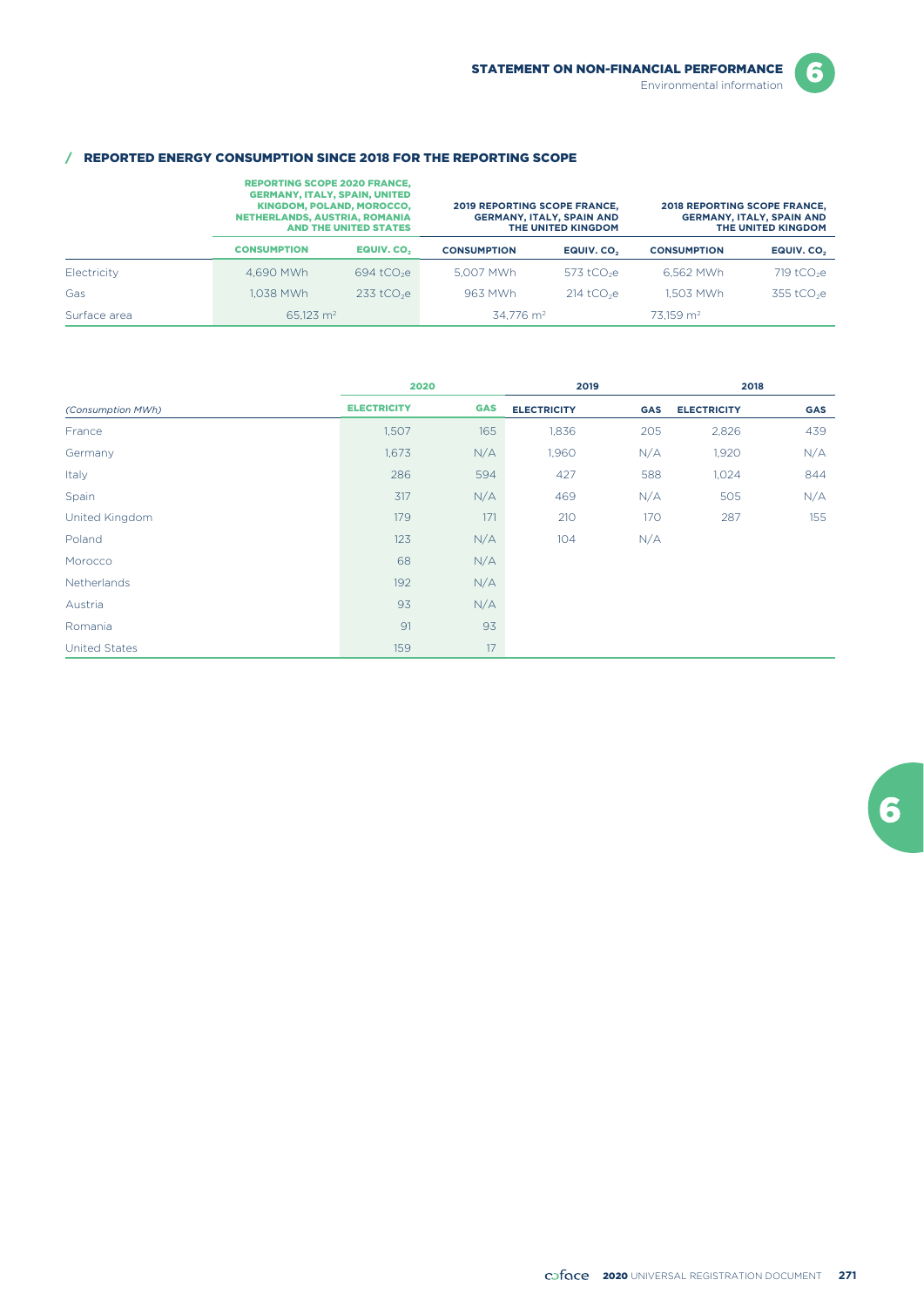



The share of renewable energy at the Bois-Colombes building in France, where Coface's head office is located, represents approximately 14% of its total consumption. Furthermore, the roof of this head office is covered by some 100 square metres of solar panels, which reduce its gas consumption by reheating the water supplied to sanitary facilities and to the restaurant. In place since 2015, the panels have made it possible to save four to six months of gas consumption per year, depending on the year, from 2018 to 2020. Since September 1, 2018, the surface area of the head office in France has been reduced by nearly 40%, reducing its energy consumption levels.

In Germany, electricity consumption does not generate any greenhouse gas emissions, as Coface Germany has opted for an energy contract fully based on renewable energy sources.

Despite the addition of five countries in the reporting scope, gas and electricity consumption changed little overall in 2020 owing to the teleworking implemented due to the COVID-19 pandemic.

## Travel policy

The travel policy for Coface France employees was adapted and rolled out for the Group in 2018.

As part of this update, special attention was paid to environmental issues. In order to fully involve employees in this approach, the Group travel policy highlights a number of best practices aimed at raising employee awareness with regard to business travel:

- **I** opting for telephone calls or video conferences;
- **I** choosing train travel for short trips;
- **I** proposing carpooling solutions between co-workers and/or taxi sharing;
- **I** limiting printing by carrying out all procedures online (boarding pass, insurance card, etc.).

In 2020, the global health crisis stemming from the COVID-19 pandemic led to a significant reduction in travel.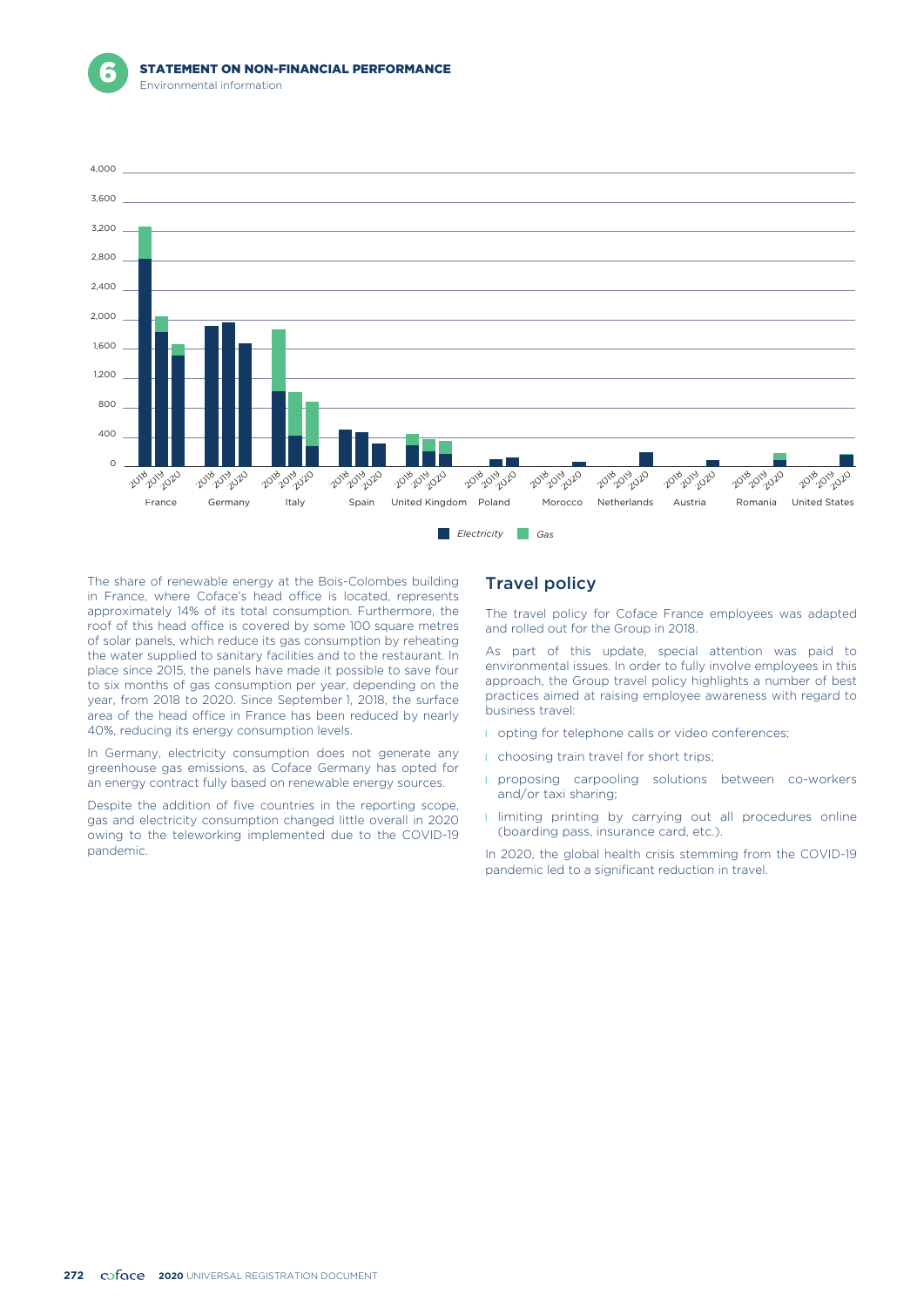

6

| <b>TYPE OF TRAVEL</b> | <b>METRIC TONNES EQUIV. CO.</b><br><b>FOR THE 2020 REPORTING SCOPE</b><br><b>FRANCE, GERMANY, ITALY.</b><br><b>SPAIN, UNITED KINGDOM.</b><br>POLAND, MOROCCO,<br><b>NETHERLANDS, AUSTRIA.</b><br><b>ROMANIA AND UNITED STATES</b> | <b>METRIC TONNES EQUIV. CO.</b><br>FOR THE 2019 REPORTING SCOPE<br><b>FRANCE, GERMANY, ITALY.</b><br><b>SPAIN, UK AND POLAND</b> | <b>METRIC TONNES EQUIV. CO.</b><br><b>IN TONNES 2018</b><br><b>FRANCE, GERMANY, ITALY,</b><br><b>SPAIN AND THE UK</b> |
|-----------------------|-----------------------------------------------------------------------------------------------------------------------------------------------------------------------------------------------------------------------------------|----------------------------------------------------------------------------------------------------------------------------------|-----------------------------------------------------------------------------------------------------------------------|
| Aeroplane             | 151                                                                                                                                                                                                                               | 675                                                                                                                              | 675                                                                                                                   |
| Train                 | 15                                                                                                                                                                                                                                |                                                                                                                                  | 18                                                                                                                    |

|                                         | 2020           |                  | 2019           |                  |                | 2018             |  |
|-----------------------------------------|----------------|------------------|----------------|------------------|----------------|------------------|--|
| (Metric tonnes equiv. CO <sub>2</sub> ) | <b>TRAIN</b>   | <b>AEROPLANE</b> | <b>TRAIN</b>   | <b>AEROPLANE</b> | <b>TRAIN</b>   | <b>AEROPLANE</b> |  |
| France                                  |                | 67               | 3              | 394              | 3              | 410              |  |
| Germany                                 | $\circ$        | 10               | $\circ$        | 37               | $\circ$        | 26               |  |
| Italy                                   | $\overline{2}$ | 5                | $\overline{2}$ | 119              | $\overline{2}$ | 138              |  |
| Spain                                   | $\overline{2}$ | 15               | 11             | 68               | 12             | 75               |  |
| United Kingdom                          | 6              | 3                | $\circ$        | 20               | $\circ$        | 26               |  |
| Poland                                  | $\overline{3}$ | $\overline{c}$   | 10             | 37               |                |                  |  |
| Morocco                                 | N/A            | N/A              |                |                  |                |                  |  |
| Netherlands                             | N/A            | $\overline{2}$   |                |                  |                |                  |  |
| Austria                                 | N/A            | $\overline{7}$   |                |                  |                |                  |  |
| Romania                                 | N/A            | 5                |                |                  |                |                  |  |
| <b>United States</b>                    | N/A            | 35               |                |                  |                |                  |  |



In 2020, due to the global health crisis linked to COVID-19 and a strict travel authorisation policy implemented by the Group in response to the pandemic, air and train travel fell significantly across the reporting scope. As a result, greenhouse gas consumption related to air and train travel followed the same trend.

## Vehicle policy

Within the reporting scope, countries adopt initiatives to reduce fuel consumption, such as Coface in France, which regularly upgrades its vehicles and selects them based on a number of criteria, including  $CO<sub>2</sub>$  emissions per kilometre travelled. The average for the vehicle fleet in France was 104.08 g/km in 2020 compared with 104.2 g/km in 2019. Greenhouse gas emissions were down sharply at the Group level owing to a sharp decline in travel related to the COVID-19 pandemic.

2020 UNIVERSAL REGISTRATION DOCUMENT **273**

6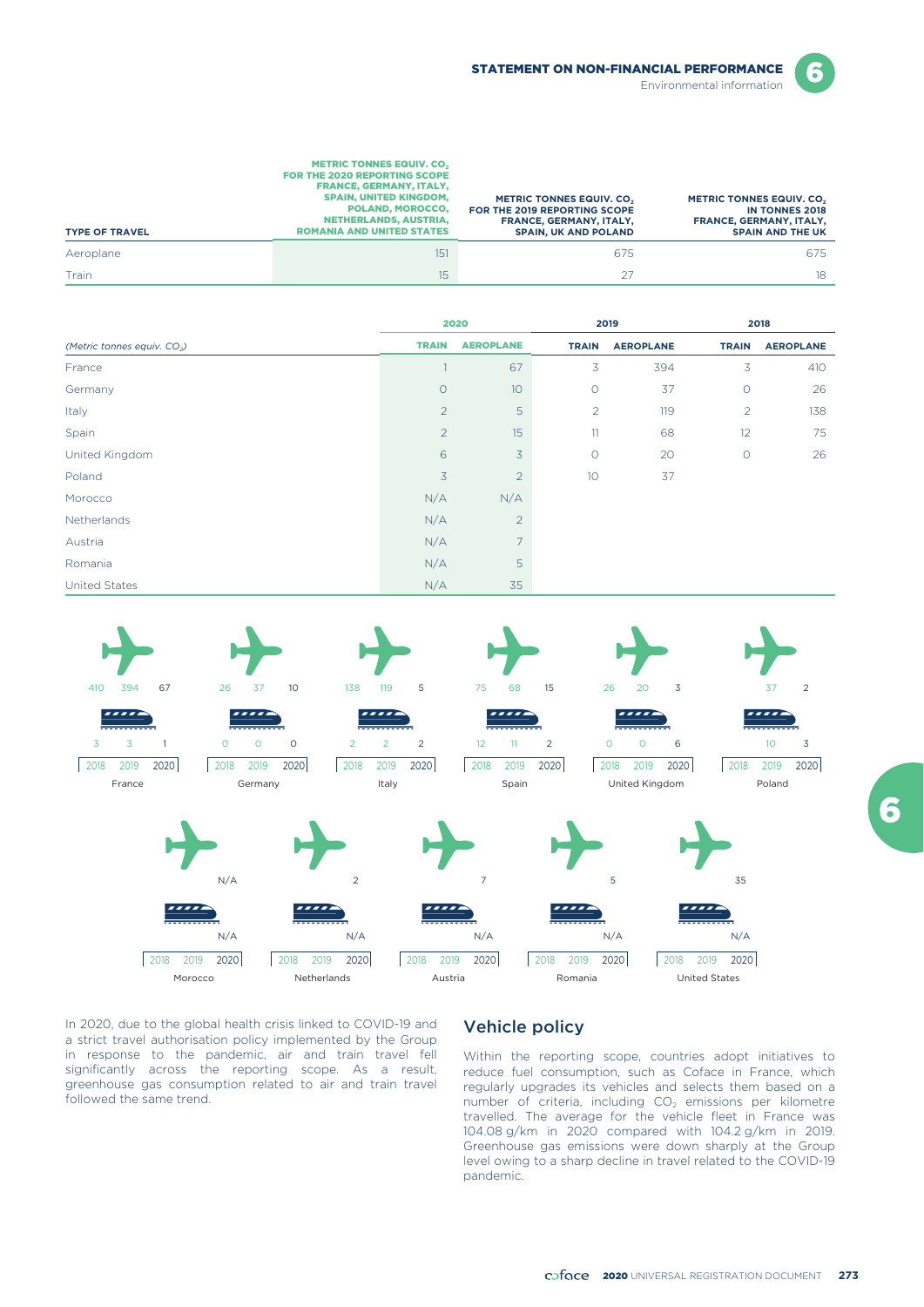

#### **TABLE OF CONSUMPTION SINCE 2018**

| <b>FUEL:</b><br><b>DIESEL AND FOUR-STAR</b><br><b>PREMIUM FUEL</b> | <b>2020 REPORTING SCOPE</b><br><b>FRANCE, GERMANY, ITALY, SPAIN, UNITED</b><br>KINGDOM, POLAND, MOROCCO, NETHERLANDS,<br><b>AUSTRIA, ROMANIA AND UNITED STATES</b> | <b>2019 REPORTING SCOPE</b><br>FRANCE, GERMANY, ITALY,<br><b>SPAIN, UK AND POLAND</b> | <b>2018 REPORTING SCOPE</b><br><b>FRANCE, GERMANY, ITALY,</b><br><b>SPAIN AND UK</b> |
|--------------------------------------------------------------------|--------------------------------------------------------------------------------------------------------------------------------------------------------------------|---------------------------------------------------------------------------------------|--------------------------------------------------------------------------------------|
| Litres                                                             | 538.505                                                                                                                                                            | 716.527                                                                               | 622.592                                                                              |
| Metric tonnes equiv. CO <sub>2</sub>                               | .437                                                                                                                                                               | 1.847                                                                                 | .561                                                                                 |

| (Fuel (Diesel and four-star premium fuel) in litres) | 2020      | 2019       | 2018                    |
|------------------------------------------------------|-----------|------------|-------------------------|
| France                                               | 115,197   | 166,930    | 162,246                 |
| Germany                                              | 201,394   | 322,688    | 328,776                 |
| Italy                                                | 48,865    | 96,243     | 103,344                 |
| Spain                                                | 4,263     | 12,784 (1) | $12,632$ <sup>(1)</sup> |
| United Kingdom                                       | 2,584     | 9,983      | 9,320                   |
| Poland                                               | 61,098    | 100,277    |                         |
| Morocco                                              | 10,755    |            |                         |
| Netherlands                                          | 49,929    |            |                         |
| Austria                                              | 25,979    |            |                         |
| Romania                                              | 18,442    |            |                         |
| <b>United States</b>                                 | $N/A$ (2) |            |                         |

*(1) The data relating to Spain for 2020 are limited to the fuel consumed by vehicles leased or belonging to Coface. As a result, the figures for 2018 and 2019 have been corrected to ensure consistency in the reporting method.*

*(2) As the United States does not have a fleet of owned or leased vehicles, it does not report this indicator.*



### / FUEL (DIESEL & FOUR STAR PREMIUM FUEL) IN LITRES

To date, Coface's contribution to reducing greenhouse gas emissions is reflected in a limitation of  $CO<sub>2</sub>$  emissions through the vehicle policy, in limiting travel through the travel policy, and in its responsible investment policy, which notably includes, as described below, taking regular measurements of greenhouse gas emissions from its financial investment portfolio.

practices and a reduction in the carbon impact of its vehicle fleet. The vehicles offered in each country's catalogue must now be adapted to the use of drivers, favouring hybrid and petrol models and limiting diesel models to the highest-mileage drivers. Coface has also set a target CO2 standard set at 140 g/km (WLTP standards) per vehicle and thus hopes to significantly reduce the environmental In 2020, Coface implemented a Group car policy applicable to<br>all entities, the main objectives being uniform and consistent<br>prohibited.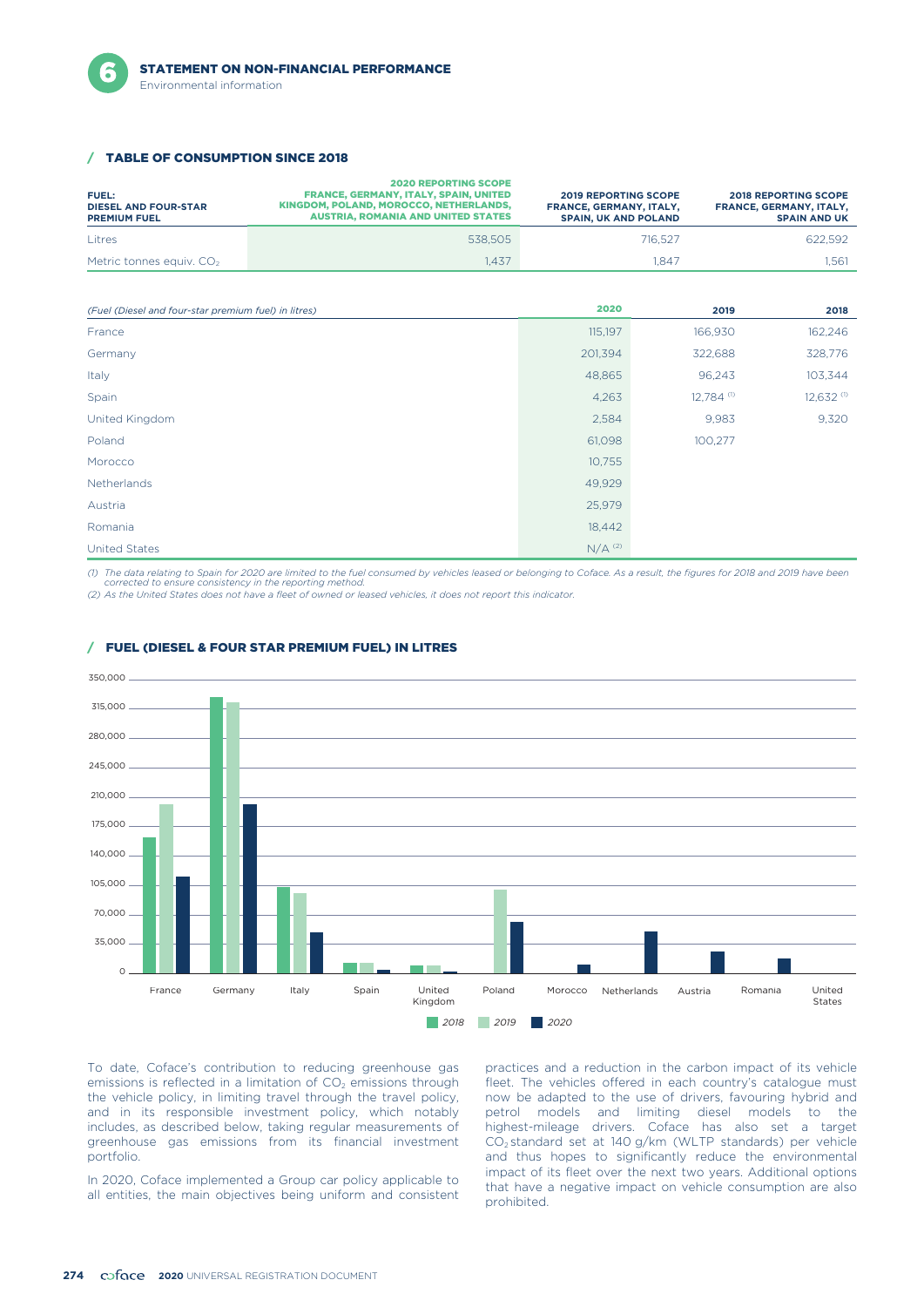

reduction of an average 3 grams of  $CO<sub>2</sub>$  for its fleet and the environmental impact. All-electric models are under share of diesel is expected to be reduced by 28%. The consideration and should be included in the cat share of diesel is expected to be reduced by 28%. The consideration and should be included in catalogue will be reviewed regularly to adapt to the market proposed in France in the second half of 2021. catalogue will be reviewed regularly to adapt to the market

In France, the proposed new catalogue must enable a and constantly ensure optimised choice relative to reduction of an average 3 grams of  $CO<sub>2</sub>$  for its fleet and the environmental impact. All-electric models are unde

population is changing its consumption behaviour. While these regulatory and behavioural changes will have beneficial effects in the medium term, in the short term they are likely to jeopardise companies having failed to prepare for these changes in production and consumption methods. Transition risk is measured based on the frequency of the country's government's participation in conferences on environmental change, the treatment of this issue in the national media, and the number of measures taken by the government to effectively combat global warming and pollution (national emissions level, energy efficiency of the main business sectors and

# **6.3 SOCIETAL INFORMATION**

# **6.3.1 Regional, economic and social impact**

## Support for client development

The very nature of credit insurance contributes to the development of economic trade by offering companies secure commercial transactions, as presented in Section 1.3.1 "Description of the credit insurance business". Coface, as a leading market player, strives to offer its clients products that are best suited to their needs, in support of their development. It has made innovation a strategic cornerstone of its development.

The Company has made a commitment to raising the awareness of its policyholders and prospects about relevant environmental, social and governance issues through segment-specific economic studies on its website, some of which refer to CSR issues. As is the case every year, Coface's Economic Research division published several studies in 2020 on the economic situation of emerging countries ("Country & Sector Risk Survey" published quarterly) and on the renewable energy sector *(Global Transport: What does the future hold beyond COVID-19? - Global renewable energies: continued ascension despite the COVID-19 pandemic)*.

Coface now includes environmental risks in its methodology for assessing country risks. Two key risks for companies have been identified:

- **I** physical risk measures the frequency of occurrence of exceptional weather events (such as the fires in Brazil and Australia in 2019). It depends on the country's exposure to this type of event (measured notably by taking into account long-term projections of agricultural yields, rising temperatures in the country, rising sea levels, etc.) and its sensitivity, measured by indicators of geographical, demographic and social structure (such as the share of the rural population and the population over 65, and the poverty rate) and the dependence on other countries for goods that will become rarer with climate change (share of imports in total farming produce, water and energy);
- **I** transition risk: faced with these future climate changes and in an effort to avoid some of them, governments are taking action (such as anti-pollution standards in the automotive sector in Europe and China) and the

# **6.3.2 Solidarity initiatives**

In 2020, owing to the COVID-19 health crisis, solidarity to initiate discussions on future initiatives in its operating initiatives could not be implemented in the same way as in countries. The Group has decided to favour local initiatives in previous years. The year was thus an opportunity for the the coming years as finely tuned as possib previous years. The year was thus an opportunity for the Group, *via* the "Coface: A Responsible Employer" Committee, context.

main sectors of activity to a climate shock), makes it possible to assess the impact of a climate shock. These two indices combined are used to assess a country's vulnerability to climate hazards and are based on six sectors essential to a country's proper functioning: food, access to water, the health system, ecosystem services, human habitat, and infrastructure. A country is considered to be highly exposed if a climate hazard can significantly limit access to drinking water, cause food insecurity, or if the quality of

The exposure index is used to measure the extent to which a country can be vulnerable to climate disruption and captures the physical impact of climate risk. The sensitivity index, based on topographic and demographic variables as well as the country's economic structure (*i.e.* sensitivity of the country's

infrastructure is not sufficient to respond to this type of crisis. At the same time, a country is considered to be highly sensitive where its economy relies heavily on imports.

## Forging of links with the local social and economic network

investments in the energy transition);

With teams located in 57 countries for maximum proximity to the economic and social network, the Group favours the hiring of local employees, who are trained in the credit insurance businesses and have detailed knowledge of the business environment. It thus contributes to strengthening its expertise, while developing local players in the countries.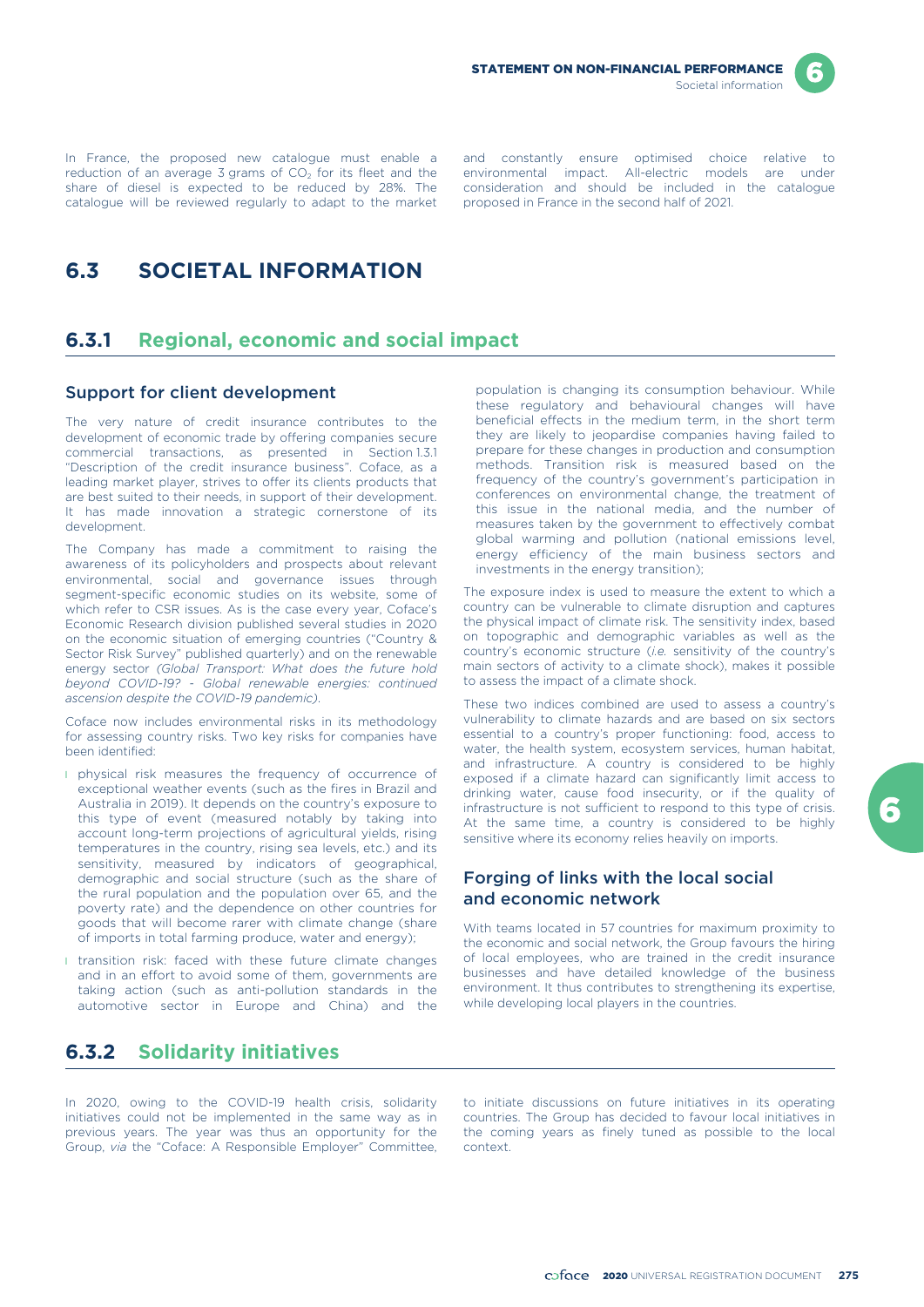# **6.3.3 Subcontracting and suppliers**

The outsourcing of important or critical activities is strictly governed by the regulations applicable to insurance companies since the entry into force of the Solvency II Regulation. In this respect, since 2016, the Company has issued a Group policy aimed at identifying "material or critical" activities and defining the fundamental principles for resorting to outsourcing, the terms of any contract drafted for such outsourcing and the control procedures related to the outsourced activities and functions.

This policy, approved by the Company's Board of Directors in 2016 and reviewed annually ever since, considers the following as constituting material or critical activities, pursuant to the applicable regulations: (i) the following four key functions (see also Section 5.3.1 "Internal Control System"): the risk management function, the compliance verification function, the internal audit function and the actuarial function; as well as (ii) the other functions comprising the core credit insurance business, the interruption of which is likely to have a significant impact on the Company's business or its ability to effectively manage risks, or jeopardise the conditions under which it obtained its approval.

In 2019, the Company amended its outsourcing policy, which now covers "standard" functions and important and/or critical functions and activities.

Standard contracts must incorporate a number of conventional contractual clauses (purpose, duration, financial conditions, service provider's liability, *force majeure*, non-performance, termination, etc.). Their conclusion is subject to the implementation of Know Your Supplier due diligence and their submission to a call for tenders.

Coface and all its subsidiaries have therefore pledged to select service providers who meet the high-quality service standards and have the qualifications and skills necessary to efficiently handle the outsourced service, while avoiding any conflict of interest and guaranteeing data confidentiality. In accordance with the applicable regulations, with regard to important or critical activities, they must notify the French Prudential Supervision and Resolution Authority (ACPR) of their intention to outsource services falling within the scope of the procedure, in accordance with the applicable regulations, no later than six weeks before the effective date of the contract. Any outsourcing contract to be signed with a service provider should include certain mandatory clauses imposed by Coface and be approved by the Company's Board of Directors prior to signature.

To date, the main material or critical activities outsourced by the Group concern the Company's financial investment management activity and, in a few limited countries, the risk underwriting activity.

In 2020, Coface mapped the Group's outsourcing activities. The work covered the outsourcing of standard services and major or critical services carried out by all Coface Group regions to third parties or within the Group to another Coface entity.

The work served to:

- **I** review existing outsourcing at the Group;
- l distinguish between simple services and outsourcing services within the meaning of the Solvency II Regulation;
- l classify outsourcing according to their "standard" or "important or critical" category;
- **I** verify the compliance of contracts with applicable regulations and the Group outsourcing policy;
- **propose a remediation plan;**
- **I** establish regular reporting on outsourcing.

The remediation plan will be implemented in 2021, application being differentiated according to the criticality of the contracts concerned, their date of conclusion and their geographical area.

For contracts relating to important or critical functions concluded after the entry into force of Solvency II, remediation will be both contractual (integration of absent contractual clauses) and regulatory (notification to the ACPR) upon the renewal of these contracts or in the event of an amendment.

Other contracts will mainly be subject to contractual remediation, in accordance with applicable local law and under the supervision of regional legal managers.

In the context of its relations with suppliers more generally, Coface has established a regularly reviewed purchasing procedure that sets out the general conditions for the purchase of supplies and services and specifies the rules to be followed in terms of supplier consultation and selection (including the conditions for issuing calls for tenders). Since 2017, Coface has also been signatory to the *Charte Relations Fournisseurs Responsables* (responsible supplier relationship charter) led by two French agencies, the *Médiateur des entreprises* (business ombudsman) and the *Conseil national des achats* (purchasing association). This charter consists of 10 commitments for a responsible purchasing policy towards suppliers. It enables Coface to apply, in concrete terms, its willingness to foster fair and transparent relationships with its suppliers. In accordance with the French "Sapin II" law of December 10, 2016 concerning transparency, anti-corruption and the modernisation of economic life, Coface has set up an assessment of suppliers looking at the corruption risk.

# **6.3.4 Underwriting policy**

Coface is committed to an ongoing process to strengthen its commitments to corporate social responsibility.

For our short-term credit insurance business, the following guidelines are applied:

- a. regarding the coal industry, Coface applies a very restrictive underwriting policy for any credit insurance policy covering:
- **a** commodity trader for its coal sales,
- l a transport, freight and logistics company for its sales if more than 50% of its insured business is linked to coal;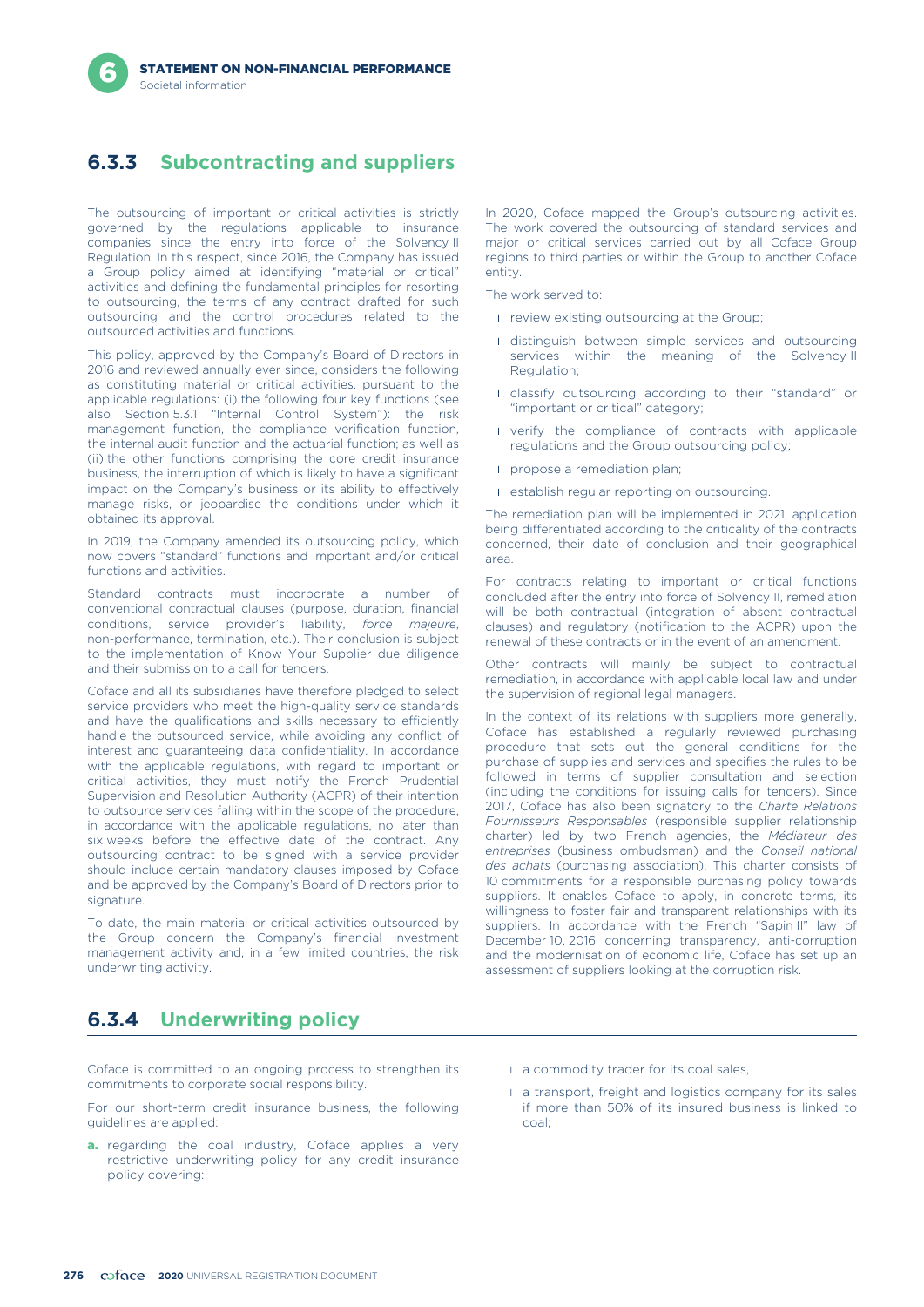

- **b.** the insured activity of any policy issued by Coface or its partners shall not directly include anything related to lethal (non-pharmaceutical) drugs, gambling, pornography or endangered species trading activities;
- c. similarly, in addition to the underwriting framework for the strictly controlled defence industry as part of CSR directives (anti-personnel mines or cluster bombs, sanctioned countries, etc.) and the Group's compliance rules (list of country risk levels, KYC), an extremely restrictive underwriting policy is implemented in the defence industry sector in terms both of sensitive countries and sensitive equipment:
	- **I** a sensitive country is a non-OECD country, or any country not qualified as a full democracy or a flawed democracy (*i.e.* a hybrid regime and authoritarian regime) by "The Economist" in its democracy index (https://en.wikipedia.org/wiki/Democracy\_Index),
- l sensitive equipment is constituted by fatal equipment (including weapons, ammunition, missiles, mortar canons, tanks, armed vehicles, rockets, war ships and submarines, and electronic missile guidance equipment).

Trucks, unarmed helicopters, bullet-proof vests, surveillance systems and other equipment are not considered as sensitive equipment.

For transactions relating to sensitive countries and equipment, Coface limits its underwriting to a minority stake combining (i) a stake of less than 45% and (ii) excluding a higher share in a syndicated policy.

In addition, as a responsible player, Coface is seeking to contribute to environmental protection by introducing a factor related to environmental protection in its risk underwriting policy. In 2021, Coface developed a tool/methodology to direct its risk portfolio towards a "greener colour".

# **6.3.5 Socially responsible investment (SRI)**

In addition to the investment policy within the Group and in connection with Article 173 of the law of August 17, 2015 on Energy Transition for Green Growth applicable to Coface, in 2016 the Group defined its responsible investment policy and the goals pursued consistent with its role as credit insurer and the protection of its reputation. In accordance with the transparency goals set by this regulation, the Group provides qualitative and quantitative information on the implementation of this policy.

Being a Socially Responsible Investor, according to Coface, means both including oversight and analysis measures in its investment policy in order to fulfil its obligations towards its policyholders, and integrating into its investment decisions, where appropriate, factors related to respect for the social, environmental and governance quality goals of the companies in which it invests (hereafter the "ESG factors").

Dealing as it does with an international environment where SRI practices and standards diverge, the Group strives to pay particular attention to the dialogue it conducts with issuers. It also aims to foster a dynamic analysis of investment opportunities, without seeking an approach solely focused on a strictly positive selection or the systematic exclusion of certain assets.

As an institutional investor, Coface seeks to adopt long-term measures through its investment policy to take account of the underlying risks linked to ESG factors and to measure over time the concrete effects of a more comprehensive integration of these factors into its portfolio management.

The SRI strategy is thus based on three pillars, with each one being the subject of a dedicated quarterly or annual report. The Group has entrusted Amundi, its dedicated global manager, with producing reporting elements and analysing potential impacts on the management of its investments. Thus, in partnership with Amundi, in 2016 Coface set up a mechanism to address the regulatory requirements and to measure the carbon footprint of its portfolios. Accordingly, calculating and disclosing information on Coface's carbon exposure is the foundation of its commitment in this area.

The three pillars of Coface's Socially Responsible Investor strategy are as follows:

**1.** ESG factors: Incorporating sensitivity to these factors within asset management while maintaining a primary goal of risk and reputation management.

Since 2017, Amundi has produced a quarterly report on the average ESG rating of the Coface portfolio (A to G rating) and a breakdown of assets by ESG rating.

At December 31, 2020, the overall ESG rating of the investment portfolio was C, an improvement on the Crating at end-2019. Since December 2018, Coface has decided not to invest directly in any securities from issuers with a G rating or issuers with more than 30% of their turnover linked to coal mining, in line with Amundi's policy.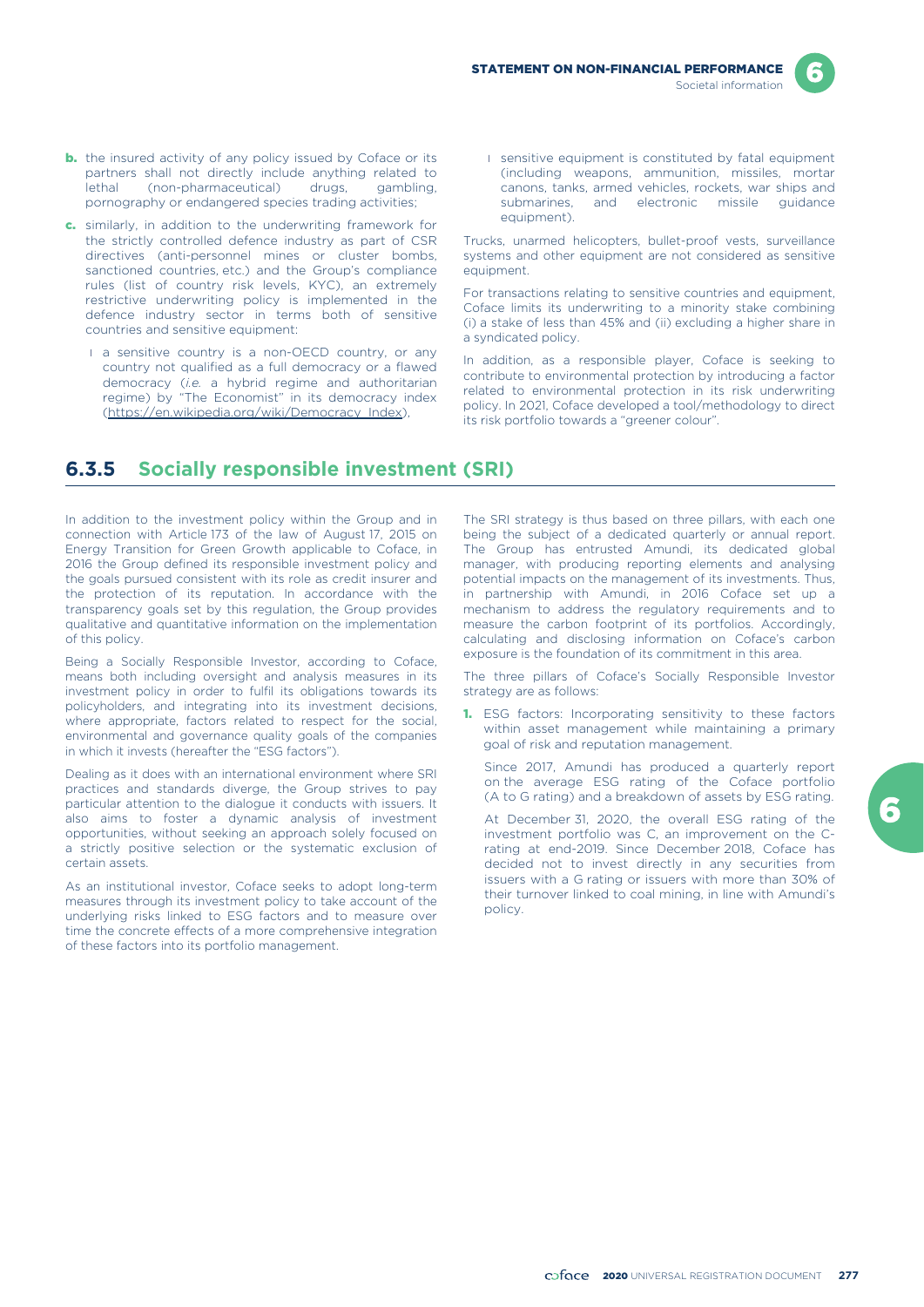#### **ESG RATING OF THE INVESTMENT PORTFOLIO**



#### *Source: Amundi*

*N.B.: The portfolio monitored by Amundi represents 98% of Coface's total portfolio. Only listed securities and non-cash securities are rated with a coverage ratio greater than 90% at December 31, 2020.*

2. Taking part in voting at the Shareholders' Meetings of companies held in the portfolio through the delegated managers and encouraging dialogue with their management on best practices based on the practices implemented on these topics through the managers selected by Coface.

Amundi provides an annual report on Voting Rights, containing the following information:

**I** overall voting statistics for each of the Coface dedicated funds (with a focus on geographic



#### / OPPOSITION VOTES ON SHARE POSITIONS HELD DIRECTLY (%)

breakdown, opposition rates and main opposition topics);

I the list of meetings at which voting rights are exercised and during which an opposition voting right was exercised (broken down by company, country and opposition topic).

Prior to these votes and where necessary, Coface can initiate discussions with Amundi's specialised teams to gather analyses on proposed resolutions and discuss the associated vote recommendations.

Amundi transmits its voting policy annually to the Group, to include the best corporate governance, social responsibility and environmental practices.

The percentage of opposition votes exercised by Amundi on behalf of Coface at Shareholders' Meetings held in 2020 are presented below, by topic:

#### / OPPOSITION VOTES ON SHARE POSITIONS HELD DIRECTLY (NUMBER)



*Source: Amundi*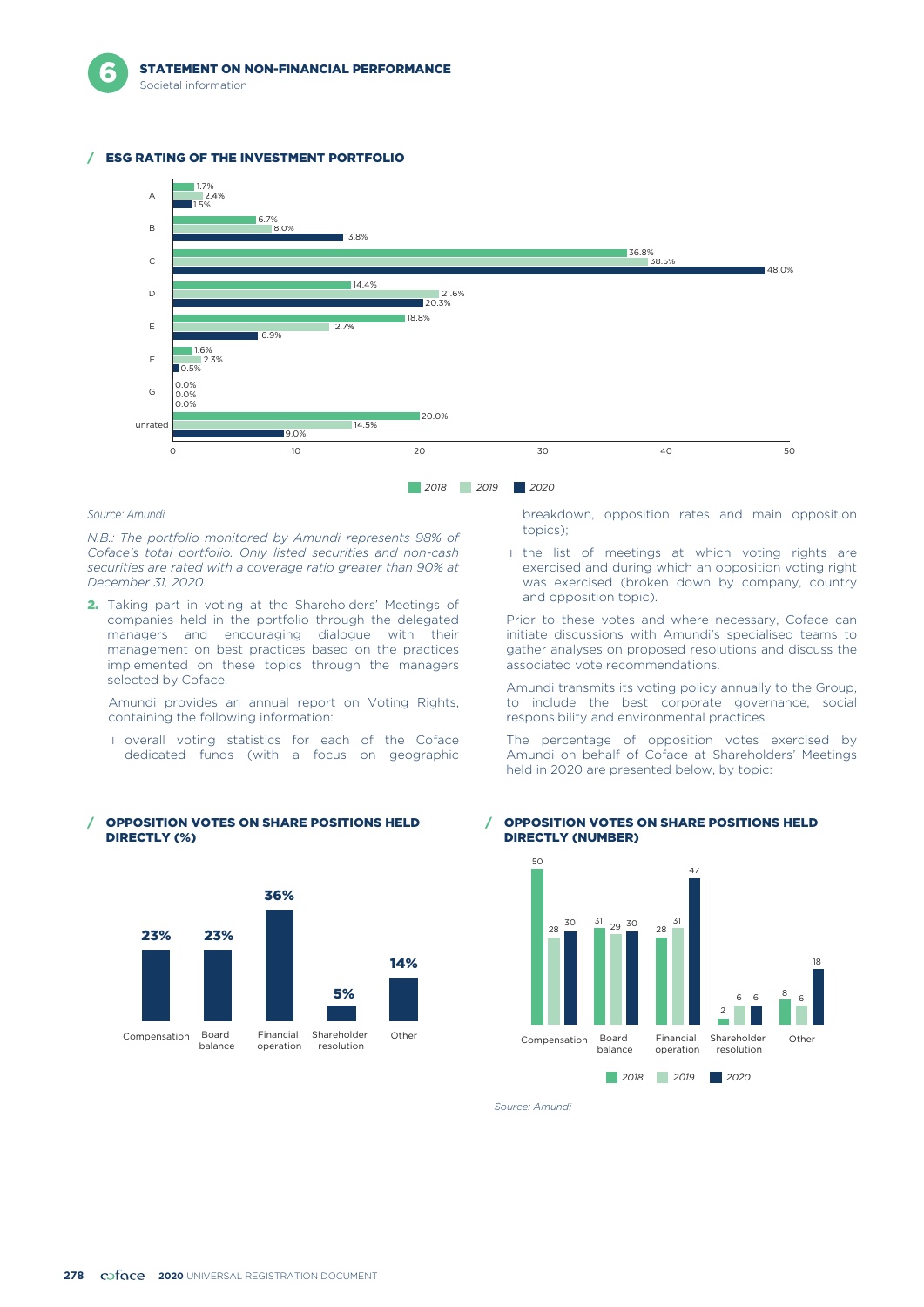According to Amundi, truthful, comprehensive and transparent financial information constitutes an essential right of shareholders and a prerequisite for exercising voting rights in a considered manner. Hence, opposition votes mainly come from the following considerations:

- **I** with regard to the compensation policy: Amundi considers that aligning senior managers' interests with those of the shareholders is a vital factor in corporate governance. The Company's compensation policy must contribute to this balance;
- I with regard to the balanced membership of the Board: Amundi considers that the Board is a strategic body and that its decisions determine the future of the Company and the responsibility of its members. Thus, according to Amundi, its actions must be governed by transparency, responsibility, efficiency and availability;
- I with regard to financial transactions: Amundi considers that minority shareholders must be wary of excessive dilution of the capital.
- **3.** Measuring the carbon footprint: Protecting the Group against carbon risk and participating in international environmental protection and in energy and ecological transition endeavours.

/ CARBON EMISSIONS PER MILLION EUROS INVESTED (TCO2/€M)



*Source: Amundi*

tonnes of  $CO<sub>2</sub>$  equivalent per million euros invested. It is an Scope 1. Carbon emissions per million euros invested were less indicator of emissions resulting from investment in the than those of the benchmark index indicator of emissions resulting from investment in the

Amundi provides a quarterly carbon report including:

1. A presentation of carbon emissions (per million euros invested and per million euros in turnover) and carbon reserves (per million euros invested).

All the data are presented in absolute and relative terms with regard to a benchmark index determined according to the strategic allocation of the platform.

The carbon reserves per million euros invested constitute an indicator of potential emissions, resulting from the combustion of fossil fuels, caused by investment in the portfolio.

This presentation is drawn up for three different levels of scope:

- **I** Scope 1: all direct emissions from sources owned or controlled by the Company;
- **I** Scope 2: all indirect emissions resulting from the purchase or production of electricity, steam or heat;
- **I** Scope 3: all other indirect emissions upstream and downstream of the value chain. Only emissions upstream and *via* first-tier suppliers are presented in the report.

#### / CARBON EMISSIONS PER MILLION EUROS INVESTED AT DECEMBER 31, 2020



*Source: Amundi*

*\* Index: 85% ML EURO BROAD + 10% MSCI EMU + 5% THE BOFA ML GLOBAL HY*

This indicator measures emissions from the portfolio in metric portfolio. It is down for the year, primarily for emissions from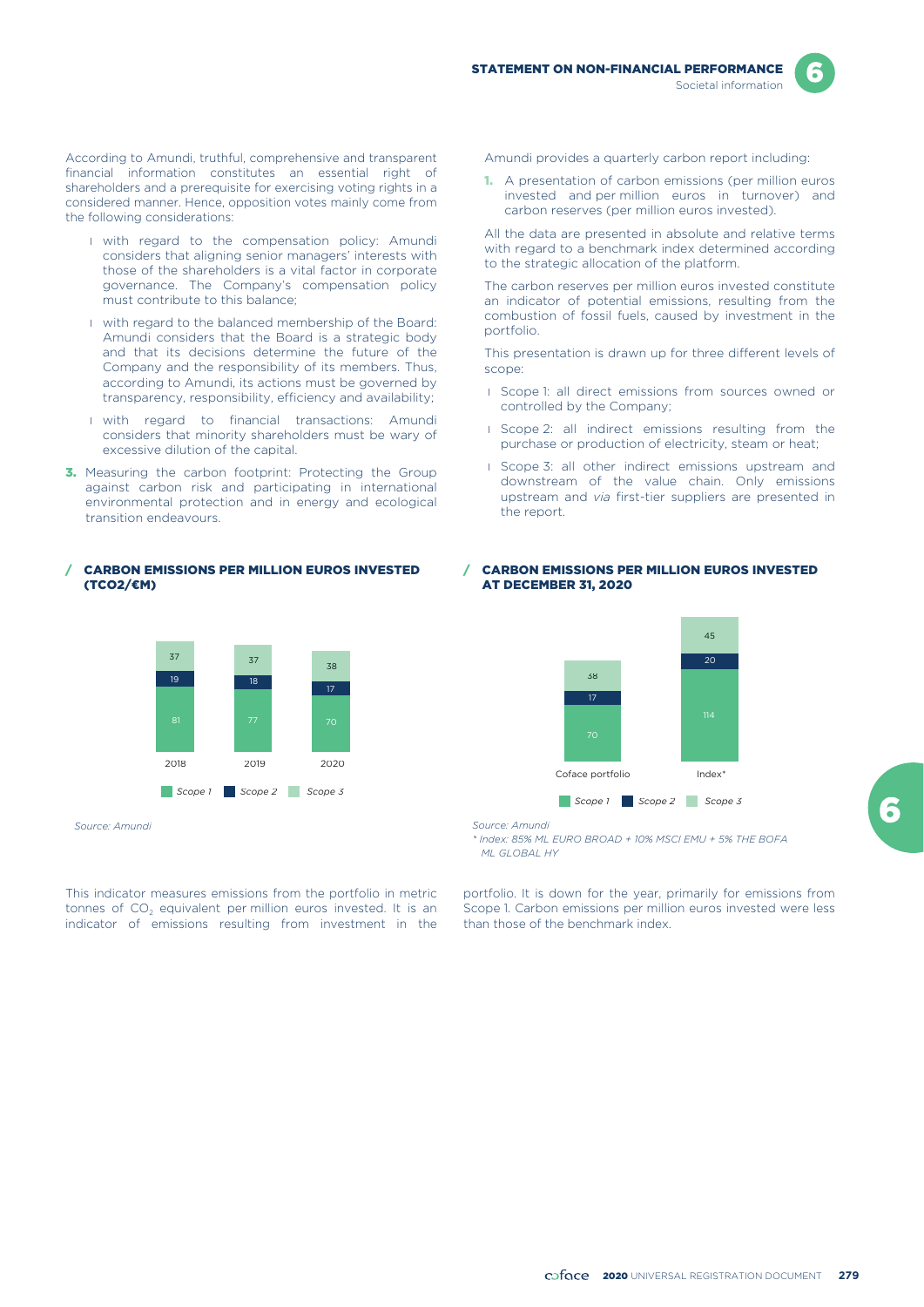#### **CARBON EMISSIONS PER MILLION EUROS** OF TURNOVER



This indicator measures average emissions in metric tonnes of  $CO<sub>2</sub>$  equivalent per unit of revenue generated by the companies (in millions of euros). It is an indicator of the carbon intensity of the value chain of companies in the portfolio. It decreased over the year, mainly in Scope 1. Carbon emissions per million euros of revenue were also lower than those of the

*N.B.: The portfolio monitored by Amundi represents 98% of Coface's total portfolio. Only listed corporate securities and non-cash corporate securities are rated with a coverage ratio*

benchmark index.

#### / CARBON EMISSIONS PER MILLION EUROS OF TURNOVER AT DECEMBER 31, 2020



*Source: Amundi*

*\* Index: 85% ML EURO BROAD + 10% MSCI EMU + 5% THE BOFA ML GLOBAL HY*

### / CARBON RESERVES PER MILLION EUROS INVESTED AT DECEMBER 31, 2020



Coface portfolio index<sup>\*</sup>

*Source: Amundi*

*\* Index: 85% ML EURO BROAD + 10% MSCI EMU + 5% THE BOFA ML GLOBAL HY*

These graphs measure carbon reserves from the portfolio in metric tonnes of  $CO<sub>2</sub>$  equivalent per million euros invested. They represent an indicator of potential emissions, resulting from the combustion of fossil fuels, caused by investment in this portfolio.

N.B.: The portfolio monitored by Amundi represents 98% of Coface's total portfolio. Only listed companies and non-cash securities in the energy sector are rated.

#### / CARBON RESERVES PER MILLION EUROS INVESTED

*greater than 92% at December 31, 2020.*



*Source: Amundi*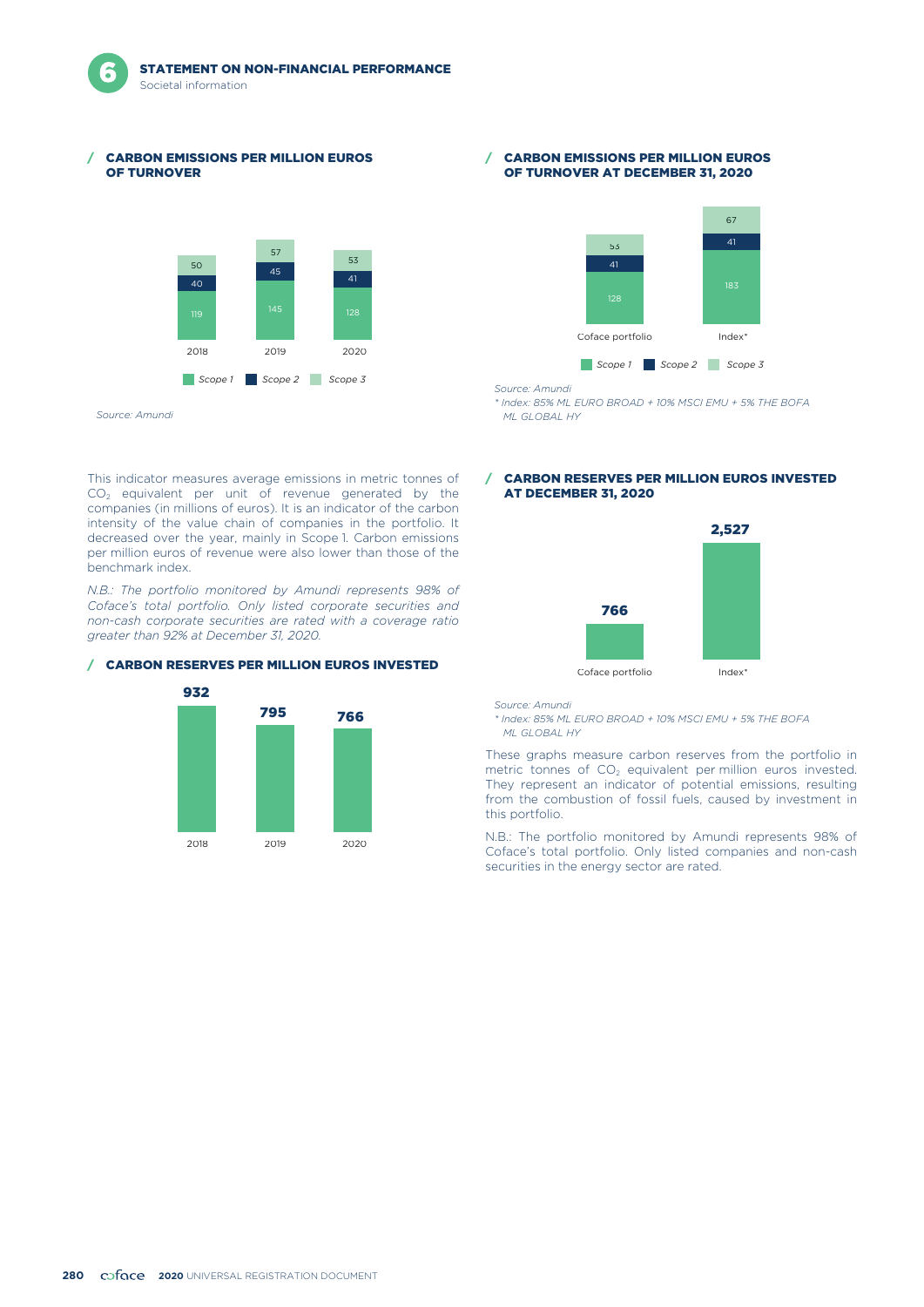F

2. Sectoral and geographical contributions to carbon emissions



### / SECTORAL CONTRIBUTIONS AT DECEMBER 31, 2020

The biggest contributors at end-2020 were public utilities, materials and energy. The smallest contributors were finance, health and technology.

### / GEOGRAPHICAL CONTRIBUTIONS AT DECEMBER 31, 2020



*Source: Amundi*

The countries with the greatest exposure in the Group were France and the United States.

*N.B.: The data on carbon emissions provided correspond to the annual emissions of companies in the portfolio and are expressed in metric tonnes of CO2 equivalent, including the six greenhouse gases defined in the Kyoto protocol whose emissions are converted into global warming potential (GWP) in CO<sub>2</sub> equivalent.*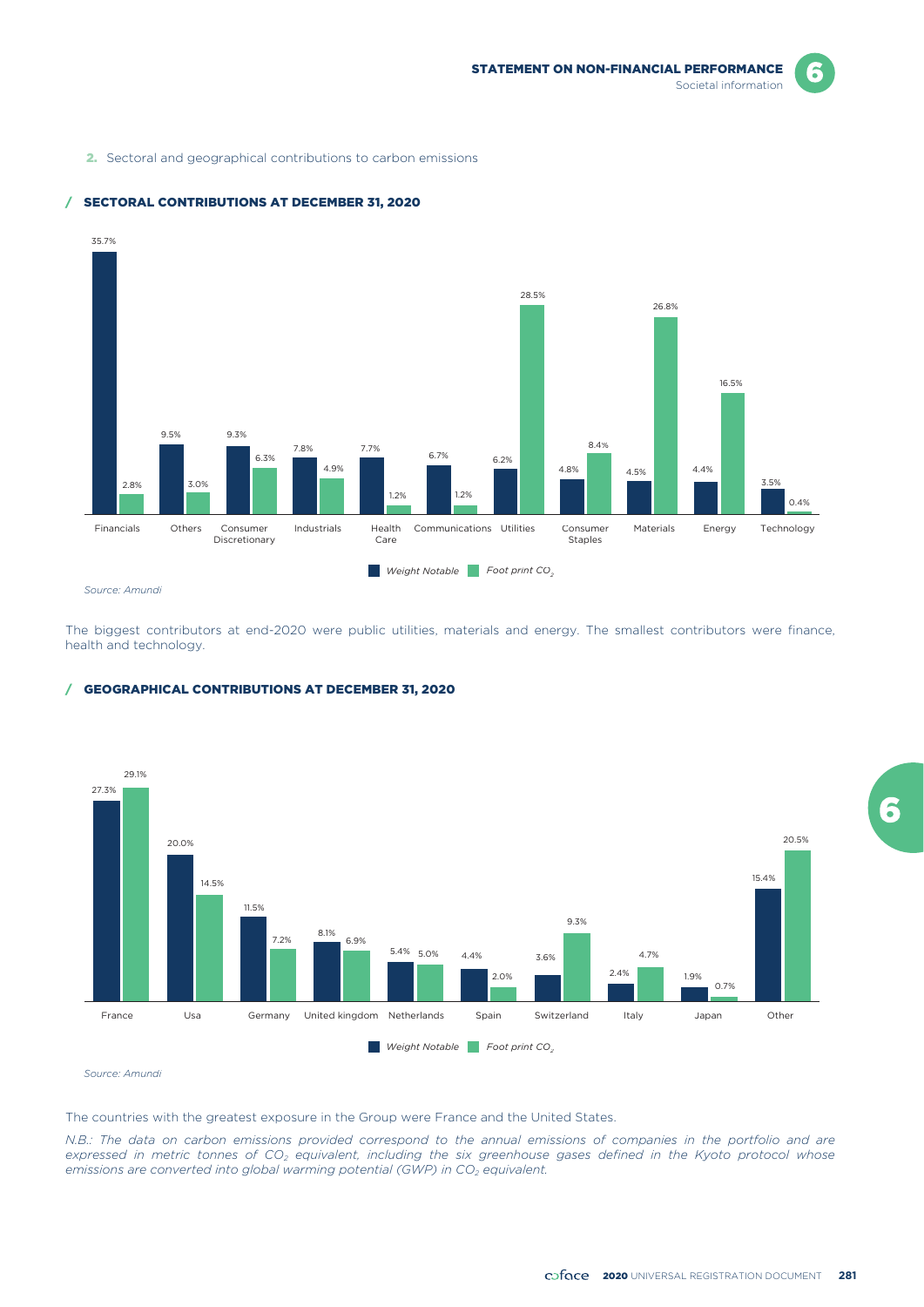# **6.3.6 Fair practices and respect for human rights**

The importance of compliance in general is crucial for the management team and is highlighted during each conference or presentation for employees. More specifically, during each top-200 annual conference, the CEO always mentions the importance of integrity and ethics in his speech. In addition, employees' ethical commitments are one of the essential aspects monitored by the executive leadership team through the annual satisfaction survey covering all the Group's employees. This engagement has risen constantly since 2018.

As part of managing non-compliance risks, Coface's code of conduct, created for all Group employees to use, was revised in 2018 to promote and emphasise to all employees the requirement for integrity in properly conducting their business. This code notably emphasises the importance of treating clients fairly by avoiding conflicts of interest and not using information in an employee's possession against the interests of a client, a potential client and co-contracting third parties.

In addition, in 2018, the Group appointed an ombudsman to whom any integrity issues, violations of the code of conduct or non-compliance with the law and regulations may be reported if necessary.

With regard to lobbying, Coface does not directly or habitually carry out any activity in this field and has no employee whose appointed duty or mission involves lobbying public or political entities. Nevertheless, any action undertaken in this respect should naturally be carried out in the context of the ethical rules laid down by Coface in the aforesaid code of conduct, which includes a number of anti-corruption rules. In addition to the code of conduct and the Anti-Corruption Code, a lobbying code will be introduced in 2021.

# 1. The fight against corruption

The Coface Group has adopted a zero tolerance policy for corruption in all its forms. This policy has been provided to all of the Group's employees, particularly through the Anti-Corruption Code and the code of conduct, which are both prefaced by the CEO. These two documents have been translated into the Group's main languages (specifically French, English, German, Spanish, Italian and Portuguese). They have been disseminated to all employees and can also be accessed in electronic format on the Group's intranet site (Cofacom).

The Anti-Corruption Code consists of three parts: a reminder of general rules, specific rules and practical advice. The general rules define corruption, unfair advantages and the beneficiary concept, as well as the legal framework for corruption. The specific features of corruption involving public agents are also explained. The section on specific rules defines the rules on sensitive issues in terms of corruption: gifts and invitations, facilitation payments, political contributions, lobbying, charities and sponsorship.

Since 2017, Coface has focused on implementing the provisions set out in the "Sapin II" law on transparency, anti-corruption and modernisation of the economy. As a result, the Anti-Corruption Code is accompanied by the following (non-exhaustive list):

I the roll-out of a programme to train and raise awareness among all Group employees. An e-learning course on the code of conduct, including an anti-corruption component, was implemented in 2020 and assigned to all employees. Each course has been made available in the main languages to ensure better understanding by employees.

Specific e-learning courses have been provided for staff deemed to be most exposed;

- **a** a mapping of corruption risks, drawn up for each Coface Group entity and per function within each entity. The mapping was updated in 2019 *via* 30 workshops involving 118 employees from several entities (France, Germany, the United States, Italy, Poland, Brazil, China, Russia and Turkey) to cover the different activities of Coface, the various distribution channels (direct, *via* brokers, *via* agents, reinsurance with third-party insurance companies), entity sizes and market types (mature (Europe/USA), emerging (Asia, South America, Middle East));
- **i** a global framework for assessing third parties. For suppliers and intermediaries, a control system for third parties was set up in 2020. The system is based on a third-parties evaluation procedure, which notably describes the scope and controls to be applied with third parties, as well as the governance model. Third parties undergo strict identification and evaluation procedures and suppliers considered medium- or high-risk are subject to review and approval by the Compliance Department;
- l an ethical whistleblowing system. Coface has put in place an internal whistleblowing system, as described in the Anti-Corruption Code and the code of conduct. The internal whistleblowing system is subject to a dedicated and detailed procedure, reviewed in 2019. The basic principles stipulate that the persons concerned must have the choice between several reporting and communication channels and that members of staff reporting incidents in good faith must be protected and their identity must, in principle, remain confidential;
- **I** accounting controls and second-level controls were implemented in 2019 and pursued in 2020 to strengthen the entire system. The internal audit also included the review of the anti-corruption system in its 2019 and 2021 audit plan.

# 2. Combating financial crime

Within the context of combating financial crime, every year the Group strengthens the tools and roll-out of procedures to best control all risks linked to financial crime.

The framework procedures updated regularly and transposed locally include a global procedure on the prevention of money laundering and terrorist financing and a KYC procedure on customer identification, verification and knowledge. These framework procedures are accompanied by various operational procedures (including on suspicious transaction reporting, the examination of suspicious transactions, and enhanced due diligence measures for transactions involving entities located in tax havens).

The procedures are implemented by the international network of local and regional compliance officers in charge of compliance at the Group.

An e-learning training programme on combating money laundering and the financing of terrorism was reviewed in 2020 and assigned to all employees. Each course has been made available in the main languages to ensure better understanding by employees. Communication and awareness-raising initiatives were also carried out regularly with employees to enable them to detect warning signs regarding money laundering and the financing of terrorism.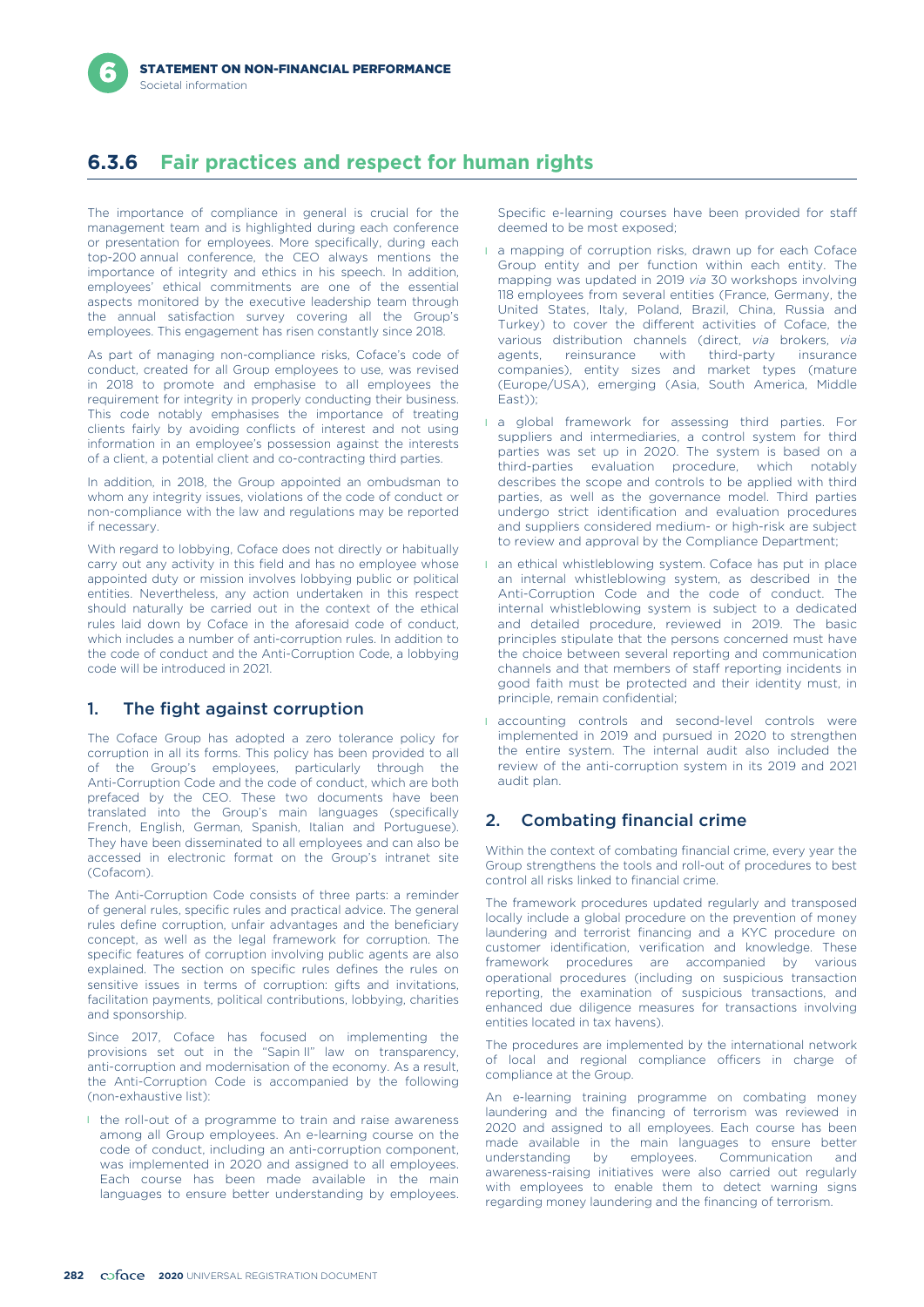In its business activities, the systematic implementation of the aforementioned due diligence allows Coface to exclude suspicious transactions and to annually review clients identified as high-risk.

The Group is also preparing the roll-out in 2021 of a procedure relating to the control of dual-use goods.

## 3. Compliance with international sanctions

In terms of compliance with international and local sanctions, Coface, for all Group entities, screens new customers before entering into a relationship and performs automated screening of existing customers. In addition to sanctions, the tool also enables the identification of negative information on customers and thus strengthens Coface's reputational-risk management.

## 4. Fraud prevention

In 2020, Coface reinforced its fraud prevention system by:

- **I** strengthening governance with the creation of fraud committees, led by the correspondents in charge of fraud prevention;
- **I** creating fraud risk mapping, implemented in 2019 on the risks of fraud related to Coface's insurance business and adapted in 2020 in all the Group's operating countries;
- l updating the fraud prevention procedural corpus (*i.e.* fraud prevention policy, fraud analysis procedure, reporting procedure);
- **I** implementing communication and e-learning training initiatives (*i.e.* training for employees in sales, underwriting and finance and training on CEO fraud for all employees);
- **I** bolstering management of the fraud correspondent network present in each Coface country.

## 5. IT system security and data confidentiality

Coface pays great attention to the security of its IT systems and the confidentiality of data concerning policyholders and their clients. An IT charter incorporated into the internal regulations contains all the rules comprising Coface's security system, of which all employees are reminded annually in order to prevent any breach or threat to the data and systems (viruses, cyberattacks, information leaks, identity theft, hacking, phishing, whaling, etc.).

Attention to information system and data security is also demonstrated through the Group's choice of suppliers, the conditions in which it stores data on policyholders and their clients, its implementation of and compliance with the regulation and industry data protection standards (active and passive protection measures such as firewalls, and business continuity plans – see also Section 1.8 "Information systems and processes"), and through the addition of specific contract clauses during both the pre-contractual and contractual phases.

# 6. Protection of personal data

As part of its implementation of EU Regulation No. 2016/679, the General Data Protection Regulation (GDPR), Coface has adapted its information systems and processes with a view to complying with the stricter requirements in terms of personal data protection, including the:

- **I** maintaining of data processing records by the Data Protection Officer;
- **I** inclusion of GDPR clauses in contracts with its clients and suppliers;
- **I** communication of the "Privacy Notice" to Coface clients.

In March 2019, Coface also submitted for CNIL approval the Binding Corporate Rules (BCR), as defined in Article 47 of the GDPR, with a view to setting a global framework for transfers of data outside the European Union.

## 8. Protection of human rights

As a member of the United Nations Global Compact, Coface follows the principles stated therein relating to the protection of human rights:

- I to promote and respect the protection of international human rights law in its sphere of influence; and
- I to ensure that it is never complicit in human rights violations.

## 9. Tax transparency

Coface complies with the tax laws applicable in the jurisdictions where the Group is located. The Group's tax policy is defined by the Group Tax Department. It is applied at regional level through six seven regional tax correspondents.

In addition to regular discussions depending on the issues to be processed, meetings are organised quarterly by the Group Tax Department with each of the regional CFOs and tax correspondents for a general review of the tax topics in their region.

Ahead of each meeting, the tax correspondent sends the Group Tax Department a report on current tax audits and related provisions.

Coface also complies with the standards established by the OECD to combat the erosion of tax bases and the transfer of profits through the implementation of a centralised transfer pricing policy, a governance system serving to identity aggressive tax arrangements with a view to reporting them (DAC 6), and the filing of a declaration per country (Country-By-Country Reporting, CBCR).

Lastly, Coface's Know Your Customer procedure includes strengthened vigilance measures when transactions involve one or more entities located in non-cooperative States and territories for tax purposes, as defined by Article 238-0 A of the French Tax Code *(Code des impôts)*, or in a country that could create a reputation risk for Coface (even if this country is not specifically included in the list of non-cooperative States and territories under the jurisdiction of the Coface entity that issued the policy).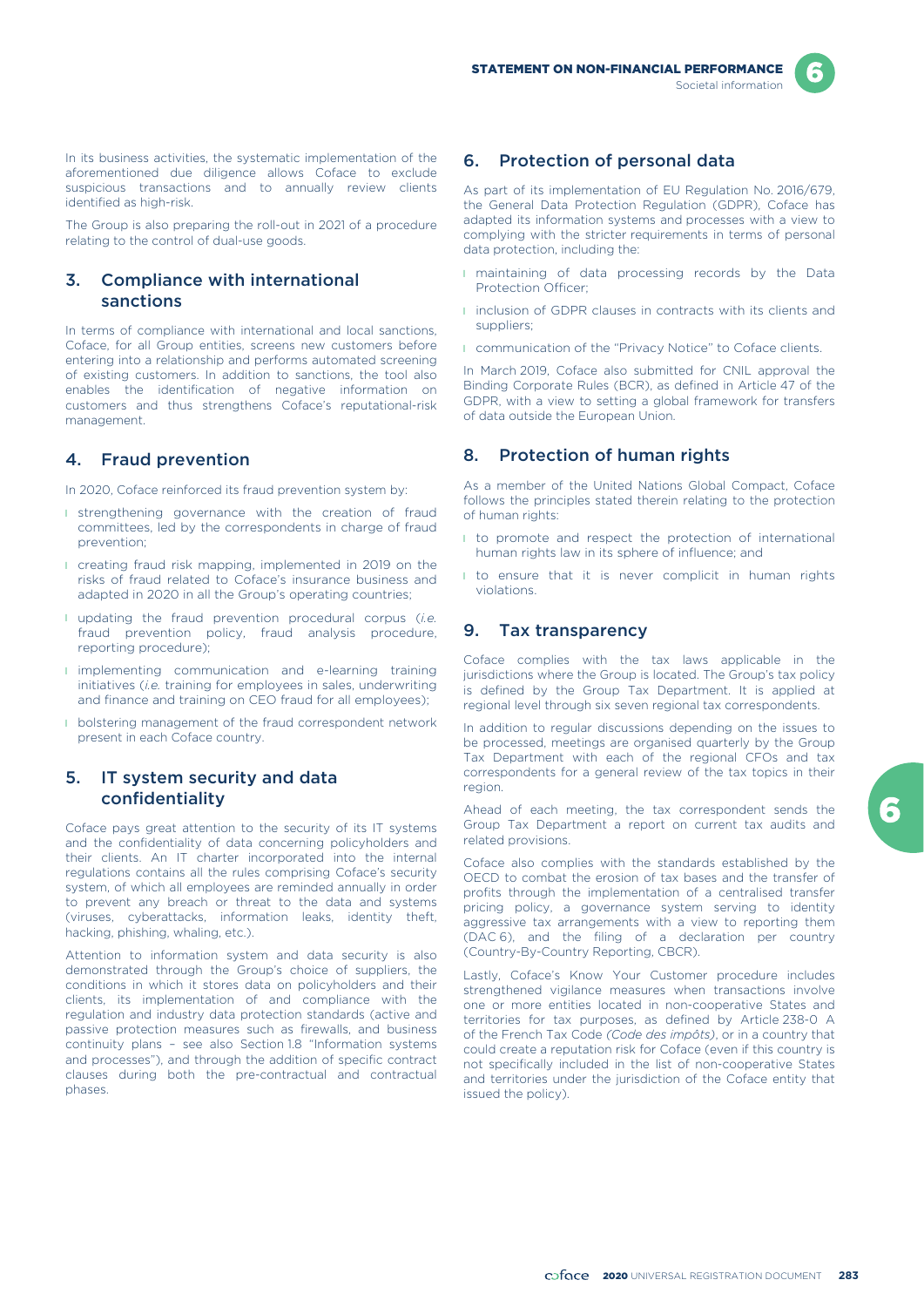# **6.4 CSR INITIATIVES INTEGRATED INTO THE BUILD TO LEAD PLAN**

Work on devising and implementing the projects of the four CSR committees will continue in 2021 and 2022.

In the medium term, the Company notably plans to:

- l develop a tool/methodology to direct its risk portfolio towards a "greener colour", and improve the ESG component of its investment portfolio;
- **I** analyse/publish the impact of its energy transition on its own risks and define its risk appetite;
- **I** establish a lobbying code of conduct;
- **I** improve the proportion of women in top management by setting a specific objective;
- **I** set measurable goals for our environmental footprint with the support of the Green to Lead initiative; and
- **I** continue internal CSR communication and awareness-raising.

Environmental reporting is extended each year to new countries to improve the monitoring of the Group's carbon footprint and identify the investments required for better energy consumption.

# **6.5 REPORTING FRAMEWORKS AND METHODOLOGY**

The non-financial performance report has been drawn up to meet the requirements of Articles L.225-102-1 and R.225-104 to R.225-105-2 of the French Commercial Code.

## General organisation of the report

Coface strengthens its non-financial reporting guidelines every year in order to ensure a unique and consistent framework across the reporting scope.

The information presented in this document was produced internally on the basis of information provided by the heads of each area concerned. The corporate information and indicators were supplied by the HR Departments of the entities in the reporting scope and by the person in charge of Personnel Reporting and were coordinated by the Group Human Resources Department. The environmental information comes from the departments in charge of facilities management in the reporting scope. The societal information was supplied by the Compliance Department, and information on the socially responsible investment policy was supplied by the Group Investment, Financing and Treasury Department. These last three categories of information were coordinated by the Group Legal Department.

## Reporting period

Unless stated otherwise, all figures refer to financial year 2020, corresponding to calendar year 2020.

Comparable data, on a like-for-like basis, is sometimes presented for previous years for purposes of comparison.

### Reporting scope

The information presented in this document was produced for the first time for financial year 2014, and the figures contained therein concerned the French scope, with an illustration of the policies, processes, tools, initiatives and actions at Group level.

Since 2014, the Group has extended its reporting scope during each new reporting year, as presented in the table below. The Group plans to continue this extension to make its reporting as representative as possible with regard to the Group's workforce and revenue.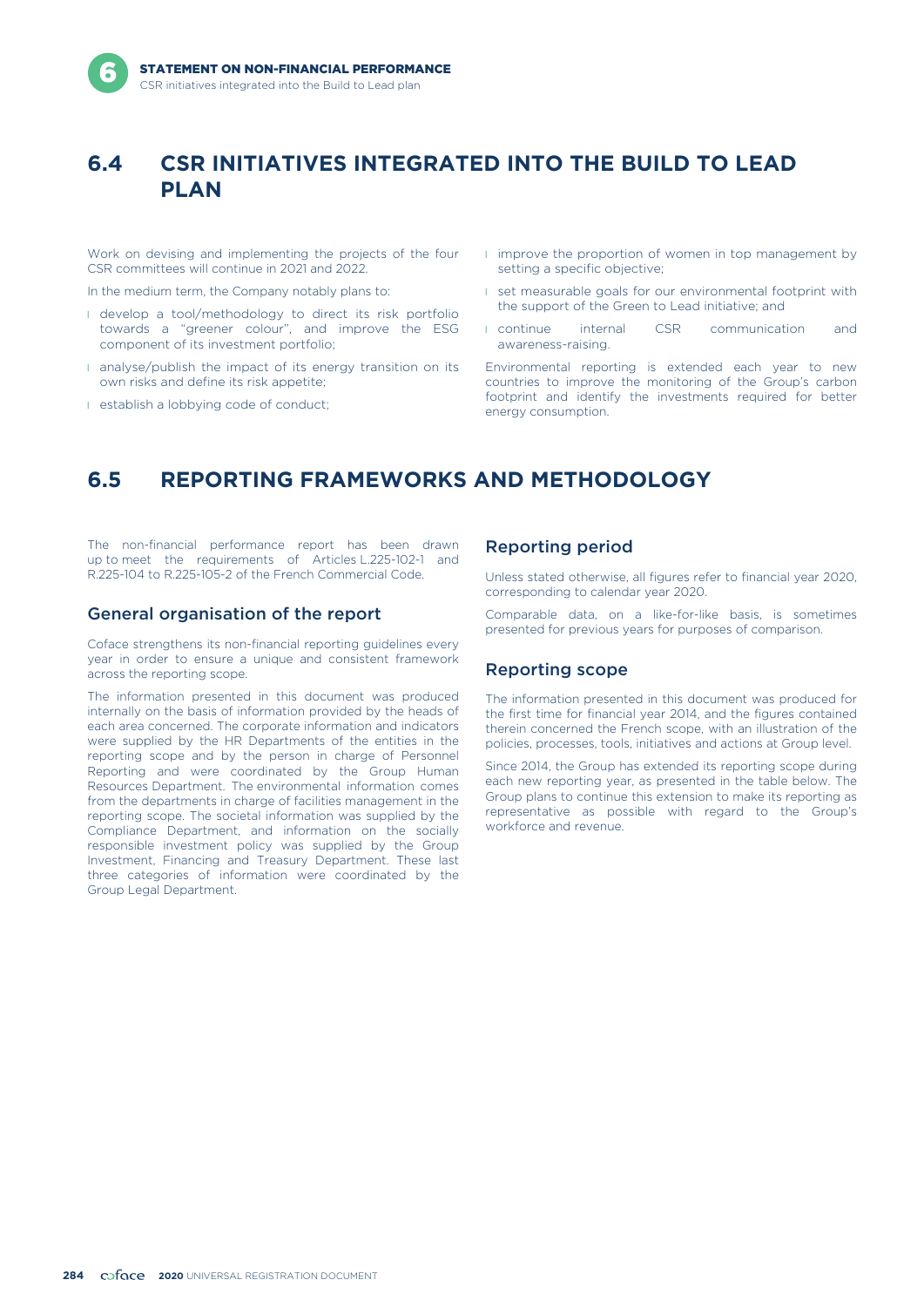

Reporting frameworks and methodology



| <b>FINANCIAL</b><br><b>YEAR</b> | <b>REPORTING</b><br><b>SCOPE</b>                                                                                                      | <b>INFORMATION REGARDING THE SCOPE ADDED</b>                                                                                                                                                                                                                                                                                                                                                                                                                                                                                                                                                                                                                                                                                                                                                                                                                                                                                                                                                                                                                                                                                                                         | <b>SCOPE</b><br><b>REPRESENTA-</b><br><b>TIVENESS WITH</b><br><b>REGARD TO</b><br>THE GROUP'S<br><b>WORKFORCE</b> | <b>SCOPE</b><br><b>REPRESENTA-</b><br><b>TIVENESS WITH</b><br><b>REGARD TO</b><br><b>THE GROUP'S</b><br><b>TURNOVER</b> |  |
|---------------------------------|---------------------------------------------------------------------------------------------------------------------------------------|----------------------------------------------------------------------------------------------------------------------------------------------------------------------------------------------------------------------------------------------------------------------------------------------------------------------------------------------------------------------------------------------------------------------------------------------------------------------------------------------------------------------------------------------------------------------------------------------------------------------------------------------------------------------------------------------------------------------------------------------------------------------------------------------------------------------------------------------------------------------------------------------------------------------------------------------------------------------------------------------------------------------------------------------------------------------------------------------------------------------------------------------------------------------|-------------------------------------------------------------------------------------------------------------------|-------------------------------------------------------------------------------------------------------------------------|--|
| 2014                            | France                                                                                                                                | The French scope concerns (i) COFACE SA and (ii) its subsidiary.<br>Compagnie française d'assurance pour le commerce extérieur<br>(iii) excluding its second subsidiary, Coface Re, which is not<br>registered in France and has a total workforce of 11 employees based<br>in Switzerland.                                                                                                                                                                                                                                                                                                                                                                                                                                                                                                                                                                                                                                                                                                                                                                                                                                                                          | 24%                                                                                                               | 20%                                                                                                                     |  |
| 2015                            | France and Germany                                                                                                                    | The German scope concerns the three German companies, Coface<br>Finanz GmbH, Coface Rating GmbH and Coface<br>Debitorenmanagement GmbH, as well as the German branch of<br>Compagnie française d'assurance pour le commerce extérieur.                                                                                                                                                                                                                                                                                                                                                                                                                                                                                                                                                                                                                                                                                                                                                                                                                                                                                                                               | 40%                                                                                                               | 36%                                                                                                                     |  |
| 2016                            | France, Germany<br>and Italy                                                                                                          | Italy includes the insurance branch of Compagnie française<br>d'assurance pour le commerce extérieur and a service company<br>devoted to debt collection operations, Coface Italia SRL.                                                                                                                                                                                                                                                                                                                                                                                                                                                                                                                                                                                                                                                                                                                                                                                                                                                                                                                                                                              | 43%                                                                                                               | 43%                                                                                                                     |  |
| 2017*                           | France, Germany,<br>Italy and Spain                                                                                                   | Spain includes the insurance branch and a service entity, Coface<br>Servicios España.                                                                                                                                                                                                                                                                                                                                                                                                                                                                                                                                                                                                                                                                                                                                                                                                                                                                                                                                                                                                                                                                                | 42%                                                                                                               | 53%                                                                                                                     |  |
| 2018                            | France, Germany, Italy,<br>Spain and the UK                                                                                           | The UK includes the insurance branch of Compagnie française<br>d'assurance pour le commerce extérieur, Coface UK Holdings Ltd<br>and a service entity, Coface UK Services Ltd.                                                                                                                                                                                                                                                                                                                                                                                                                                                                                                                                                                                                                                                                                                                                                                                                                                                                                                                                                                                       | 43%                                                                                                               | 56%                                                                                                                     |  |
| 2019                            | France, Germany, Italy,<br>Spain, UK and Poland                                                                                       | Poland includes the insurance branch of Compagnie française<br>d'assurance pour le commerce extérieur, two service entities, Coface<br>Poland Insurance Services and Coface Poland CMS, as well as a<br>factoring company, Coface Poland Factoring.                                                                                                                                                                                                                                                                                                                                                                                                                                                                                                                                                                                                                                                                                                                                                                                                                                                                                                                  | 47%                                                                                                               | 59%                                                                                                                     |  |
| 2020                            | France, Germany, Italy,<br>Spain, United Kingdom,<br>Poland, Morocco.<br>Netherlands, Austria.<br>Romania and United<br><b>States</b> | 1. Morocco includes the insurance subsidiary of the Company.<br>Coface Maroc SA and a service subsidiary, Coface Services<br>Maghreb.<br><b>2.</b> The Netherlands includes the insurance branch of Compagnie<br>française d'assurance pour le commerce extérieur, Coface<br>Netherland Branch and a service entity, Coface Nederland<br>Services BV.<br>3. Austria includes the insurance branch of Compagnie française<br>d'assurance pour le commerce extérieur, Coface Niederlassung<br>Austria, the holding company, Coface Central Europe<br>Holding GmbH and the service entity, Coface Austria<br>Kreditversicherung Service GmbH.<br>4. Romania includes the insurance branch of Compagnie francaise<br>d'assurance pour le commerce extérieur, Coface Sucursala<br>Bucuresti and two service entities. Coface Romania Insurance<br>Services and Coface Romania CMS.<br>5. The United States comprises two insurance subsidiaries of the<br>Company, Coface North America Inc and Coface North America<br>Insurance Company, the holding company, Coface North America<br>Holding Company and the service subsidiary, Coface Services<br>North America Inc. | 62%                                                                                                               | 73%                                                                                                                     |  |

\* Although the reporting scope was significantly extended in 2017, its representativeness as regards the workforce decreased due to a reduction in the workforce in<br>France. This decrease was due largely to the transfer of t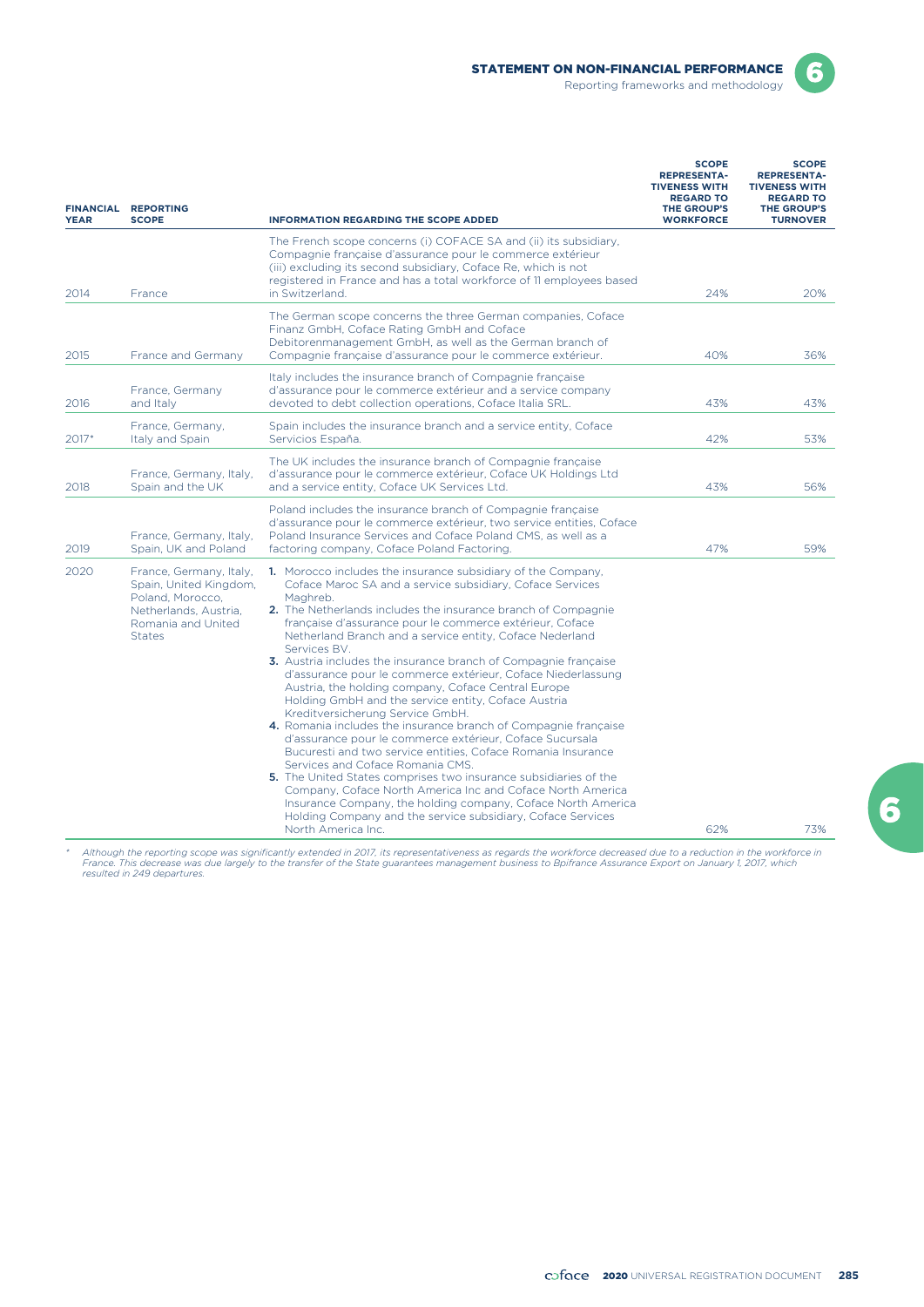# Methodological details on the information communicated

### **Corporate**

- **I** In 2020, the corporate indicators, excluding those on the Group's workforce, concerned the scope of France, Germany, Italy, Spain, the United Kingdom, Poland, Austria, Morocco, the Netherlands, Romania and the United States. However, as mentioned above, the description of policies, processes and HR tools are defined at Group level.
- I All figures concerning the workforce, seniority, age and diversity were obtained from Group HRD Reporting, an online internal tool.
- **I** The workforce figures provided relate to employees at December 31, 2020 on permanent or fixed-term contracts (including expatriates and people who have temporarily left the Company), excluding people who have permanently left the Company, interns, trainees, V.I.E. international interns, temporary staff, consultants and subcontractors.
- **I** Cases of long-term sick leave (over three months) are now classified as "employees who have temporarily left the Company".

Employee arrivals include all employees recruited on permanent and fixed-term contracts since the start of 2020.

- **I** Contract renewals are not recorded as new arrivals. However, any person who was not part of the recorded workforce (consultant, intern, etc.) and is awarded a fixed-term or permanent contract must be recorded as a new arrival.
- **I** The number of departures includes all the reasons for departures for people on permanent and fixed-term contracts: resignation, dismissal, termination by mutual agreement, end of probation period initiated by the employee and/or employer, retirement or death, until December 31 of the year (inclusive). Cases when fixed-term contracts have ended are not included in the list of departures.
- **I** The indicator for the "percentage of female managers" takes into account the percentage of female managers in the workforce at December 31, 2020, *i.e.* the number of women in management positions among the workforce (numerator) out of the total number of employees in manager positions (denominator).
- **I** The following employees must be recorded as managers:
	- l General management;
	- **I** Middle management and managers.
- **I** The number of expatriates during 2020 is equal to the total number of people on international transfers during the year (from January 1 to December 31, 2020), regardless of the contractual status (expatriate, seconded, local+), the initial departure date (before or during year N) and the duration of the assignment (long term or short term). Persons having completed their assignment before the end of the year, and those having taken up their position remotely due to exceptional circumstances delaying the planned start date in the host country, are recorded. Conversely, persons whose positions have been transferred to another country and employees recruited outside another country are excluded.
- **I** The number of new international assignments in 2020 is equal to the total number of people who began their international transfer during the year (from January 1 to December 31), regardless of the contractual status (expatriate, seconded, local+) and the duration of the assignment (long or short term). The same inclusion and exclusion rules as the previous indicator apply.
- **I** The My Voice engagement score is that provided by our external supplier, through the compiling of results, on a reporting platform (as a reminder, Coface cannot have access to individual results). The score is calculated based on six questions: the manner in which the employee talks about Coface, their desire to remain at Coface and how they believe Coface motivates them to do "a little more" than their day-to-day work. For Kincentric to consider them as engaged, a person must have an individual average of at least 4.5 (on a scale of 1 to 6) on all six engagement issues. The engagement score taken into account is that of the survey conducted in June 2020.
- **I** Employees with a permanent and fixed-term contract with Coface are asked to participate in the My Voice survey, as well as VIEs (constituting a substantial talent pool for Coface) and certain apprentices who have been working for Coface for more than a year. In contrast, employees with less than 3 months of service or an external contract, interns and apprentices (less than one year at Coface) are not asked to participate.
- **I** For the gender index, Coface took its inspiration from the French regulations implemented to measure and eliminate the pay gap between men and women. Based on this experience, the Company decided to build a unique gender index for the Group as part of its corporate and social responsibility plan.
- **I** The following are excluded from this calculation: Coface Re and BDC are excluded because they do not belong to a region and correspond to small or very specific groups and executive members (except for criterion 4 *Bis*).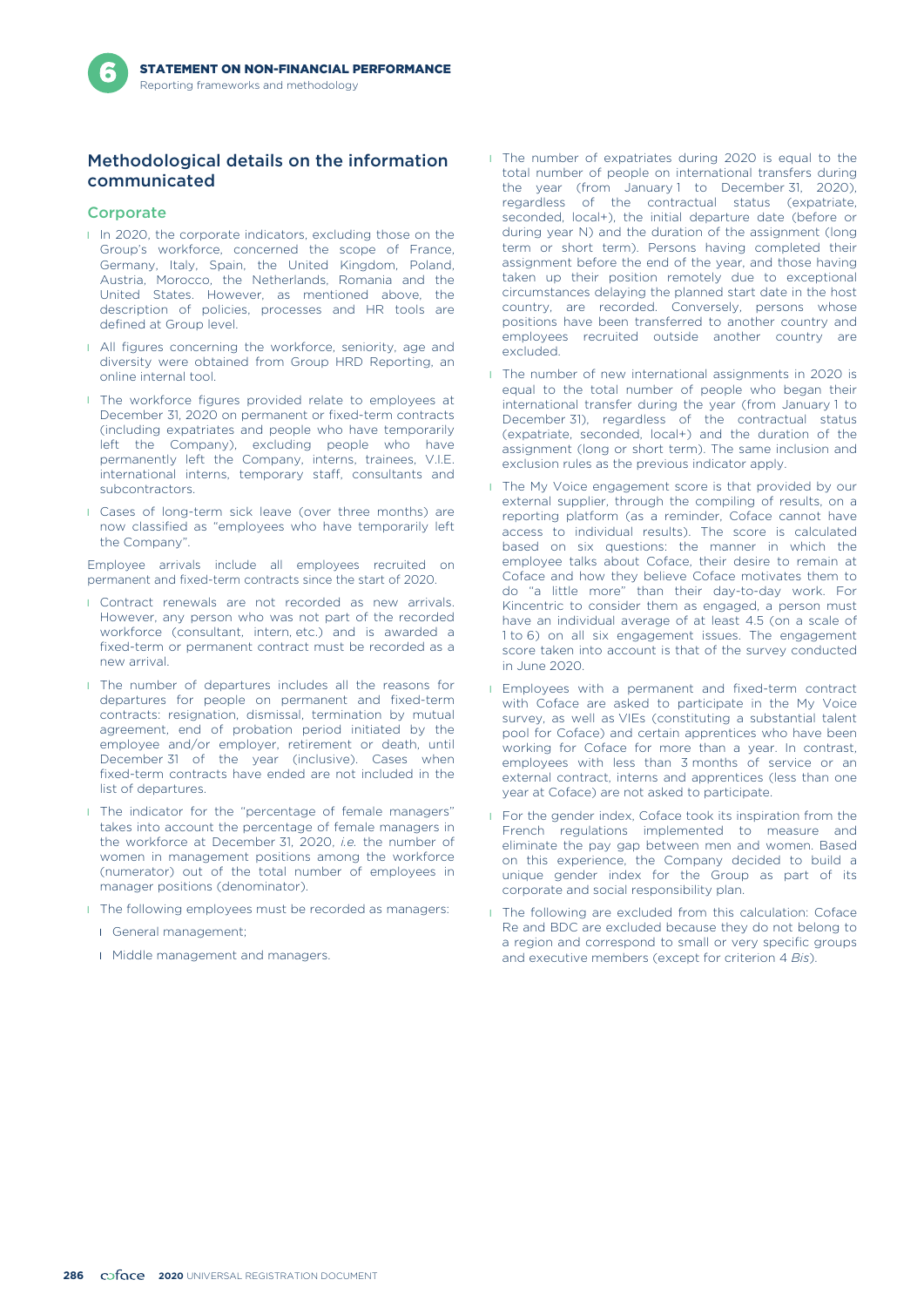

6

# Environmental

|                         | <b>REPORTING</b><br><b>SCOPE</b>                                                                                                                                                                      | <b>COMMENT</b>                                                                                                                                                                                                                                                              | <b>ELECTRICITY</b><br><b>CONSUM-</b><br><b>PTION</b><br>(kWh) | GAS<br><b>CONSUM-</b><br><b>PTION</b><br>(kWh) | <b>PETROL</b><br><b>CONSUM</b><br><b>PTION</b><br>(L) | <b>DIESEL</b><br><b>CONSUM</b><br><b>PTION</b><br>(L) | <b>TRAIN</b><br><b>TRAVEL</b> | <b>AIR</b><br><b>TRAVEL</b> | <b>WATER</b><br><b>CONSUM-</b><br><b>PTION</b><br>(m <sup>3</sup> ) |
|-------------------------|-------------------------------------------------------------------------------------------------------------------------------------------------------------------------------------------------------|-----------------------------------------------------------------------------------------------------------------------------------------------------------------------------------------------------------------------------------------------------------------------------|---------------------------------------------------------------|------------------------------------------------|-------------------------------------------------------|-------------------------------------------------------|-------------------------------|-----------------------------|---------------------------------------------------------------------|
| France                  | Registered office<br>(Bois-Colombes)<br>and offices in Lyon,<br>Strasbourg, Nantes<br>and Toulouse.                                                                                                   | Gas consumption<br>excludes office space<br>at head office and<br>regional premises.                                                                                                                                                                                        | ü                                                             | ü                                              | ü                                                     | ü                                                     | ü                             | ü                           | ü                                                                   |
| Germany                 | Mainz (main office)<br>and offices in Hamburg,<br>Berlin, Hanover,<br>Nuremberg, Düsseldorf,<br>Bielefeld, Frankfurt,<br>Cologne, Karlsruhe,<br>Stuttgart and Munich                                  | Coface Germany does<br>not use gas. For its<br>electricity<br>consumption, the<br>contract provides for<br>100% renewable<br>resources. For rail<br>travel, the Deutsche<br>Bahn contract, which is<br>more expensive,<br>provides for the 100%<br>offsetting of emissions. | ü                                                             | X.                                             | ü                                                     | ü                                                     | ü                             | ü                           | ü                                                                   |
| Italy                   | Milan (main office)<br>and 1 office in Rome                                                                                                                                                           |                                                                                                                                                                                                                                                                             | ü                                                             | ü                                              | ü                                                     | ü                                                     | ü                             | ü                           | ü                                                                   |
| Spain                   | Madrid (main office)<br>and offices in San<br>Sebastián, Alicante,<br>Valencia, Seville,<br>Pamplona, Barcelona<br>and A Coruña.                                                                      | Coface Spain does not<br>use gas. The water<br>consumption of offices<br>outside the capital is<br>not available.                                                                                                                                                           | ü                                                             | X.                                             | ü                                                     | ü                                                     | ü                             | ü                           | ü                                                                   |
| United<br>Kingdom       | London (main office)<br>and offices in Watford,<br>Birmingham and<br>Manchester.                                                                                                                      | Part of the distance<br>travelled by train and<br>plane in the UK is not<br>reported because some<br>of the staff do not use<br>the services of the<br>dedicated travel agent.                                                                                              | ü                                                             | ü                                              | ü                                                     | ü                                                     | ü                             | ü                           | ü                                                                   |
| Poland                  | Warsaw (main office)<br>and offices in Krakow,<br>Gdynia, Katowice and<br>Poznan                                                                                                                      | Coface Poland does<br>not use gas.                                                                                                                                                                                                                                          | ü                                                             | X.                                             | ü                                                     | ü                                                     | ü                             | ü                           | ü                                                                   |
| Netherlands             | Breda (main office)                                                                                                                                                                                   | Coface Netherlands<br>does not consume gas.<br>For travel, the country<br>does not have a<br>reporting system for<br>train travel in terms of<br>mileage.                                                                                                                   | ü                                                             | X.                                             | ü                                                     | ü                                                     | X                             | ü                           | ü                                                                   |
| Austria                 | Vienna (main office)<br>and 1 office in Graz.                                                                                                                                                         | Coface Austria does<br>not use gas.                                                                                                                                                                                                                                         | ü                                                             | X.                                             | ü                                                     | ü                                                     | ü                             | ü                           | ü                                                                   |
| Romania                 | Bucharest (main office)<br>and 2 offices in Cluj<br>and Timisoara.                                                                                                                                    | Timisoara (shared<br>offices: ex. reporting).<br>No train travel for<br>offices.                                                                                                                                                                                            | ü                                                             | ü                                              | ü                                                     | ü                                                     | X                             | ü                           | ü                                                                   |
| Morocco                 | Casablanca<br>(main office)                                                                                                                                                                           | The country does not<br>use train travel and<br>mileage for air travel is<br>not available.                                                                                                                                                                                 | ü                                                             | $\times$                                       | ü                                                     | ü                                                     | X                             | X                           | ü                                                                   |
| United<br><b>States</b> | Princeton (main office)<br>and offices in Boston<br>(closed in<br>November 2020), Hunt<br>Valley, Oak Brook<br>(opened in April 2020),<br>Miami, Shenandoah.<br>Franklin, New York<br>and California. | As no vehicles are<br>leased or owned, the<br>information is not<br>available. Only the<br>California office<br>reported gas use.                                                                                                                                           | ü                                                             | ü                                              | $\mathsf{X}$                                          | X                                                     | ü                             | ü                           | ü                                                                   |